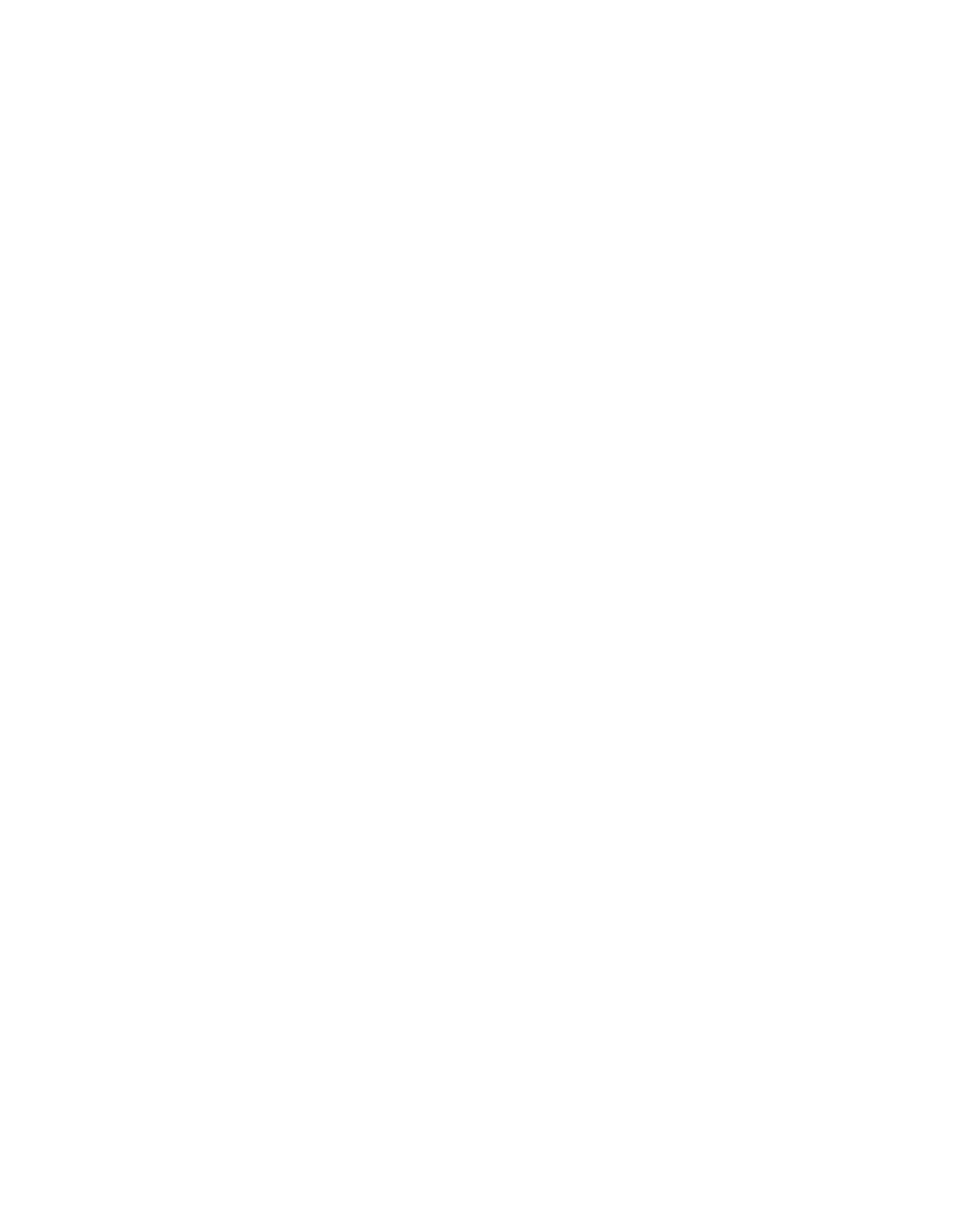# Powering Maryland's Future How Clean Energy Outperforms Nuclear Power in Delivering a Reliable, Safe and Affordable Supply of Electricity



Travis Madsen Frontier Group

Johanna Neumann Maryland PIRG Foundation

July 2008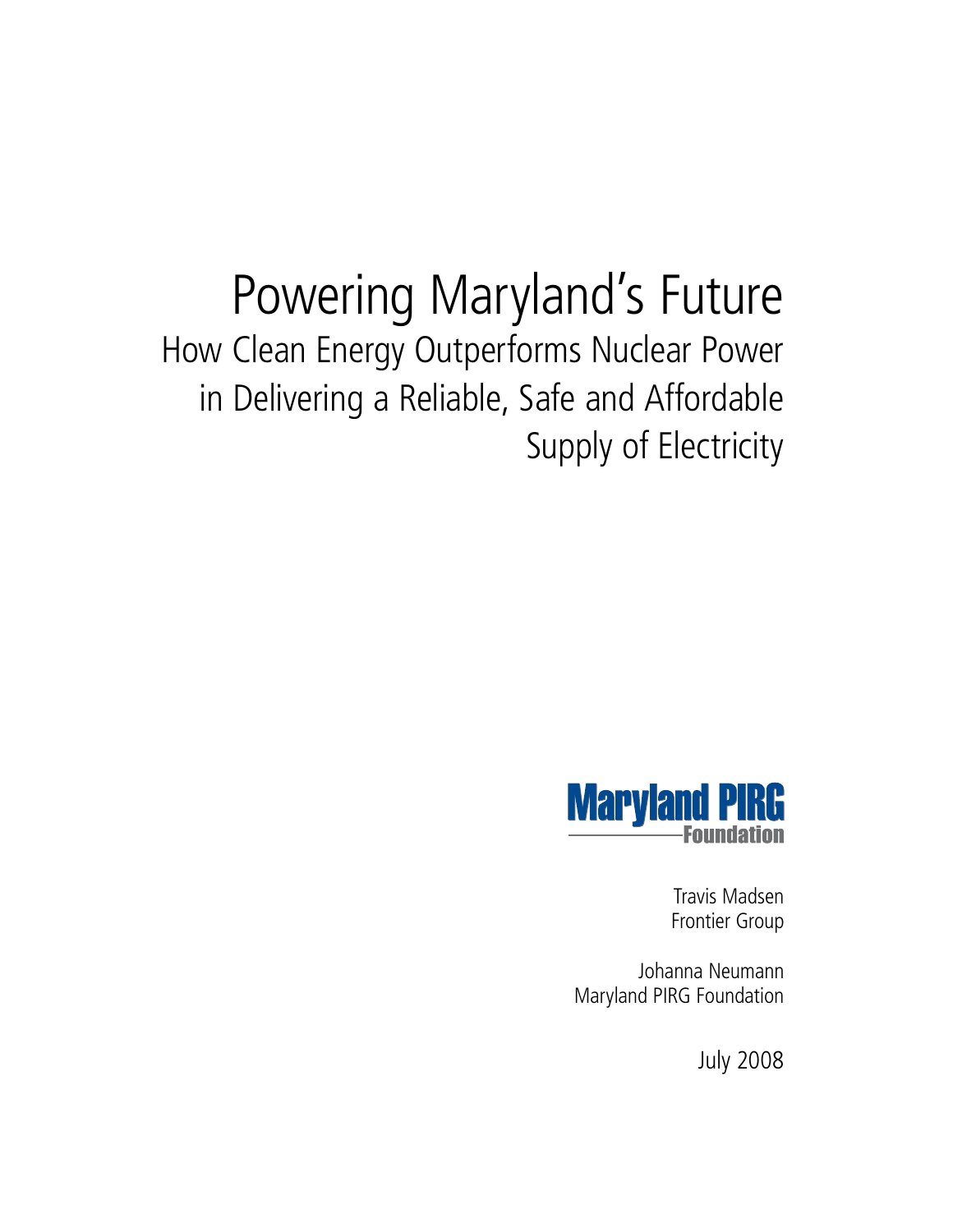# Acknowledgments

The authors wish to thank Steve Nadel of the American Council for an Energy-Efficient Economy; Fred Hoover of Duncan, Weinberg, Genzer & Pembroke, P.C.; Paula Carmody of the Maryland Office of People's Counsel, and Arjun Makhijani of the Institute for Energy and Environmental Research for their insightful review of this report. Thanks also to Timothy Telleen-Lawton, Tony Dutzik and Elizabeth Ridlington of Frontier Group for editorial assistance.

Maryland PIRG Foundation thanks our funders for their generous support.

The authors bear any responsibility for factual errors. The recommendations are those of Maryland PIRG Foundation. The views expressed in this report are those of the authors and do not necessarily reflect the views of our funders or those who provided review.

© 2008 Maryland Public Interest Research Group Foundation

With public debate around important issues often dominated by special interests pursuing their own narrow agendas, Maryland PIRG Foundation offers an independent voice that works on behalf of the public interest. Maryland PIRG Foundation, a 501(c)(3) organization, works to protect consumers and promote good government in Maryland. We investigate problems, craft solutions, educate the public, and offer Maryland residents meaningful opportunities for civic participation.

Frontier Group conducts research and policy analysis to support a cleaner, healthier and more democratic society. Our mission is to inject accurate information and compelling ideas into public policy debates at the local, state and federal levels.

For more information about Maryland PIRG Foundation, or for additional copies of this report, please visit our Web site at www.marylandpirg.org.

*Cover Photos: Aimin Tang, istockphoto.com Layout: Harriet Eckstein Graphic Design*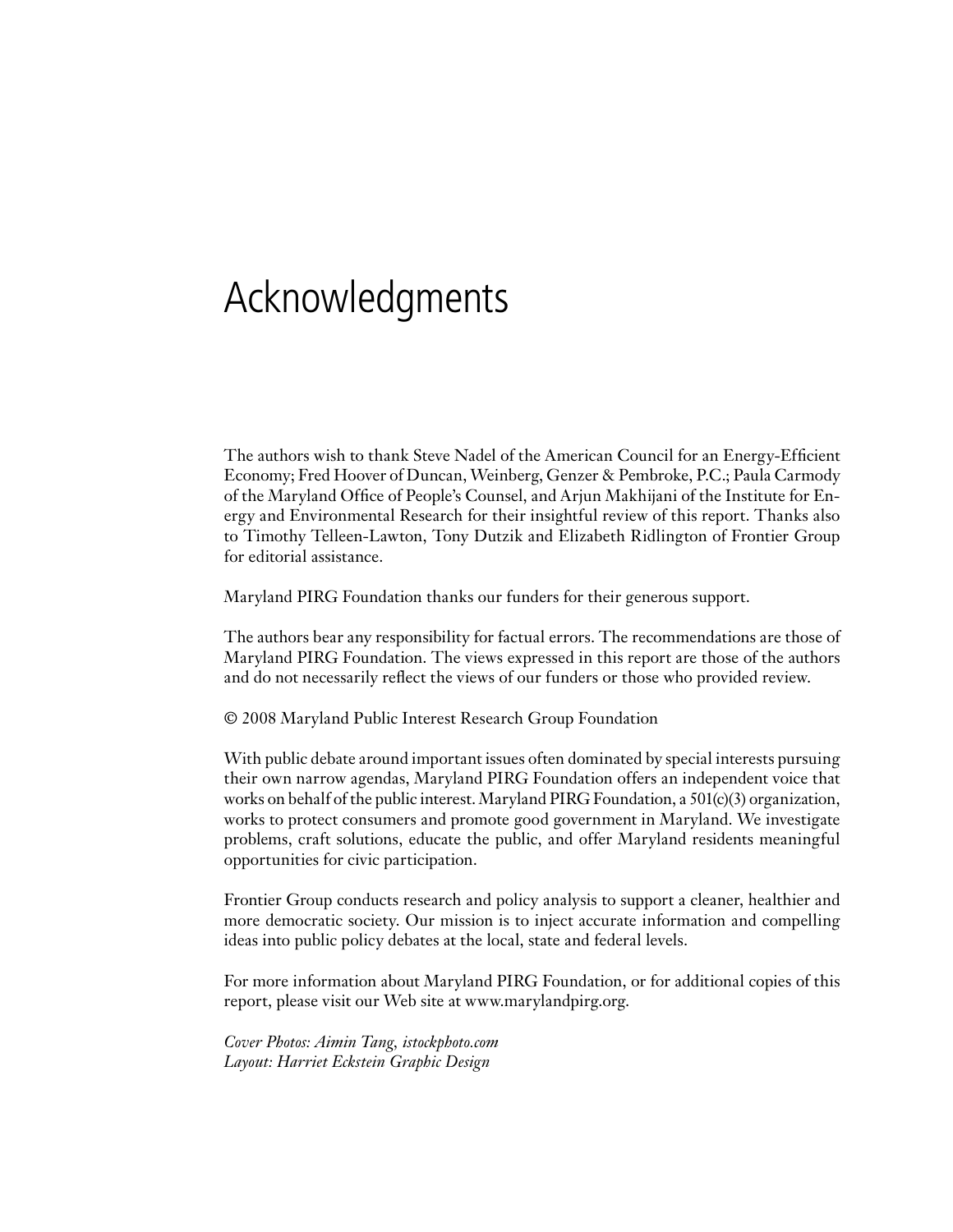# Table of Contents

| Executive Summary                                                                                                                                                                                                                                                                    | 1                          |
|--------------------------------------------------------------------------------------------------------------------------------------------------------------------------------------------------------------------------------------------------------------------------------------|----------------------------|
| Introduction                                                                                                                                                                                                                                                                         | 6                          |
| Maryland's Electricity Challenges<br>Reliability<br>Safety and Environmental Impact<br>Cost                                                                                                                                                                                          | 8<br>8<br>11<br>11         |
| Comparing Two Visions for the Future of<br>Maryland's Electricity System<br>Two Paths: Nuclear Power or Clean Energy<br>Delivering Reliable and Efficient Service<br>Providing Safe and Secure Electricity Service with Minimal Impacts<br>Containing the Rising Cost of Electricity | 13<br>13<br>16<br>25<br>30 |
| Fueling Maryland's Economy                                                                                                                                                                                                                                                           | 39                         |
| <b>Policy Recommendations</b>                                                                                                                                                                                                                                                        | 41                         |
| <b>Notes</b>                                                                                                                                                                                                                                                                         | 43                         |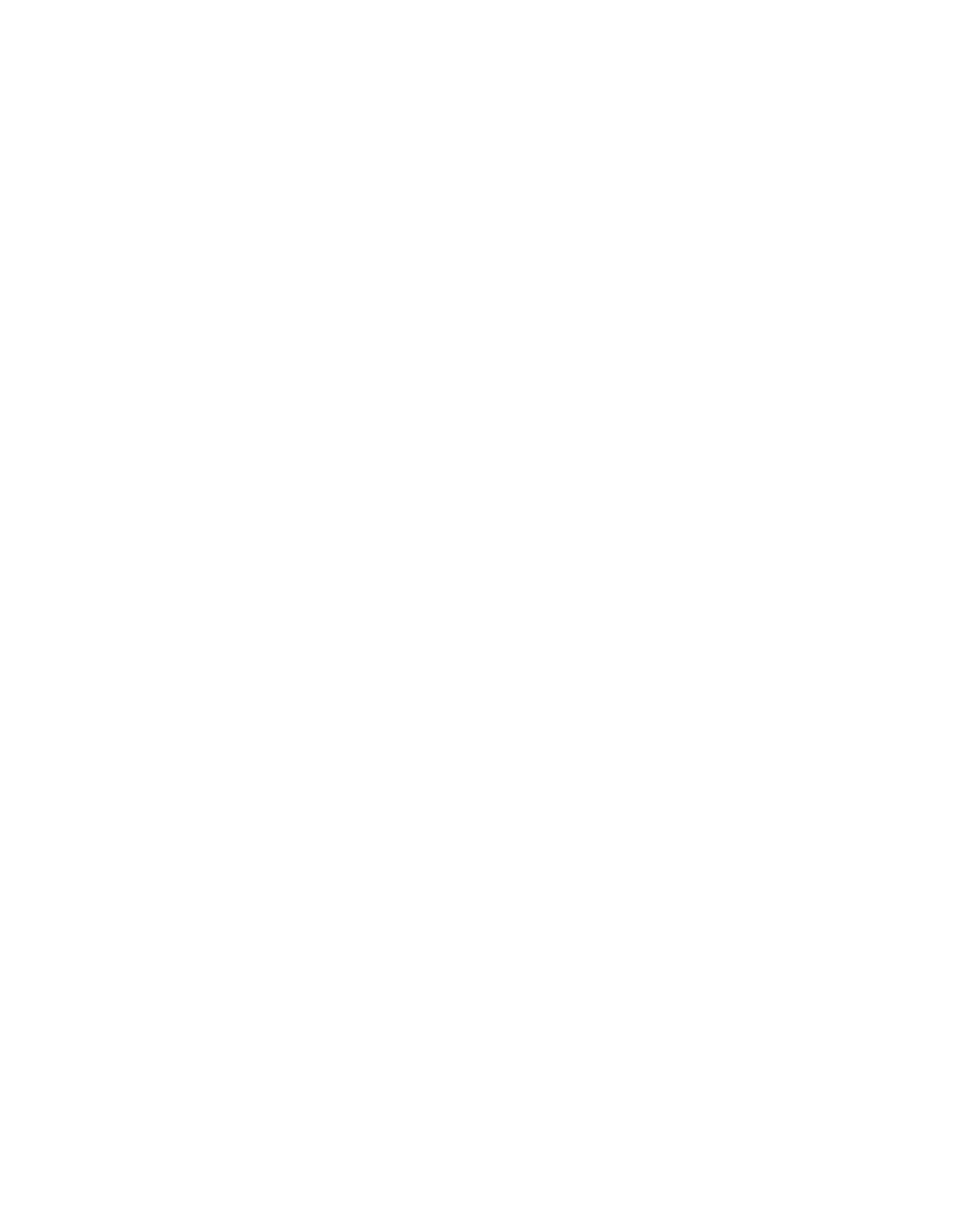## Executive Summary

**M** arylanders count on a safe, secure<br>and reliable supply of electricity,<br>ver the future of our electricity system and reliable supply of electricity, available at a reasonable cost. Yet, the future of our electricity system is in doubt. Deregulation has stung Mary-

landers with skyrocketing electricity rates. The Maryland Public Service Commission has warned of rolling blackouts by 2011 if we don't take action to curb power demand or increase supply. And Maryland, like other states, faces the urgent need to reduce its contribution to global warming.

Two paths have been proposed that have the potential to address these challenges. Constellation Energy plans to build a third nuclear reactor at Calvert Cliffs, which the company says could provide a large amount of electricity with little global warming or health-threatening pollution, at less cost than natural gas. Others advocate that Maryland follow a "clean energy" path that uses improvements in energy efficiency and new sources of renewable energy to address the state's electricity challenges.

A comparison of the two pathways shows that by any measure—reliability, cost, safety, environmental impact, or support for a growing Maryland economy—clean energy is likely to outperform a nuclear-based strategy for powering Maryland's future.

**Maryland has already begun to adopt clean energy strategies that will make a large difference in addressing the state's future electricity needs.** 

- In spring 2008, lawmakers created or expanded a series of clean energy programs, including the EmPOWER Maryland energy efficiency initiative. These programs will reduce the need for new power plants by reducing demand for electricity, while also creating renewable energy facilities such as rooftop solar panels. These steps should ensure the reliability of the electricity system through 2025. (See Figure ES-1.) Additionally, by 2015, these programs will yield as much energy per year as 1.4 new reactors at Calvert Cliffs.
- However, these efforts will tap just a portion of Maryland's clean energy resources. Additional efficiency and load management could reduce peak electricity demand by as much as 8,500 MW below business-as-usual levels by 2025,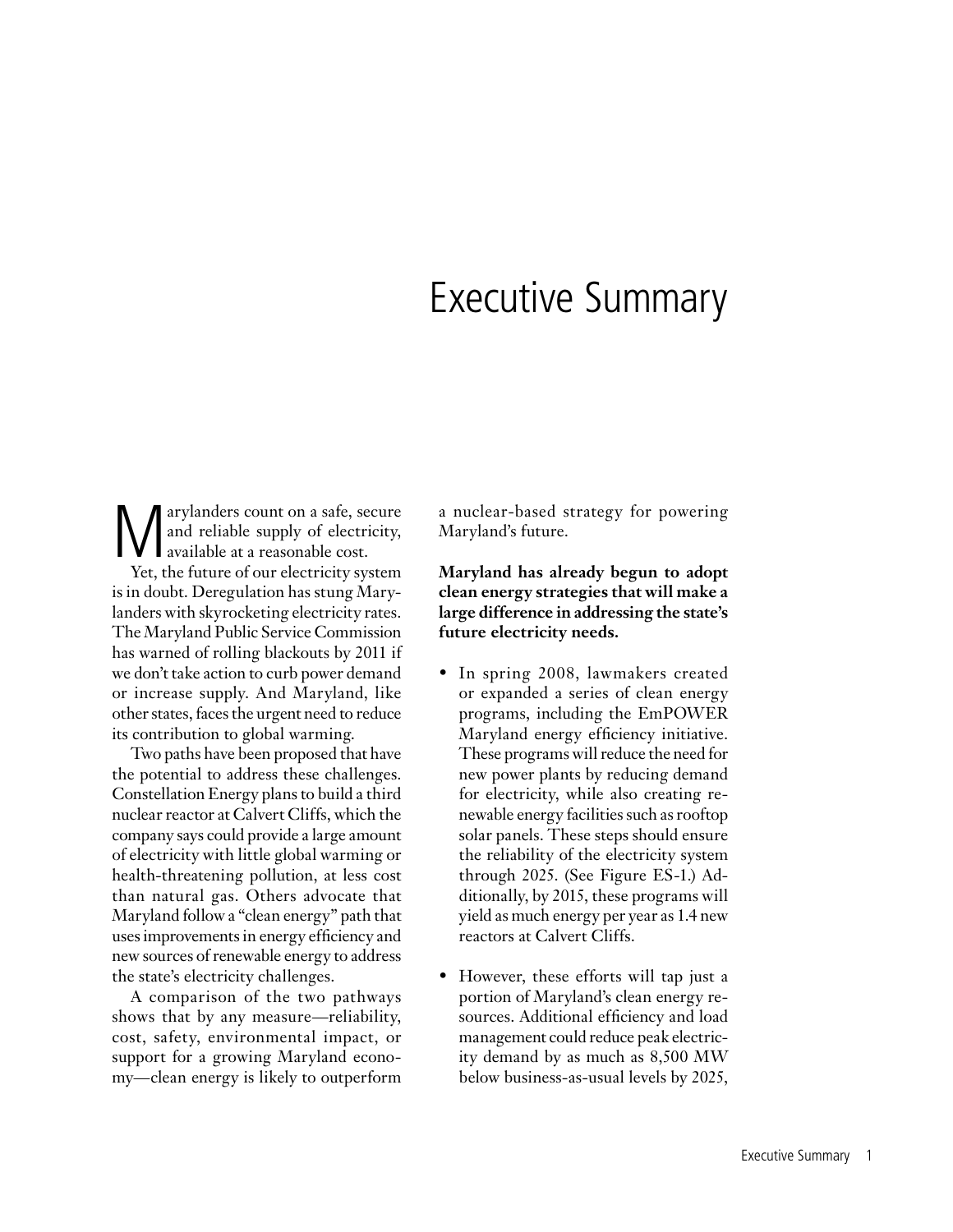ensuring the reliability of Maryland's electricity system for the foreseeable future. Coupled with additional renewable resources—including wind, solar and biomass power—these resources could help enable the state to retire aging power plants. (See Figure ES-1.)

**Clean energy resources can deliver a more reliable and efficient supply of** 

### **electricity for Maryland than the expansion of Calvert Cliffs.**

• Nuclear reactors are complex and take a long time to build, while clean energy technologies are quick to deploy. A new reactor at Calvert Cliffs would not be complete until December 2015 at the very earliest, making a nuclearbased strategy ineffective in meeting



**Figure ES-1: Forecast Peak Demand and Capacity Resources in Maryland**

If demand for electricity were to continue climbing at historical rates, electricity demand would begin to exceed supply after 2011. (In the graph, this is depicted by the upper dashed line crossing above the solid black line with dots.) However, under the EmPOWER Maryland initiative, the state is implementing energy efficiency and load management programs that will significantly reduce peak demand for electricity. In addition, under the state's renewable electricity standard, the state will be installing thousands of solar panels on Maryland rooftops, plus other renewable energy facilities in the region, that will increase the state's capacity to generate electricity. Together, these programs should help maintain reliability through 2025. (In the graph, this is shown by the solid line staying below the solid black line with dots). Maryland has a great deal of additional clean energy potential. For example, an expanded set of energy efficiency and enhanced load management programs could cut peak demand nearly 50 percent below forecast levels by 2025 (shown by the lower dashed line).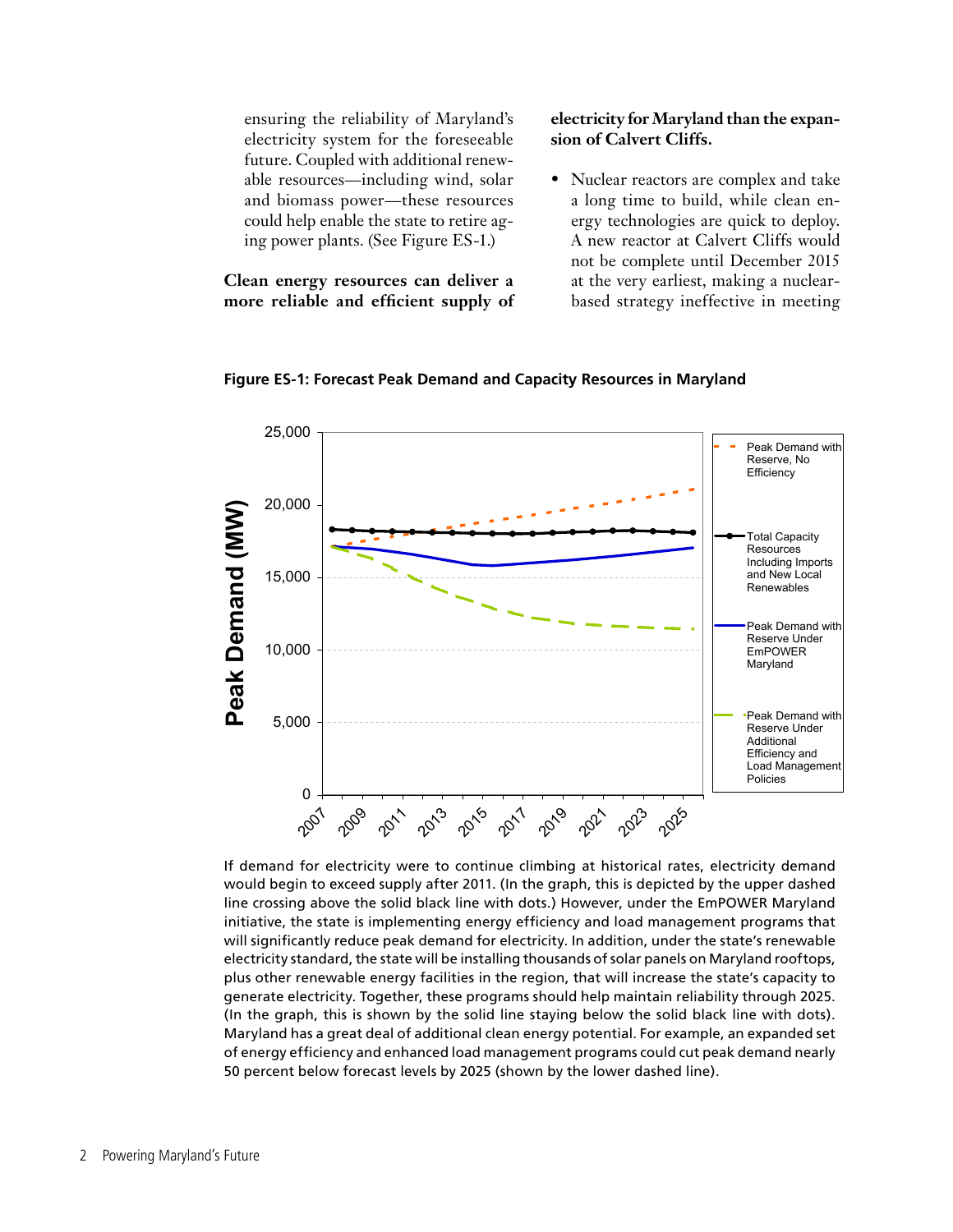the state's near-term challenges. By contrast, energy efficiency and many renewable energy technologies can be implemented quickly, making a significant and rapid contribution to the state's energy needs.

- Clean energy technologies tend to be small and distributed throughout the state in many small units of capacity. While some clean energy sources, such as solar and wind power, generate electricity intermittently, it is unlikely that every unit will fail at the same time. As a result, thoughtful integration of clean energy technologies can provide stable, reliable power to Maryland. While many nuclear reactors also provide stable power, the unplanned shutdown of a nuclear reactor can cause massive disruption to the electric grid. For example, when a power line failure triggered the shutdown of two reactors at Turkey Point in southern Florida in February 2008, more than 3 million customers in the Miami area lost power for up to 5 hours—causing traffic jams, stranding people in elevators, and widely disrupting business. And after the massive northeast blackout in August 2003, nearly two weeks passed before nine affected nuclear reactors were able to return to full power, keeping the grid on the brink of another failure.
- The existing reactors at Calvert Cliffs have suffered from a number of unplanned shutdowns that harmed the reliability of the electricity system. For example, mechanical problems and management failures led to the shutdown of both reactors in May 1989. The outage created a regional electricity shortage and forced Baltimore Gas & Electric to spend more than \$450 million to purchase replacement power—most of which was directly passed on to consumers.

**Clean energy can deliver a safer and more secure supply of electricity for Maryland compared to expanding Calvert Cliffs.**

- A new nuclear reactor at Calvert Cliffs would produce relatively little global warming and health-damaging air pollution, but during its lifetime it would produce about 1,380 tons of highly radioactive spent fuel. This waste remains dangerous for thousands of years, and no nation on earth has developed an acceptable solution for safely disposing of it. Constellation currently stores used fuel on-site at Calvert Cliffs in a cooling pond and in dry storage casks. An accident or direct attack involving spent fuel storage sites could release dangerous radioactive material into the air.
- Energy efficiency, renewable energy and combined heat and power facilities do not produce any radioactive waste, while also producing little air pollution that contributes to global warming and immediate health impacts.

### **Clean energy can provide electricity for Marlyand consumers at a more reasonable cost than a new nuclear reactor at Calvert Cliffs.**

• Recent estimates have placed the lifetime average cost of nuclear power in the range of 12 to 15 cents per kWh—with some as high as 22 cents per kWh (including interconnection and firming costs, but not distribution). In comparison, commercial energy efficiency measures in Maryland are available at an average cost of 2 cents per kWh. Residential efficiency measures cost an average of 3.9 cents per kWh. Industrial combined heat and power can deliver power in Maryland for about 4.5 cents per kWh. And recently signed contracts for wind power in the Mid-Atlantic have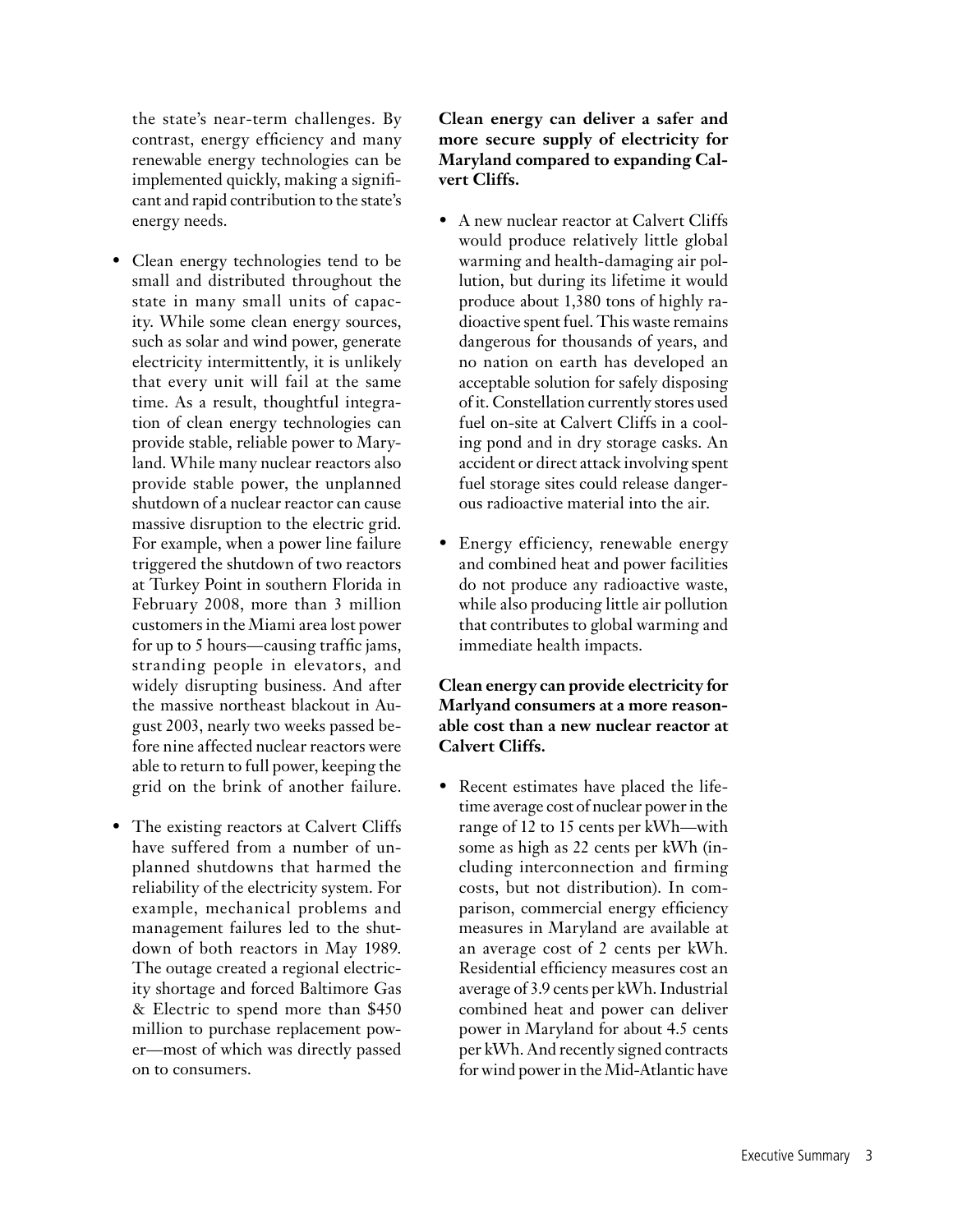come in just above 8 cents per kWh for on-shore facilities and 11.7 cents per kWh for a wind farm to be constructed off the coast of Delaware.

- Since 2005, estimates for the cost of building a new nuclear reactor have skyrocketed, climbing more than twice as fast as other types of generation technologies. Bottlenecks are developing as demand for reactor parts is far exceeding supply. For example, only two metal foundries in the world, one in Japan and one in France, are capable of manufacturing nuclear reactor vessels.
- In mid-2005, Constellation estimated that expanding Calvert Cliffs would have a capital cost of \$2.5 to \$3 billion. However, in a July 2007 report to the Nuclear Regulatory Commission, Constellation suggested that expanding Calvert Cliffs would have a capital cost of about \$6.9 billion. And industry cost estimates to date in 2008 have been more than 50 percent higher still.
- Nuclear reactors can only become financially viable by transferring risk to taxpayers and/or customers. The longterm value of federal taxpayer subsidies for a new reactor at Calvert Cliffs could exceed \$13 billion if it is one of the first new plants built in the United States. In addition, taxpayers could be on the hook for up to 98 percent of the damages caused by a worst-case accident at a nuclear facility under a nuclear industry liability cap created by Congress.

### **Clean energy can create more jobs and expand the local economy more than building a new nuclear reactor at Calvert Cliffs.**

• The American Council for an Energy-Efficient Economy (ACEEE) calculates that if Maryland tapped into its energy efficiency potential with six energy efficiency policies and an advanced loadmanagement program, residents would save about \$10 a month on electricity by 2015. These policies would return \$4 in energy bill savings for every dollar invested.

• ACEEE estimates that this efficient course could create more than 12,000 new jobs in Maryland by 2025, increase net wages paid by \$780 million, and grow gross state product by more than \$700 million. While no comparable macroeconomic analysis exists for a new reactor at Calvert Cliffs, Constellation reports that it would add 360 full-time jobs to Calvert County.

### **Powering Maryland's future with clean energy makes more sense than building a new reactor at Calvert Cliffs. Accordingly**:

- The state should prioritize successful implementation of the EmPOWER Maryland energy efficiency program and the state's renewable electricity standard. Furthermore, the state should expand the goals of EmPOWER Maryland beyond 2015, expand demandmanagement programs to capture more of the state's available load-shifting potential, and encourage the development of combined heat and power facilities.
- The Maryland Public Service Commission should deny a certificate of public convenience and necessity for the proposed reactor at Calvert Cliffs, on the grounds that clean energy measures already underway would provide a more stable and reliable electric system and superior economic benefits for the state.
- The state should not offer any subsidies to support building a new nuclear reactor, whether in the form of tax breaks or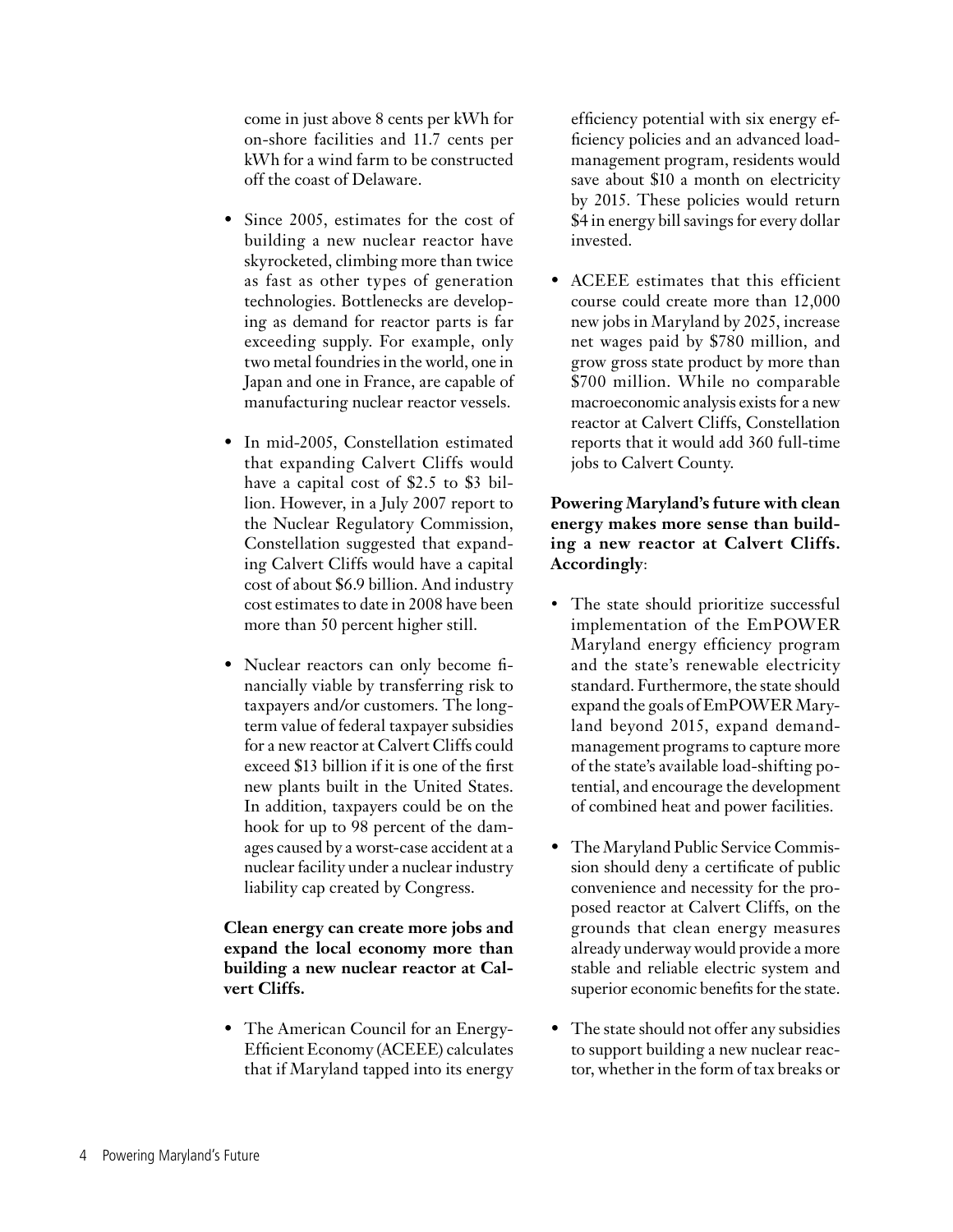other approaches that transfer the risk of building a new nuclear reactor onto Maryland citizens.

• To ensure the safety and security of Maryland's energy supply, state leaders should enact a conditional ban on the construction of any new nuclear power plants until a satisfactory national solution for storage of high-level radioactive waste is developed.

• The federal government should redirect subsidies currently on offer to the nuclear industry toward more effective clean energy solutions. An equivalent investment in these technologies can prevent the emission much larger amounts of global warming and health-threatening pollution.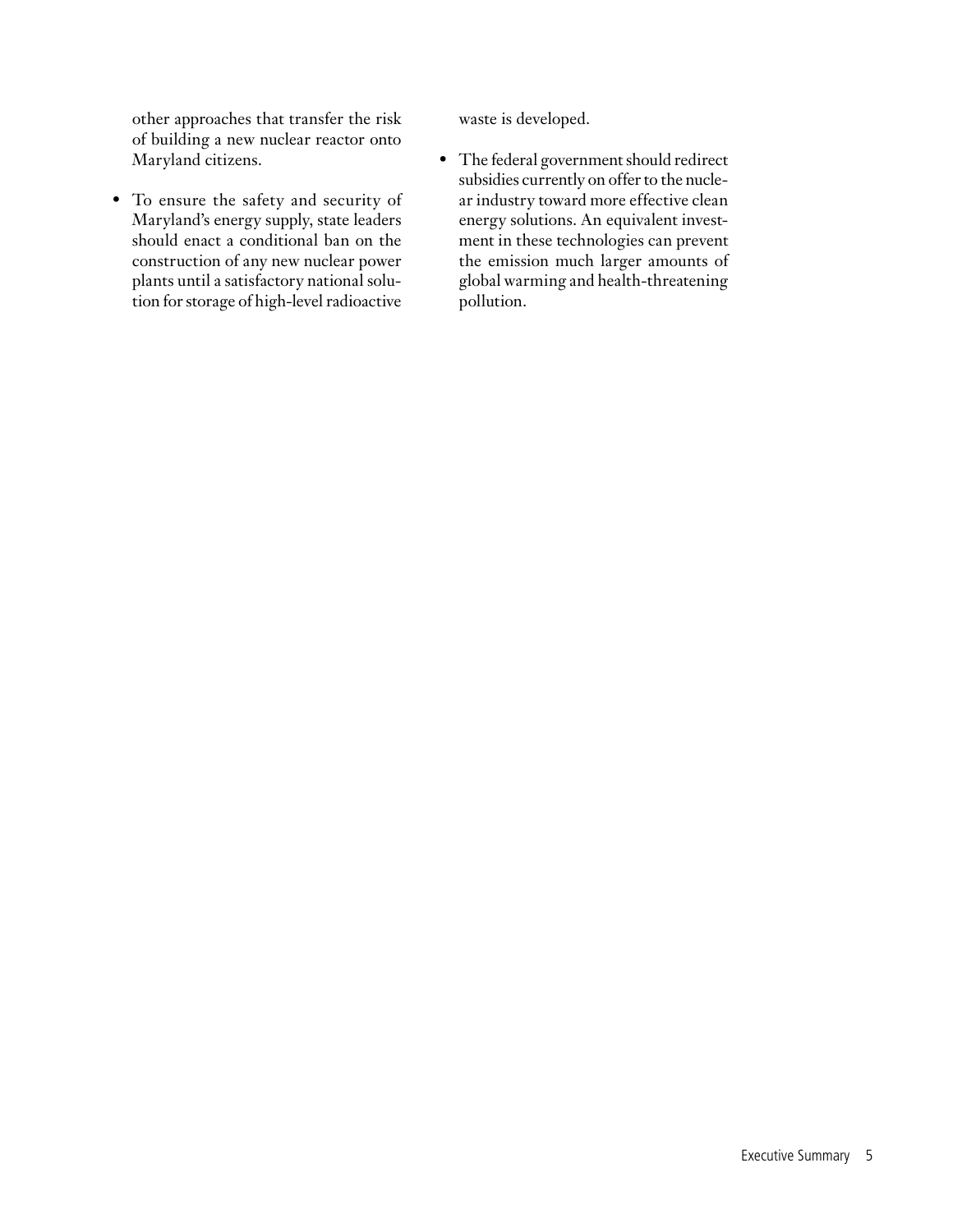# Introduction

What will be the fuel of the future? In the 1950s and 1960s, the answer was nuclear power, with its promise of virtually limitless energy, "too cheap to meter." However, after a wave of cost overruns and utility bankruptcies, nuclear appeared anything but cheap.

In the 1970s and early 1980s, after the Arab oil embargo, renewable energy entered the picture, offering the promise of tapping virtually limitless reserves of the natural energy all around us. Yet, fitful and limited levels of government support barely lifted wind and solar energy technologies off the ground.

In the 1990s, natural gas was seen as cheap and plentiful, and utilities built hundreds of gas-fired power plants. Now, gas appears neither cheap nor plentiful, and energy costs are going through the roof. As a result, states are increasingly recognizing that saving fuel through energy efficiency improvements can be even more effective than building new power plants and transmission lines.

Today, as Maryland seeks to prepare for the energy challenges of the  $21<sup>st</sup>$  century, all the options are on the table—except for the status quo.

Maryland's aging power plants are insufficient to keep the lights on if demand for power continues to grow. Even if they were, they would continue to produce unacceptable amounts of pollution linked to global warming and harm to public health. Moreover, Marylanders are still burdened by the rate hikes that followed the state's disastrous experiment with retail competition in the electricity market.

Constellation Energy has proposed one potential solution to the state's electricity challenges: adding a third reactor to its Calvert Cliffs nuclear power plant. The company points to the ability of a new reactor to relieve power shortages in central Maryland while reducing the state's contribution to global warming, and claims it can produce power cheaper than natural gas.<sup>1</sup>

At the same time, Maryland has finally embarked on a series of efforts to promote clean energy, including a massive commitment to energy efficiency and expanded standards for renewable electricity. Under the EmPOWER Maryland energy efficiency initiative, utility companies and the state will begin to develop the state's enormous potential for energy savings and effective use of electricity. And under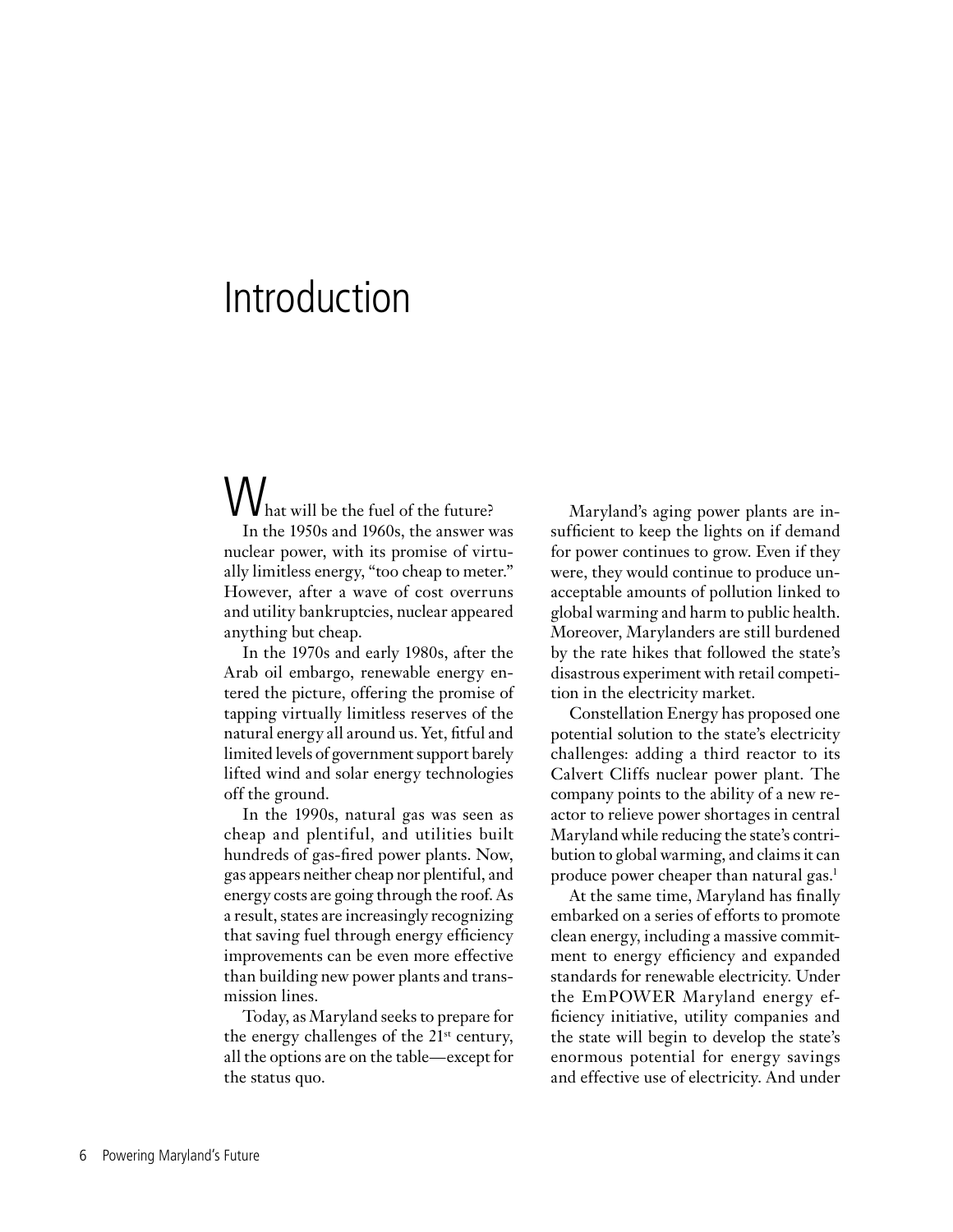the state's renewable electricity standard, Maryland will begin to make limitless energy sources such as the wind and the sun a substantial part of the state's electricity supply.

In this report, we compare these two pathways for powering Maryland's future. We evaluate the ability of each option to deliver a reliable and efficient supply of

electricity; to keep the state safe and secure; and to meet the electricity needs of Maryland at a reasonable cost.

Placing these two solutions side-by-side, the conclusion is inescapable: clean energy is a more effective and affordable way to address Maryland's energy challenges than building a new nuclear reactor.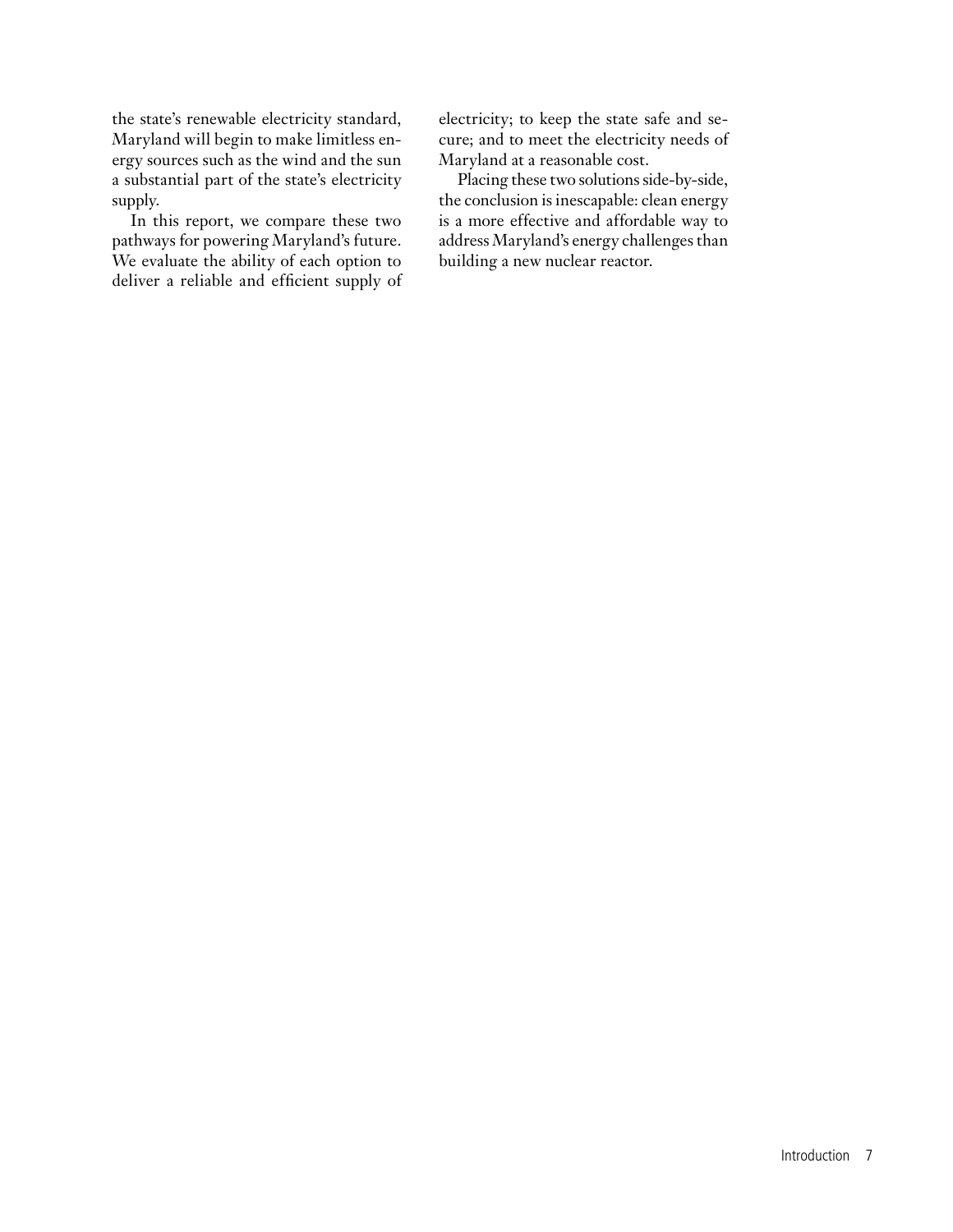# Maryland's Electricity Challenges

Marylanders value a clean, safe, se-<br>cure, efficient and reliable supply of<br>electricity, available at a reasonable<br>cost However, in many wave, Maryland's cure, efficient and reliable supply of electricity, available at a reasonable cost. However, in many ways, Maryland's electricity system is not living up to our highest expectations.

Concerns about the reliability of the electricity system have been growing. In December 2007, the Public Service Commission warned that rolling electric blackouts could be unavoidable by 2011 without preventative action.<sup>2</sup>

Maryland's electric power system is also a major source of the pollution that causes global warming—as well as health-damaging soot, smog and mercury. The state is implementing policies—such as the Regional Greenhouse Gas Initiative and the Healthy Air Act—that will require existing power plants to curb their emissions and shape future power choices.

Finally, Marylanders are paying more to power their homes and businesses. In the past five years, electricity prices have jumped more than 50 percent, even after adjusting for inflation.3 Rates paid by Baltimore Gas & Electric customers have climbed 85 percent since deregulation passed in 1999.4 And millions of dollars are leaving the state to pay for fuel imports, draining our local economy.5

### **Reliability**

Access to reliable electricity is a cornerstone of the American economy. Economic losses from the August 14, 2003 blackout that interrupted electric power for 50 million people for as long as two days totaled approximately \$6 billion to \$10 billion. The damage caused by this single event, triggered by problems in one small part of the electric grid, represented about sixhundredths of a percent of the U.S. gross domestic product in 2002.6

In order to maintain reliable electricity service, Maryland needs enough capacity to generate or import electricity to meet the demand for power—and have an adequate reserve margin as a buffer in the event of an unexpected problem.

If demand for power in Maryland were to continue rising at historical rates, available resources would no longer be adequate to ensure reliability after 2011,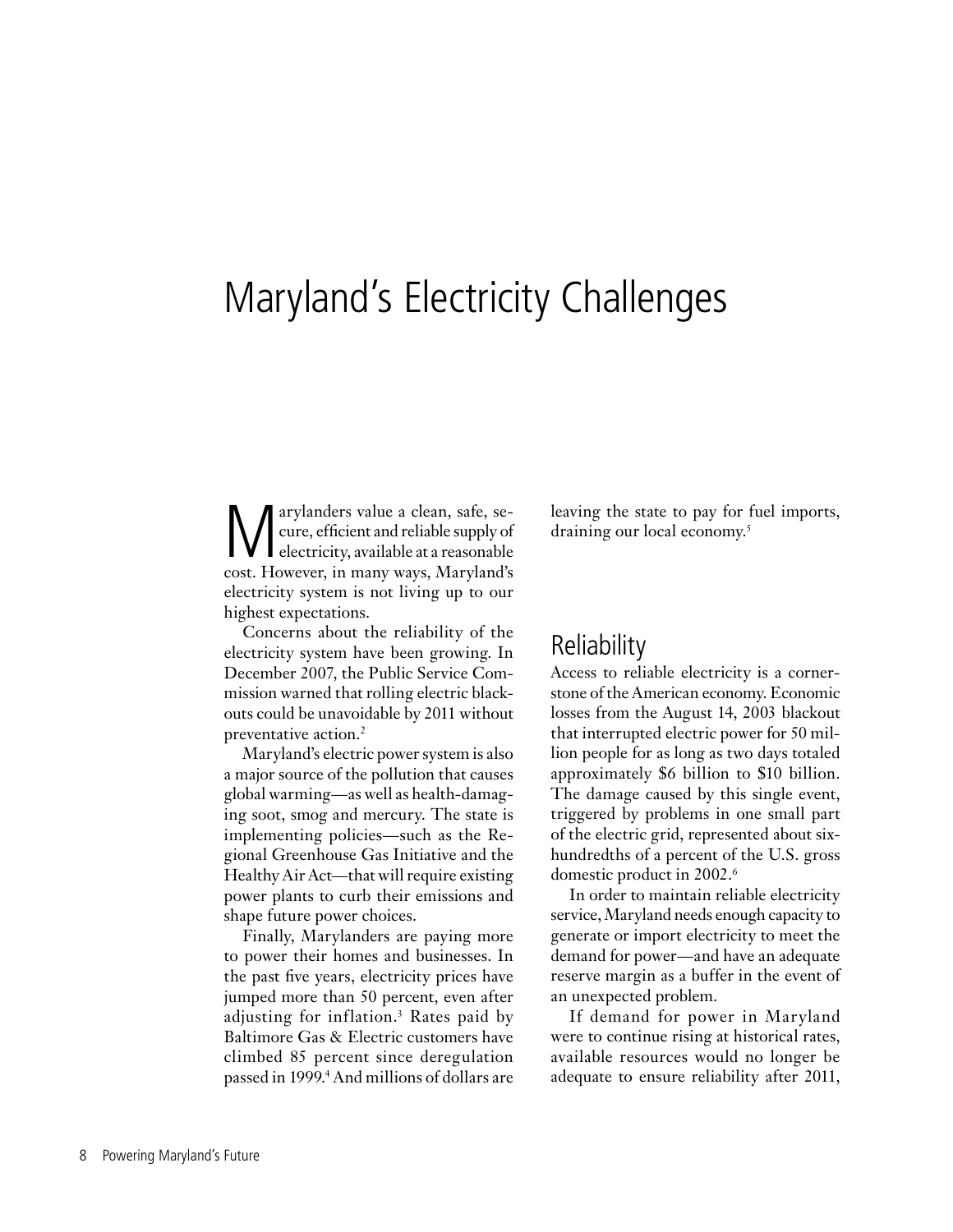increasing the likelihood of rolling electric blackouts.<sup>7</sup>

### **Demand for Electricity and Available Generation Resources**

#### **Peak Demand**

The key factor that shapes decisions about Maryland's electric infrastructure is the amount of power needed to keep the lights on during periods of peak demand.

The demand for electricity varies widely over the course of the year and the course of any given day. Demand for power on a hot summer day when air conditioners are running can be two to three times as great as in the middle of the night during a time of moderate temperatures. Even though periods of peak demand represent a tiny fraction of the time the electrical system must function, millions of dollars of infrastructure are in place to ensure reliable electric service during those times.

In 2006, weather-normalized demand for power in Maryland peaked at 14,299 megawatts.<sup>8</sup>

#### **Reserve Margin**

There is no guarantee that every power plant will be available to supply electricity at any given moment. Generator outages—either for expected maintenance or caused by unanticipated problems—can reduce the amount of power that can be generated within the state at any one time. As a result, planners require that electrical systems have a "reserve margin" of capacity available to handle unanticipated spikes in demand or generator or transmission line failures.

PJM Interconnection, which operates the electric transmission system in Maryland and neighboring states, requires a reserve margin of 15 percent system-wide. In simplified terms, the amount of capacity resources must exceed projected peak demand by 15 percent in order to preserve the reliability of the system. PJM does not enforce a reserve margin in any given state, but it is generally considered good practice for any area to have a surplus of available capacity—provided either through generation within that area or transmission connections with other areas—to ensure that power demands can be met under all possible conditions.

Through this lens, Maryland would need to have more than 16,400 MW of capacity currently available in order to ensure a reliable supply of electricity.

#### **Available Resources**

According to the U.S. Energy Information Administration (EIA), 153 individual electric generating units were operating in Maryland in 2006, with a total capacity of 13,382 megawatts (MW).<sup>9</sup> PJM considered approximately 13,101 MW of the generation available in Maryland at the end of 2006 to be available to supply power in order to meet peak demand.10

In other words, in-state capacity is nearly 1,200 MW less than that necessary to meet peak demand—and approximately 3,300 MW below levels required to maintain an adequate reserve margin.

#### **Constraints on Maryland's Ability to Import Electricity**

Maryland makes up the difference by importing power from nearby states, largely from coal-fired power plants in West Virginia and Pennsylvania. Over the course of a year, Maryland imports about 30 percent of its electricity.<sup>11</sup>

However, Maryland's capacity to import power is inherently limited.12 As a result, the U.S. Department of Energy has designated both the Baltimore/Washington metropolitan area and the Delmarva Peninsula as "Critical Congestion Areas."13

PJM estimates that power reserve margins in the central portion of Maryland and other parts of PJM East will be barely adequate by 2011.14 In other words, Maryland can count upon no more than about 5,800 MW of power to be available from out of state at any given time.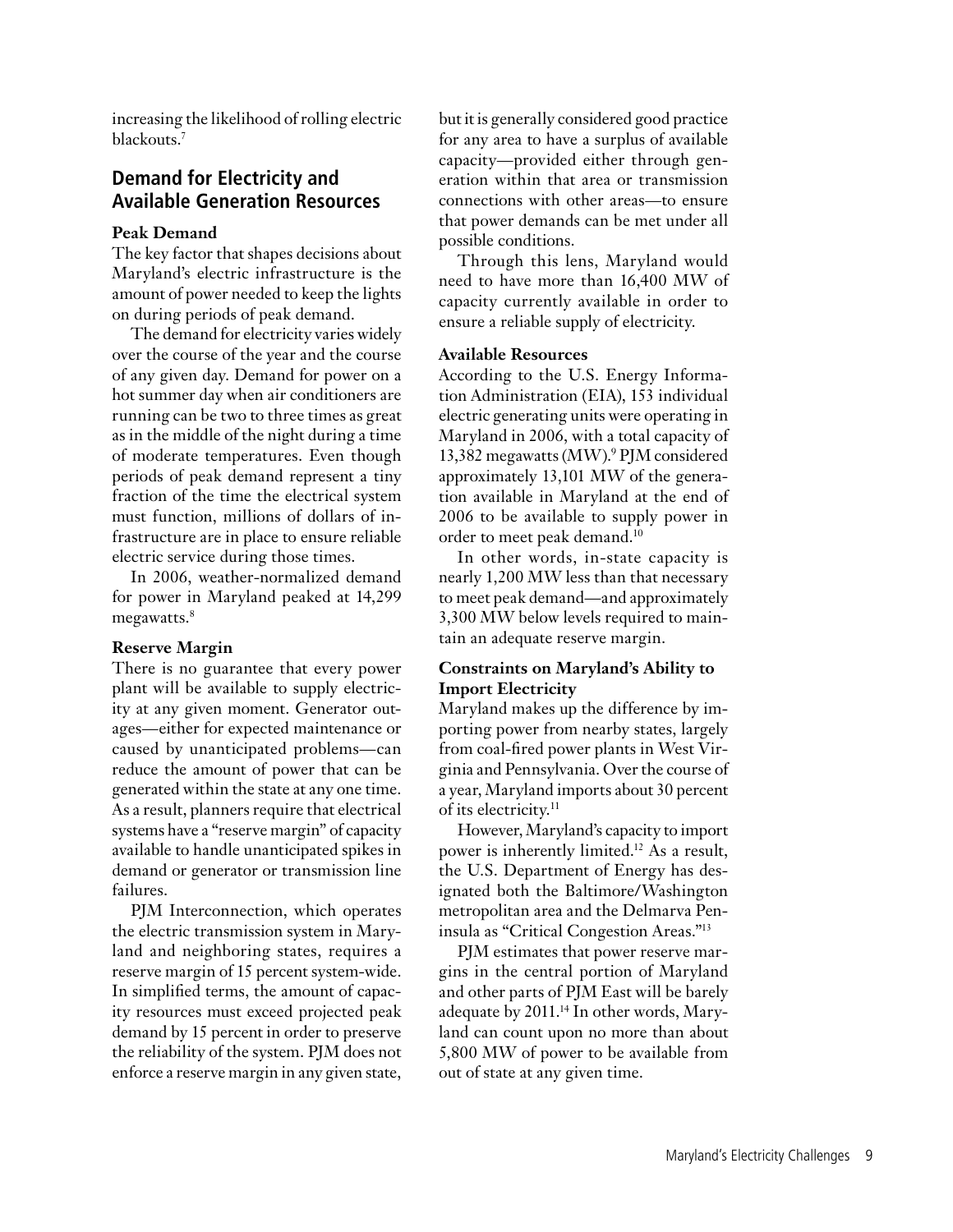#### **Future Reliability**

In December 2007, the Public Service Commission saw that, if demand for electricity continued to climb at historical rates, given scheduled generator retirements, the state would need about 1,000 megawatts (MW) of additional capacity to generate or import power by 2012 to keep the lights on.15 (See Figure 1.) As of January 2008, no power plants in Maryland are scheduled to retire by 2012.<sup>16</sup> However, several plants in nearby areas, including Buzzard Point and Benning in Washington D.C., have announced plans to close by that year—reducing capacity in the region by about 900 MW.17

If demand for electricity continued to grow, the state could need more than 3,700 MW of additional power resources by 2025—assuming no generation retirements or additions, and assuming Maryland's capacity to import electricity declines by 1 percent per year, as other states in the region increase their demand for power and their electricity imports.18 (See Figure 1.) This gap could widen if Maryland power plants—65 percent of which are at least 30 years old—shut down.19 For instance,

**Figure 1: Forecast Peak Demand and Capacity Resources in Maryland, if Demand**  Were to Continue Climbing at Historical Rates<sup>21</sup>



If electricity demand in Maryland were to continue growing at historical rates, the state would no longer have enough resources to meet peak electricity demand and have an adequate reserve margin to ensure reliability after about 2011. (Visually, this fact is represented above by the point were the upper dotted line begins to exceed the upper solid line.) By 2025, the state could need more than 3,700 MW of additional power resources to ensure reliability, even if no currently operating plants retire.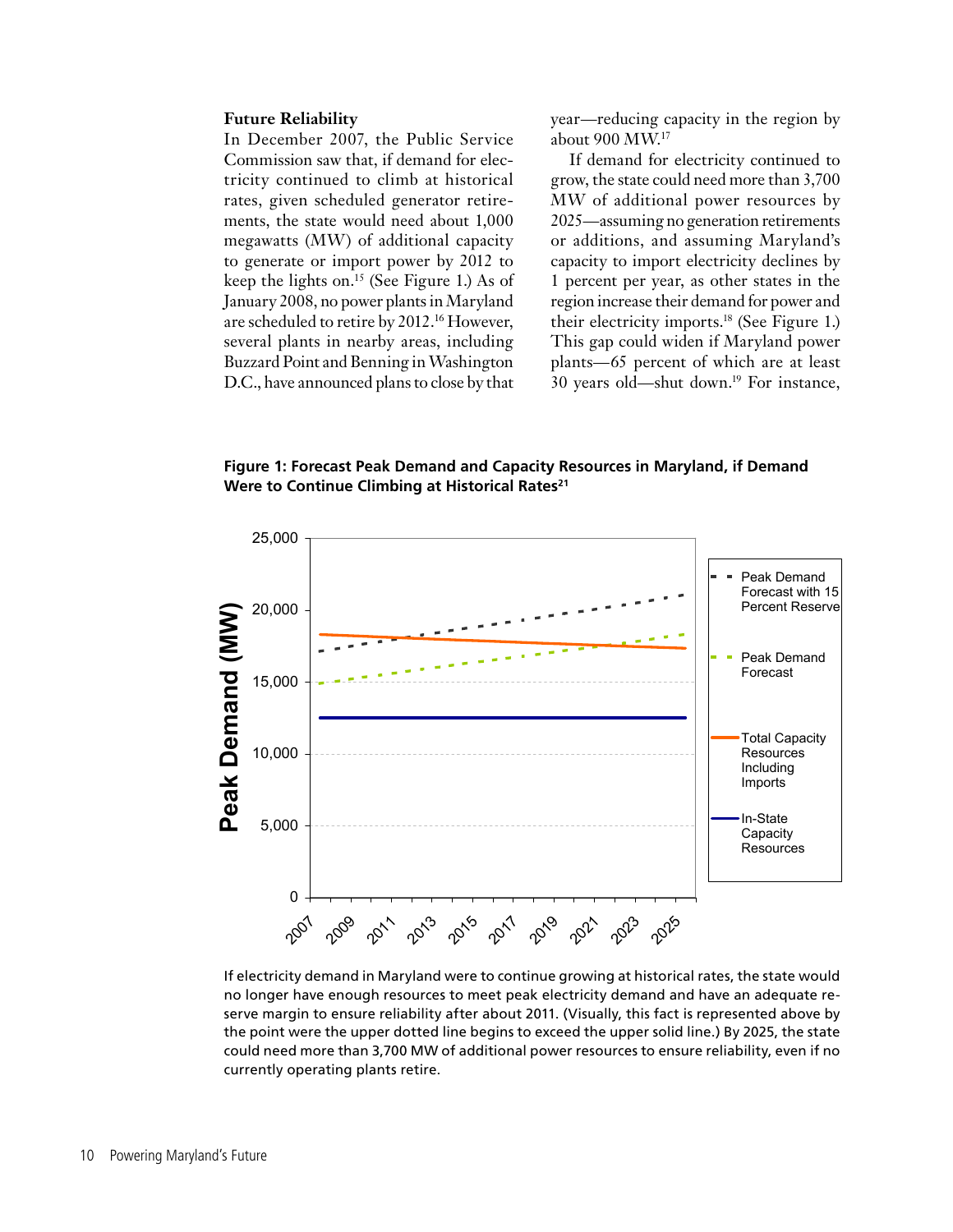as Maryland implements the Regional Greenhouse Gas Initiative and the Healthy Air Act, it is likely that some of these plants will scale back power production, or retire altogether.<sup>20</sup>

### Safety and Environmental Impact

Electricity supply choices all create impacts. For example, electricity generation—especially coal-fired power—is a major source of soot, smog, and mercury. These pollutants interfere with the healthy development of Maryland's children, cause asthma attacks, and kill thousands of citizens each year.<sup>22</sup>

The American Lung Association gives six counties in Maryland an "F" for air quality because of unhealthy levels of smog pollution.<sup>23</sup> Maryland as a whole has the tenth-worst chronic soot pollution problem among U.S. states.<sup>24</sup> And the Baltimore-Washington metropolitan area ranks among the top 10 most polluted cities in the country in terms of short-term soot levels.<sup>25</sup>

### **Global Warming**

In addition, Maryland's overdependence on fossil fuels is contributing to global warming, which threatens to reshape the state through rising sea levels and altered ecosystems.26 Maryland's electric power system is a major source of the pollution that causes global warming—contributing more than one-third of the state's total carbon dioxide emissions.27

If Maryland, the United States and the world continue to emit large amounts of global warming pollution, the state will likely face dramatic impacts. For example, the number of days with temperatures higher than 90°F could quadruple, reaching 100 or more per year.<sup>28</sup> Additionally,

sea level could rise by more than 2 feet by the end of this century—or up to 4 feet if portions of the ice sheet on Greenland rapidly disintegrate. As a result, islands and coastal wetlands will disappear, and coastal cities will be at increasing risk of flooding, particularly during storm surges.29 More than 6 percent of Maryland's land area is vulnerable to sea level rise of this magnitude, making the state the fourth most vulnerable to sea-level rise in the United States.<sup>30</sup>

To limit the severity of these impacts, Maryland is taking steps to reduce its emissions of global warming pollution and set an example for the rest of the United States. For example, the state is participating in the Regional Greenhouse Gas Initiative, a pact between states that limits allowable carbon dioxide emissions from electricity generation. Additionally, the Maryland Commission on Climate Change has issued a set of recommendations aimed at reducing the state's emissions of global warming pollution 25 percent by 2020, and 80 to 95 percent by 2050.<sup>31</sup>

Meeting these goals will require existing power plants to curb their emissions of carbon dioxide. Additionally, Maryland must shift its electricity system toward sources of energy that do not produce carbon dioxide.

### Cost

Thanks to rate hikes after deregulation, Marylanders are paying increasing amounts to cover their monthly electricity bills.

When Maryland leaders were debating whether to restructure the electricity market in late 1998, advocates of deregulation promised that increased competition would deliver lower rates. In fact, the opposite has occurred. Following the removal of rate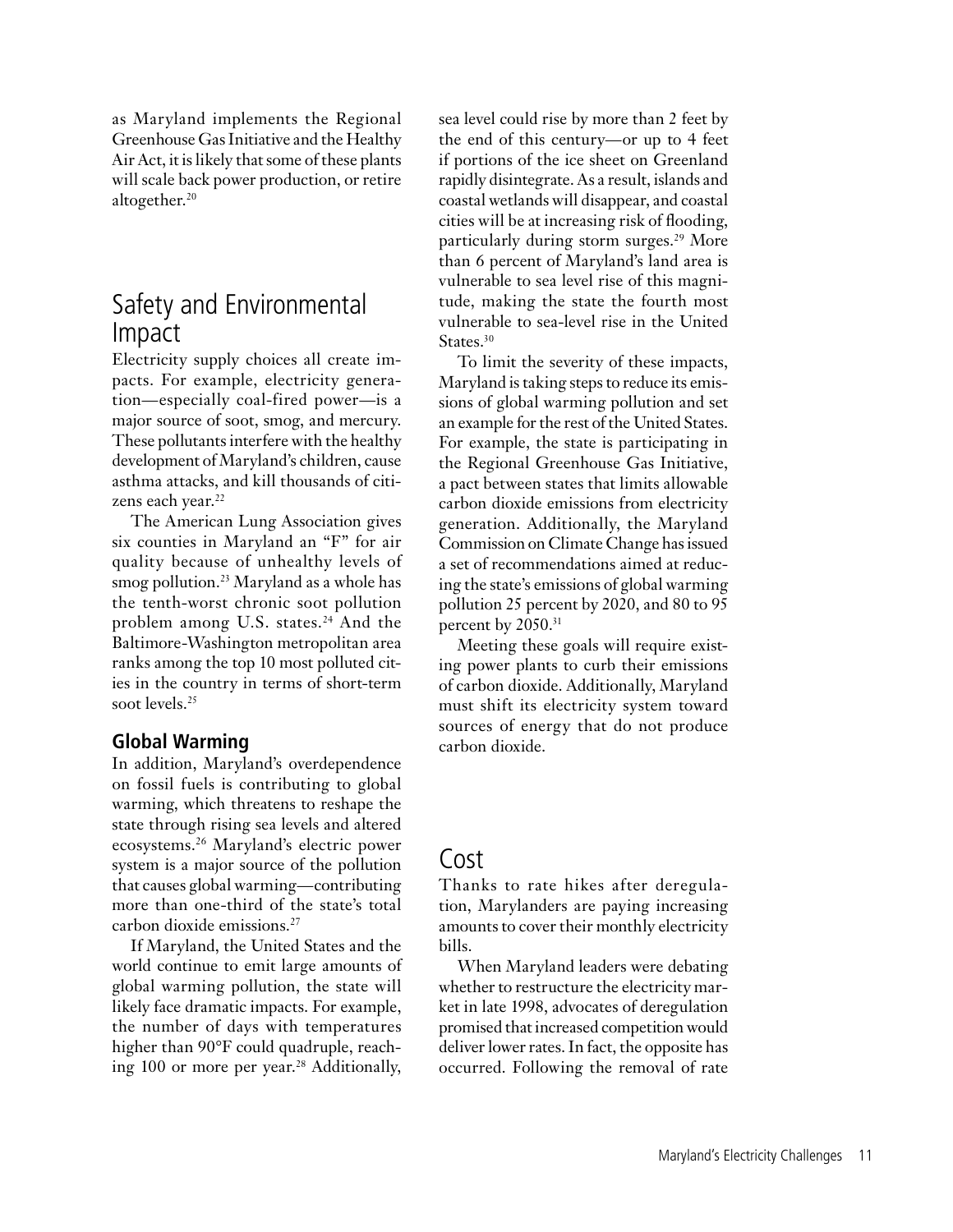caps in 2006, the price of electricity more than doubled, increasing retail electricity bills by as much as 72 percent, or \$743 a year.32 (See Figure 2.)

Maryland's limited ability to import power contributes to the rising cost of electricity. During periods of peak demand, the state must rely upon higher-priced local sources of power, many of which run on natural gas.34 Aggravating the situation,

prices for natural gas have climbed more than 50 percent since 2002.<sup>35</sup>

Solving all of these problems will require creating a new future for Maryland's electricity system. This future should ensure a reliable supply of electricity, with minimal emissions of health-threatening and global warming pollution, available at a reasonable cost.



**Figure 2: Electricity Rates Have Increased Dramatically Since 200233**

Electricity rates in Maryland have spiked significantly since 2002, even after adjusting for inflation.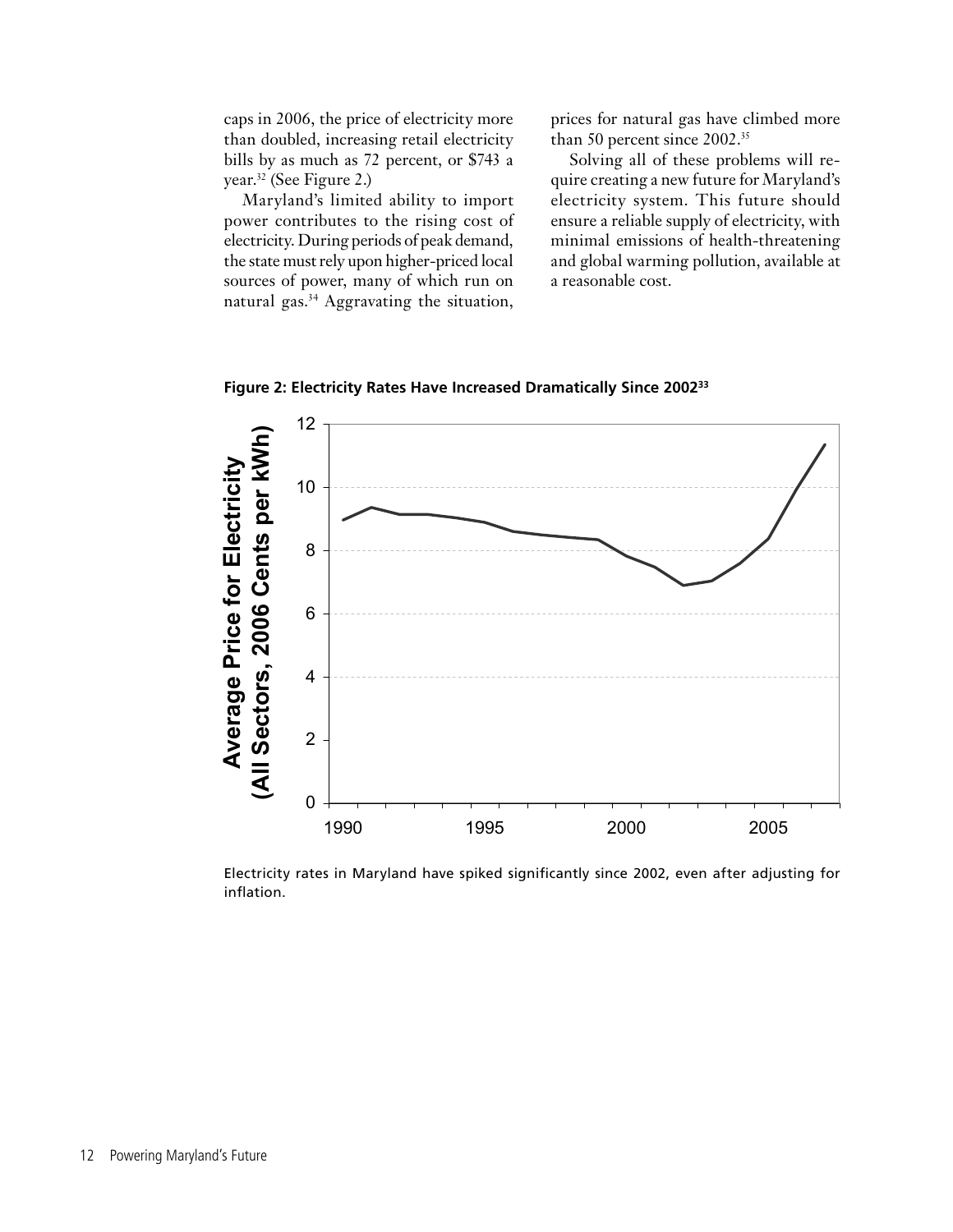## Comparing Two Visions for the Future of Maryland's Electricity System

here are two primary options on the table to power Maryland's future.

There are two primary options on the<br>table to power Maryland's future.<br>One option would increase Mary-<br>land's reliance on large, centralized nuclear One option would increase Marypower plants. In the wake of the 2005 federal Energy Policy Act, which offered more than \$13 billion in subsidies for nuclear technology, Constellation Energy announced plans to build a new nuclear reactor in Maryland. 36 The reactor would be built at the Calvert Cliffs nuclear plant in Calvert County, where there are currently two operating reactors.37 The proposed reactor would be capable of producing 1,600 MW of power. Not only would the reactor double the output of Calvert Cliffs, it would be the largest nuclear reactor in the country, and one of the first built in 30 years.

The other option follows an innovative path, leading to an electricity system based on highly efficient and targeted use of power, generated by a diverse set of small, modular, clean and widely distributed resources. Instead of large power plants, this path would include highly efficient homes, businesses and industry—which can improve the reliability of electricity service while minimizing investment in expensive infrastructure. In addition, this

path would build Maryland's capacity to generate electricity from renewable sources of energy—from solar panels spread across the state on rooftops, to wind farms capturing energy in the air blowing over the ocean.

In this section, we take a close look at each of these two paths and evaluate their ability to deliver a reliable and efficient energy supply, keep Maryland communities safe and secure, and provide power at a reasonable cost with strong benefits for the state economy. Comparing both courses side by side, it becomes clear that clean energy provides more advantages for Maryland than building a new nuclear reactor at Calvert Cliffs.

### Two Paths: Nuclear Power or Clean Energy

### **The Nuclear Path**

Building a new nuclear reactor at Calvert Cliffs would add 1,600 MW of generation capacity to Maryland's electricity system no earlier than December 2015.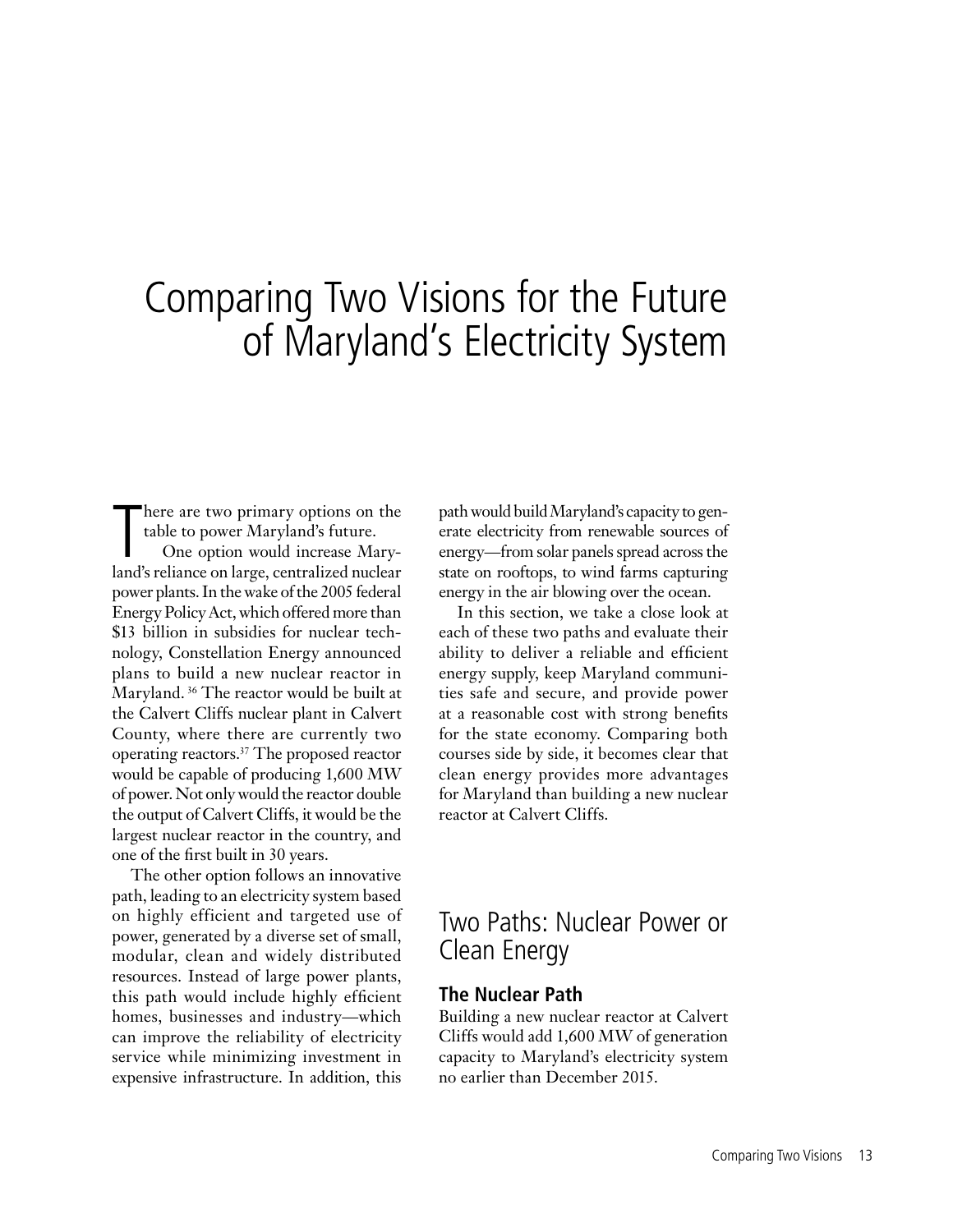Constellation Energy has said that it plans to break ground on the facility as early as December 2008, if the federal government quickly acts to put loan guarantees in place (as authorized under the Energy Policy Act of 2005).<sup>38</sup> The first phase of construction would consist of non-reactor work, including roads and a visitor center.<sup>39</sup>

Before construction can begin, the company must obtain a "Certificate of Public Convenience and Necessity" from the Maryland Public Service Commission (PSC).40 Constellation submitted an application for this certificate to the PSC on November 13, 2007.<sup>41</sup> The PSC will hold official hearings on the application from August 11-15, 2008, with evening hearings for public comment on August 4, 11, and 19, 2008.42

Constellation will also need a combined construction and operating license for the facility from the U.S. Nuclear Regulatory Commission (NRC). The company submitted an application for this license in July 2007.43 According to NRC projections, the agency plans to review the application from 2008 through 2010, followed by hearings into 2011.<sup>44</sup>

NRC must also review and certify the design of the new Calvert Cliffs reactor, since none of this type have ever been built in the United States, and only one is under construction anywhere in the world. This process is scheduled to be complete between 2011 and 2012.45

Constellation expects construction of the new reactor at Calvert Cliffs to be complete by July 2015, with the reactor in commercial operation by December 2015.46

### **The Clean Energy Path**

In contrast, a clean energy path for Maryland would involve using a variety of technologies and programs to meet the state's future energy needs. Maryland has already begun to take some steps toward implementing a clean energy vision.

#### **Maryland's Existing Efforts: EmPOWER Maryland and the Renewable Electricity Standard**

In April 2008, the Maryland General Assembly approved the EmPOWER Maryland Act, championed by Gov. Martin O'Malley. Under the program, both electric utilities and the state will have a role in reducing the overall need for electricity. The program aims to reduce per-capita electricity consumption by 15 percent below 2007 levels by 2015 using energy efficiency, and reduce per-capita peak demand by the same amount with efficiency and load management measures.

Maryland can achieve these important goals by looking to successful energy efficiency programs in other states—which have proven effective in saving substantial amounts of electricity and natural gas, saving consumers money, reducing energy prices, preventing the need to build expensive new power plants, creating jobs, and improving local economies.47 For example, between 2001 and 2005, New Jersey's efficiency programs reduced electricity demand enough to replace a medium-sized power plant (450 megawatts).<sup>48</sup> In 2007 alone, Vermont reduced its electricity consumption by 1.8 percent below forecast levels, at a fifth of the cost of building new power plants and power lines.49 And in Connecticut, every dollar spent on energy efficiency yields \$4 in consumer savings.<sup>50</sup>

During the spring 2008 legislative session, lawmakers also expanded Maryland's renewable electricity standard. Under this policy, 20 percent of Maryland's electricity supply must come from renewable sources of energy—including wind, solar, biomass, geothermal, ocean, and low-impact hydroelectric power—by 2022.51 The policy also requires that solar energy make up 2 percent of the state's power supply by 2022, which would be roughly equivalent to 1,500  $MW$  of solar power.<sup>52</sup>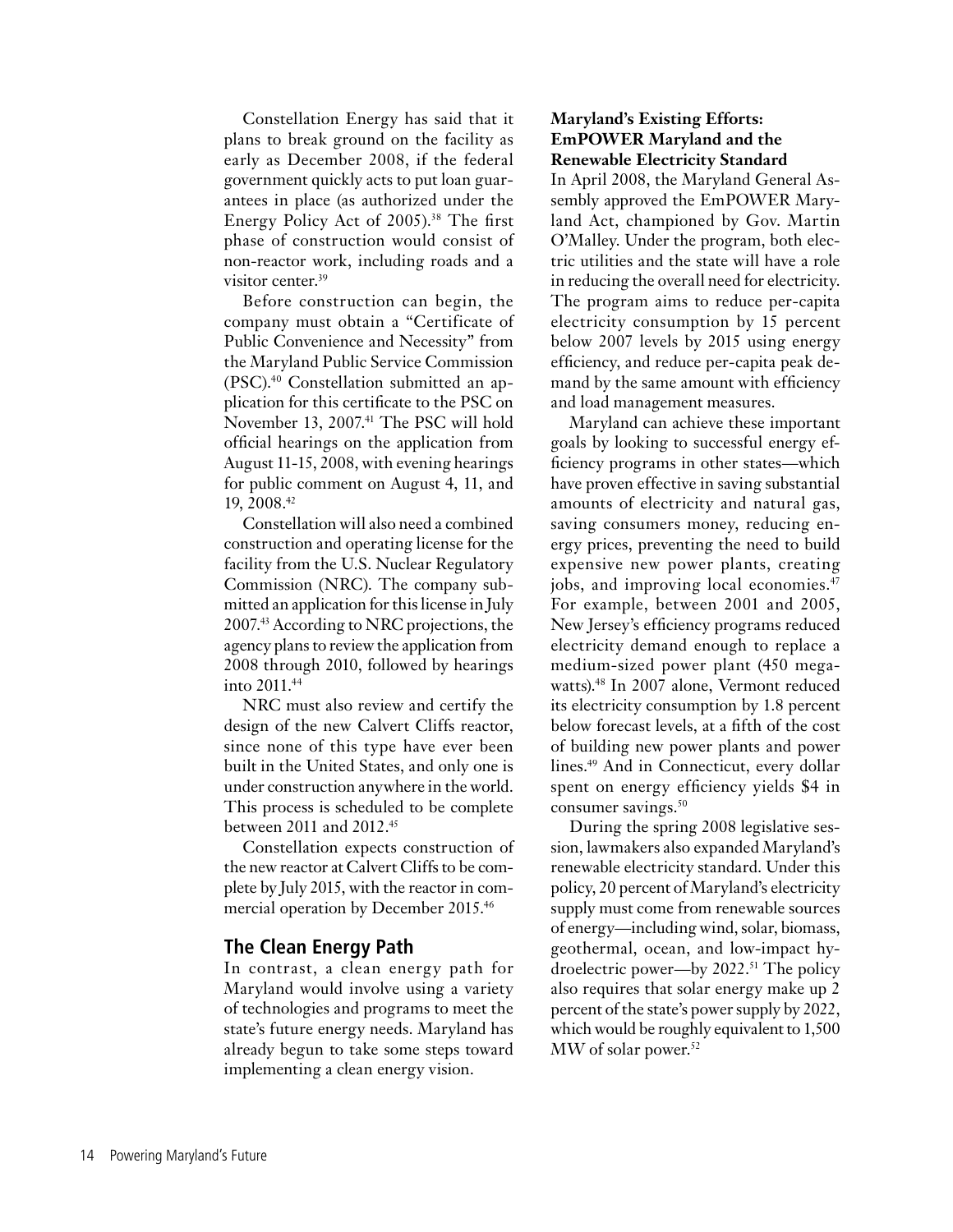### **Additional Energy Efficiency, Demand Response, and Renewable Energy Potential**

EmPOWER Maryland will capture only a fraction of the identified potential for energy efficiency and load shifting in the state. And beyond the state's renewable electricity standard, vast amounts of potential for generating electricity from wind, water and the sun is waiting to be harnessed.

### *Energy Efficiency and Demand Response*

According to an analysis by the American Council for an Energy-Efficient Economy (ACEEE), Maryland has the potential to reduce annual electricity consumption nearly 30 percent by 2025.<sup>53</sup> This resource potential is more than sufficient to meet the goals of the EmPOWER Maryland program—and suggests that the state could cost-effectively reach more aggressive energy savings targets in the future.

Moreover, the ACEEE analysis considers only efficiency measures that are currently available and cost-effective. As future technologies emerge, and as future electricity price increases make a greater range of measures cost-effective, even greater energy savings will become possible.<sup>54</sup>

Maryland also has enormous potential to reduce peak power demands through energy efficiency measures and additional load management programs. According to ACEEE, a suite of efficiency policies plus an enhanced load management program could reduce peak demand in Maryland nearly 50 percent below forecast levels by 2025.55 In addition to EmPOWER Maryland, the state could achieve these results with:

- Expanded appliance efficiency standards to require new appliances to use less energy,
- Building energy codes to ensure that

new and renovated buildings include as many efficient features as possible,

- A state-funded research and development program to identify new opportunities for energy savings,
- Widespread deployment of combined heat and power technology, and
- An enhanced load management program—including "smart grid" technologies, such as load switches capable of remote control by the utility.<sup>56</sup>

### *Combined Heat and Power*

Furthermore, the state could encourage additional distributed energy generation—such as combined heat and power facilities—which would enhance the reliability of the electricity grid by placing generation close to where the electricity will be used.

Combined heat and power (CHP) technology pairs the production of electricity with the production of heat, which can then be used to power industrial processes or to provide space heating or cooling for homes and businesses. CHP has value both as a source of distributed generation and as an energy efficiency improvement. Central station power plants waste vast amounts of energy by failing to capture the energy value of the steam leaving turbines. While the average American power plant operates at a thermal efficiency of about 35 percent, CHP plants can achieve efficiencies of 80 percent or greater, meaning that more of the energy that goes into the plant is available for useful work.57

Beyond commercial and industrial CHP applications, which are already common, new forms of distributed generation hold promise for reducing demand for power from large power plants in the future. Small-scale CHP and distributed generation technologies, such as would be suitable for residential or small commercial use,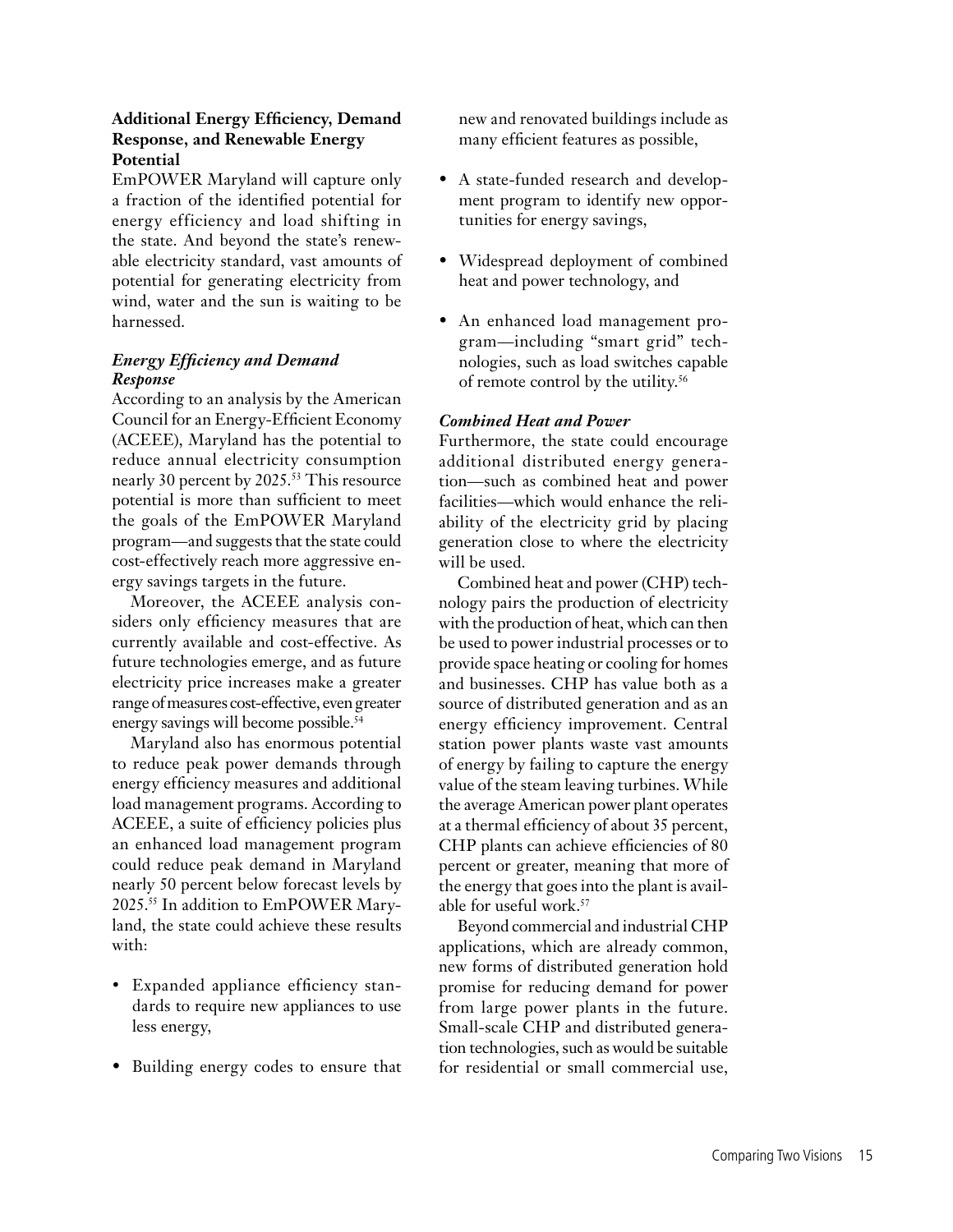could play an important role in improving the energy efficiency of home and small business energy use in Maryland in the decades to come. Similarly, fuel cells, which use an electrochemical process to convert hydrogen fuel into electricity, could also provide efficiently produced local electricity to customers of all sizes.

Maryland currently has 18 CHP facilities, for a total of 829 MW of capacity.58 According to the American Council for an Energy-Efficient Economy, Maryland has the technical potential to install as much as 3,200 MW of additional combined heat and power capacity.59

Given a series of policies and incentives, including a state CHP resource standard, ACEEE predicts that the state could increase its installed CHP capacity by 224 MW by 2020, out of an economic CHP potential of 780 MW.60

*Additional Renewable Energy Resources* Maryland has a great deal of renewable energy resources that will not be tapped by the state's renewable electricity standard. For example:

- To install 3,000 MW of solar photovoltaic capacity, Maryland would need to cover just under 6,000 acres with solar panels—less than half of one percent of Maryland's developed land area.<sup>61</sup> This amount of solar capacity could easily fit on the rooftops of commercial buildings and parking lots in Maryland—close to where electricity is consumed.
- The Mid-Atlantic region could support up to 266 GW of offshore wind energy generation capacity.62 At an average capacity factor of 33 percent, that many turbines could generate more than 750,000 GWh per year—more than 12 times Maryland's current annual electricity consumption. In June 2008, Delmarva Power signed a contract to purchase 200 MW of power from an

offshore wind farm to be built off the coast of Delaware by Bluewater Wind Delaware, LLC.<sup>63</sup> The company expects this facility to begin operation around 2012, possibly becoming the first offshore wind farm built in the United States.<sup>64</sup>

• Maryland could potentially access energy resources from the ocean as well. Although ocean power technologies are not yet ready for commercial deployment, they could provide additional renewable energy in future years. Federal officials estimate that capturing power from ocean waves in the Mid-Atlantic could generate as much as 13,000 GWh per year (about 20 percent of Maryland's current annual electricity consumption).<sup>65</sup>

### Delivering Reliable and Efficient Service

A reliable electric system includes enough generation resources to meet peak demand for power, plus a reserve to buffer the system against unanticipated failures. A reliable system is also resilient—with resources that help minimize the size of any power outages, and are capable of coming back online quickly after accidental shutdown.

### **Meeting Power Demand**

### **The Nuclear Path: Long, Uncertain Construction Time**

Building a nuclear reactor requires many years of planning and construction. If Constellation decides to build a new reactor, it could be up to a decade before the plant is available to contribute to Maryland's electricity system.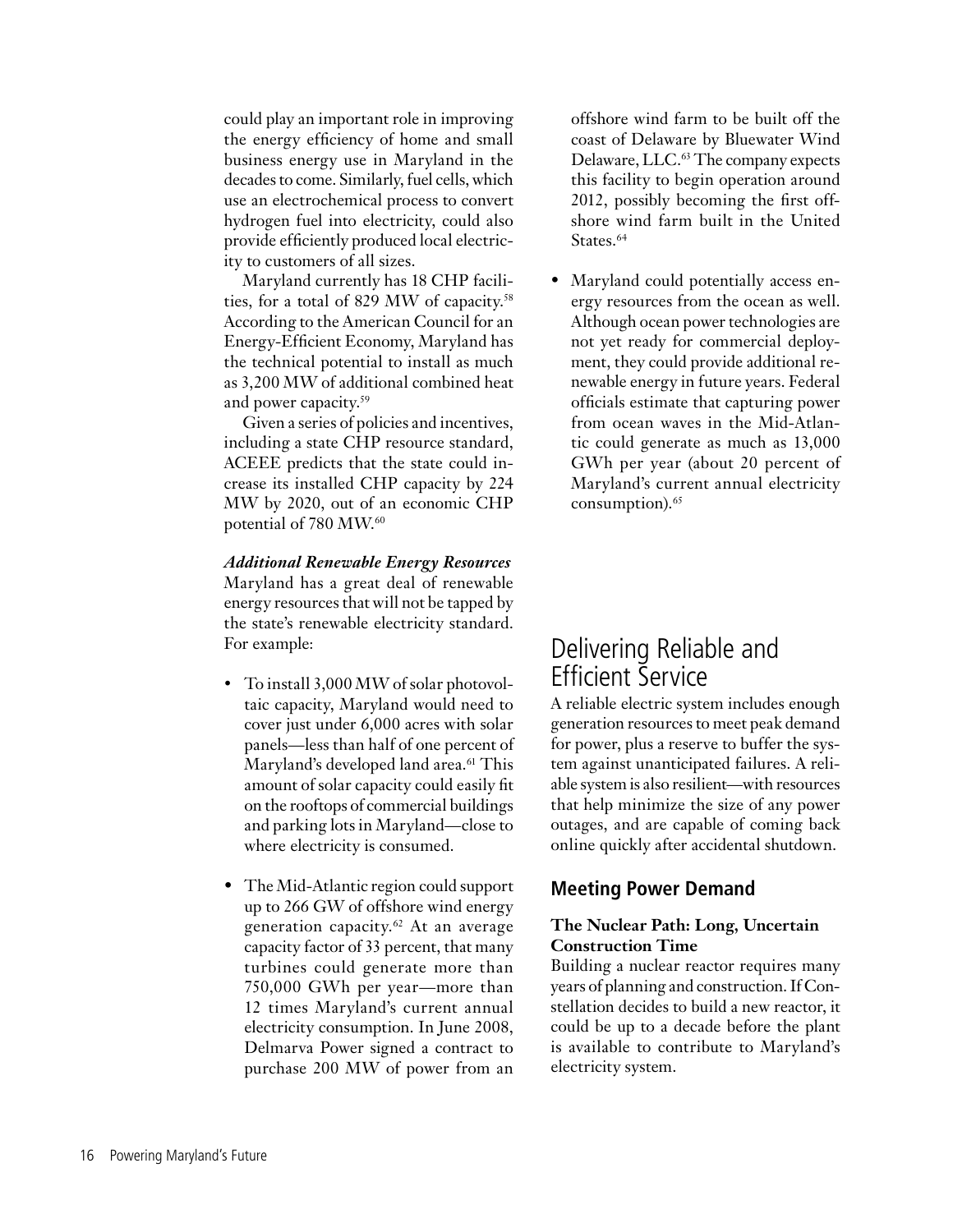Constellation has said that it anticipates the reactor could be up and running by December 2015.66 However, no nuclear reactors have been ordered in the United States since the 1970s, and U.S. infrastructure for reactor manufacturing and construction has withered—making the project vulnerable to delay.

In fact, the prototype for the new reactor at Calvert Cliffs—which is currently under construction in Finland—has fallen about two years behind schedule. Contractors have not been able to meet the specifications for reactor components, producing "flawed welds for the reactor's steel liner, unusable water-coolant pipes and suspect concrete in the foundation […]."67

Ray Ganther, a senior vice president at Areva (one of Constellation's partners in the proposed new reactor at Calvert Cliffs) said that "Local contractors did not have the breadth of operations expected or needed to carry out such a big project."68

Martin Landtman, project manager for TVO, another company involved in the plant, said: "It has taken a lot longer for industry to adapt to this business than we had anticipated."<sup>69</sup>

While Constellation's partners are gaining experience with the reactor in Finland, it is quite possible that delays could occur during the construction of a new reactor Calvert Cliffs, especially considering it would be the first of its kind built in the United States.

Moreover, nuclear plants undergo a lengthy licensing process to allow regulators time to review construction, operational and safety plans. Any delays in this process could push back the date when a new reactor would become available to contribute to Maryland's electricity supply.

In short, a third reactor at Calvert Cliffs will do nothing to address the state's shortterm challenges in meeting demand for power. Any delays in the construction of the reactor, such as those that have been common at construction sites around the

world, would further delay the plant's contribution to Maryland's peak electricity needs.

### **The Clean Energy Path: Rapid Impact and Dramatic Results**

By contrast, clean energy investments can deliver results quickly and ultimately do a better job of addressing power demand than the new reactor at Calvert Cliffs. Maryland does not need to wait until the middle of the next decade to address its electricity woes. Indeed, Maryland's existing efforts—EmPOWER Maryland and the renewable electricity standard—have the potential to fully address peak demand through 2025.

These clean energy measures focus on reducing electricity demand in thousands of tiny increments, which add up to a big impact over time. Efficiency measures can make a difference in the time it takes to install a lightbulb, build a building, or re-design an industrial process. And load management efforts can help in the time it takes to program a thermostat or install a smart electricity meter.

Moreover, solar panels and wind farms can be manufactured and installed in a matter of months to a few years. (However, many of these technologies are just in their infancy in Maryland, and it may take a few years before the state's renewable electricity standard helps them become more commonplace in and around the state.)

Finally, these small units are much easier to match to individual pieces of electrical demand—making clean energy technologies much more flexible, nimble and scalable than expanding Calvert Cliffs.

Worldwide, energy efficiency and distributed energy sources account for more than half of all new electric service capacity added each year—because of reliability and cost advantages they hold over large central-station generators such as the new nuclear reactor proposed for Calvert Cliffs.<sup>70</sup>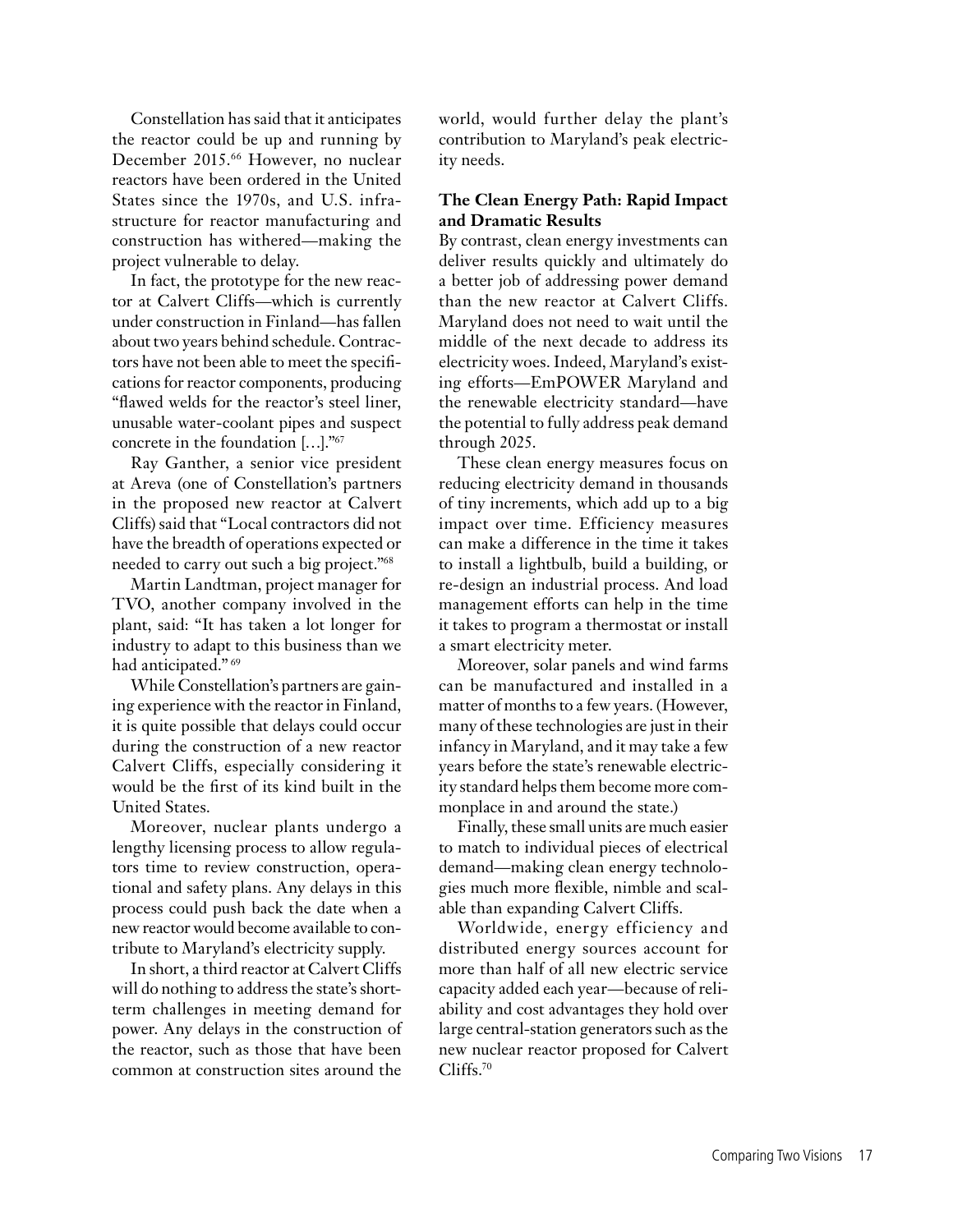### *Maryland's Existing Efforts: EmPOWER Maryland and the Renewable Electricity Standard*

Clean energy can provide Maryland with enough energy savings and renewable energy to meet the state's peak demand challenges over time.

The EmPOWER Maryland initiative should reduce absolute peak demand by about 8 percent below 2007 levels by 2015—or about 2,700 MW. In other words, the program will provide 1.7 times the effective peak capacity of a new nuclear reactor at Calvert Cliffs, in the same time frame.

Assuming that the goals of EmPOWER Maryland program are not extended, and that per-capita electricity demand remains constant after 2015, peak demand will still be about 1 percent below 2007 levels by 2025. (See Figure 3.) In other words, EmPOWER Maryland will reduce peak demand by about 3,500 MW below levels forecast in the absence of the program.

The contribution of the renewable electricity standard toward addressing peak demand depends on the mix of resources used to achieve the standard. Solar and wind power are "intermittent" resources, meaning that these technologies generate power only when the sun is shining or the wind is blowing.

The good news for Maryland is that the availability of power generated by solar panels matches up very well with times of peak demand. For example, a study of solar power in northern New Jersey found that solar irradiance correlates well with peak electricity demand for utilities where air conditioning drives peak demand.<sup>71</sup> The study found that solar generally has an effective load carrying capacity—or peak capacity value—of 50 to 70 percent, assuming relatively low penetration of solar panels (less than 10 percent of utility peak electricity production).<sup>72</sup> Moreover, solar



**Figure 3: Forecast Peak Demand Under the EmPOWER Maryland Energy Efficiency Program**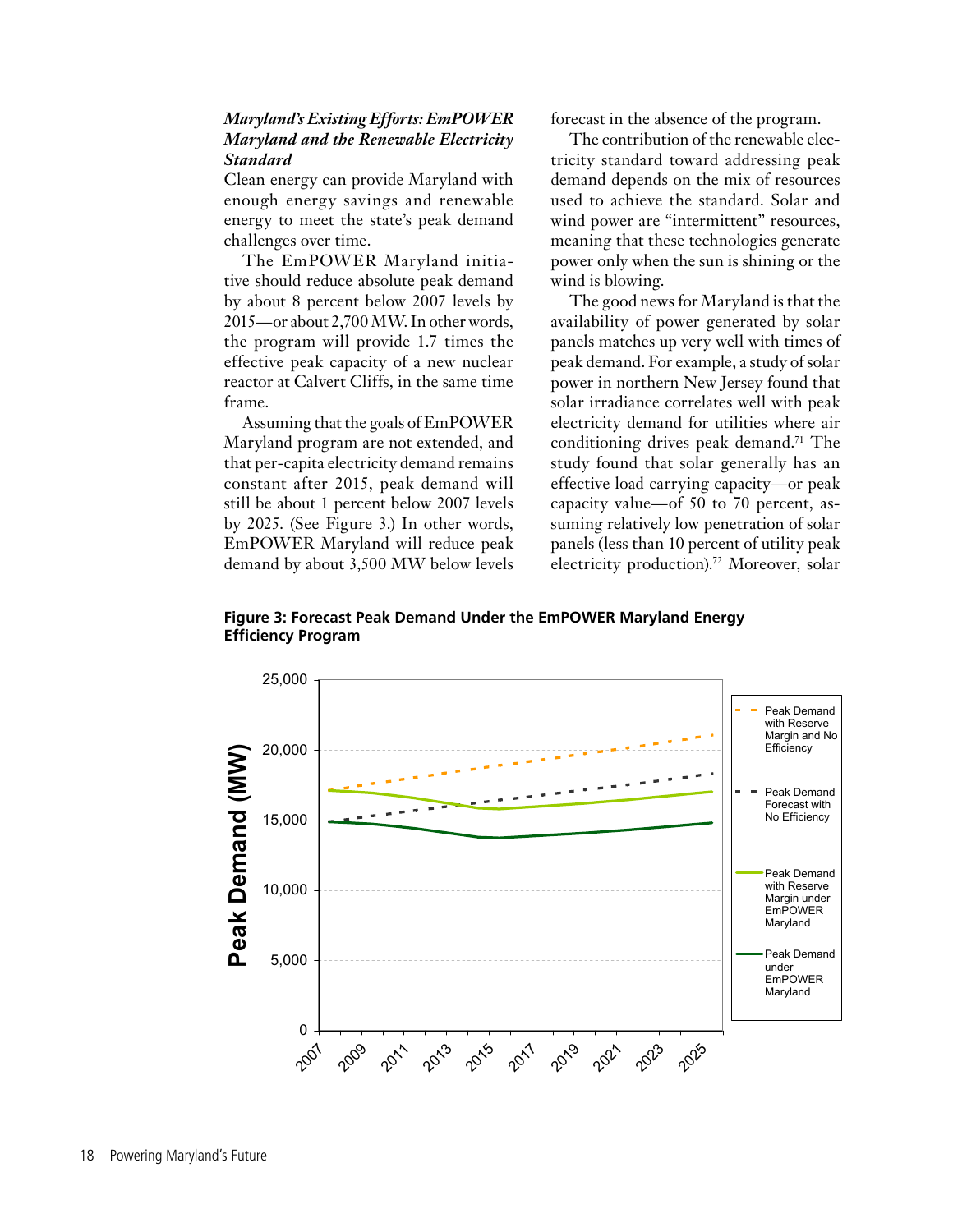

**Figure 4: Forecast In-State Peak Capacity due to Maryland's Renewable Electricity Standard**

panels are generally sited on rooftops or elsewhere in close proximity to where power is used, thus reducing demand for centrally generated power and transmission infrastructure.

Assuming that solar panels installed under Maryland's RES have a peak capacity value of 50 percent, the state could add about 500 MW of peak solar energy capacity in the state by 2025. (See Figure 4.)

Unlike solar power, which makes its greatest contribution to the grid on hot, sunny days, wind power generation is not well-correlated to periods of peak demand. However, properly sited wind power can make a contribution to meeting Maryland's peak capacity needs. PJM currently assigns new wind projects an initial "capacity credit" of 20 percent, meaning that 10 MW of wind power capacity offsets 2 MW of fossil fuel capacity.73 For any wind project, detailed studies are needed to determine the effective contribution of the wind farm to the reliability of the grid.

Other renewable resources have capacity credits comparable to traditional power plants. For example, power plants fueled with biomass can operate at an average capacity of 80 percent.<sup>74</sup>

And with a diverse and geographically dispersed portfolio of resources, the need for backup sources of power to maintain reliability declines. According to a study by the Rocky Mountain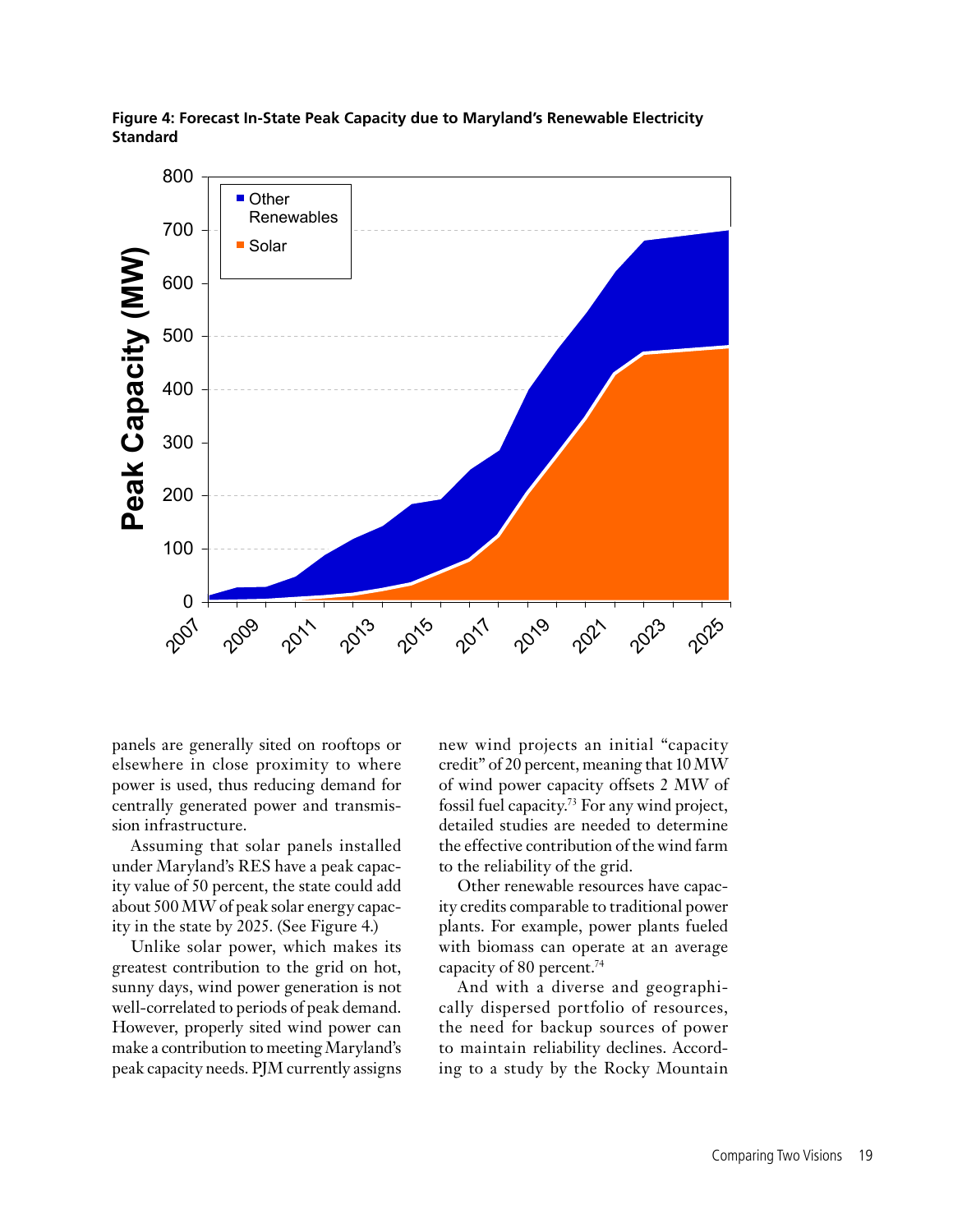Institute, an optimized mix of wind and solar resources can reduce variability in the system by more than half.<sup>75</sup>

For this scenario, we assume that 25 percent of non-solar renewable energy facilities built because of the renewable electricity standard will be installed within Maryland or in offshore areas to the east of the state's transmission bottlenecks. We assume that out-of-state renewable energy facilities will be subject to the same transmission constraints elucidated earlier, and thus do not count them. We assume that a large portion of the renewable capacity built in Maryland will be onshore and offshore wind power, with some biomass capacity—which altogether will have an average capacity credit of 25 percent. Under these conditions, non-solar renewable energy will provide about 220 MW of peak capacity. (See Figure 4.)

Altogether, the clean energy programs

created or expanded in spring 2008 will help ensure the reliability of Maryland's electricity system for the near future. Assuming that:

- No generators retire (as none are currently scheduled to retire),
- Maryland's major transmission infrastructure remains unchanged, and
- Maryland's capacity to import electricity declines by 1 percent per year, as other states in the region increase their demand for power and their electricity imports,<sup>76</sup>

These programs should maintain the reliability of the electricity system through 2025, providing resources to meet peak demand plus a 15 percent reserve margin. (See Figure 5.)



### **Figure 5: Forecast Peak Demand and Capacity Resources in Maryland, with the EmPOWER Maryland Energy Efficiency Program and the State's Renewable Electricity Standard**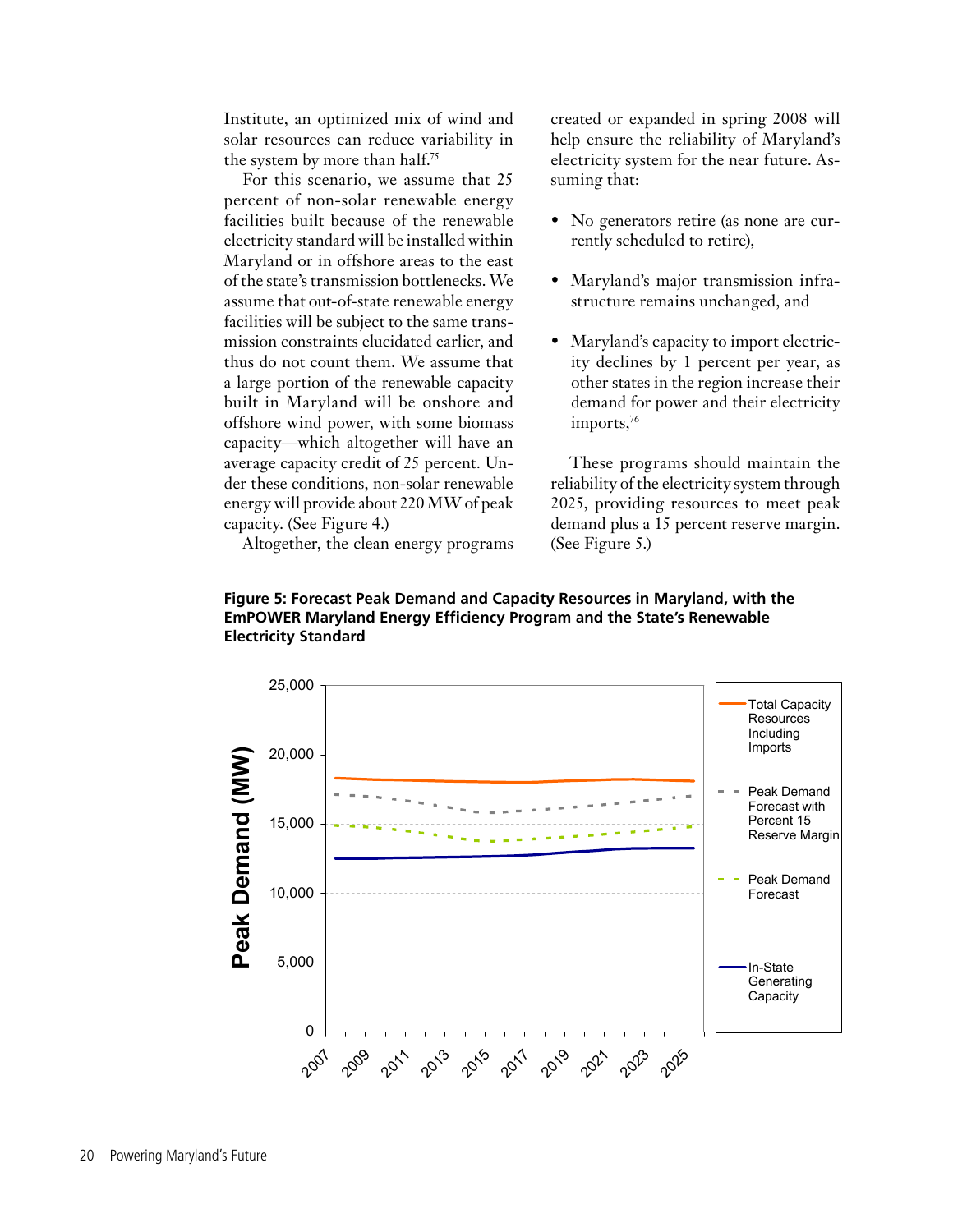

### **Figure 6: Potential Demand Reductions Possible with Maryland's Clean Energy Resources**

#### *Additional Clean Energy Resources*

Maryland has a great deal of additional clean energy resources beyond those that will be tapped by EmPOWER Maryland and the state's renewable electricity standard.

For example, with energy efficiency and an aggressive load-shifting program, the state could reduce peak electricity demand by as much as 8,500 MW below businessas-usual levels by 2025.77 (See Figure 6.) EmPOWER Maryland alone will capture about 40 percent of this available potential by 2025.

Developing these resources could ensure an adequate power supply for the foreseeable future. Indeed, when coupled with greater development of the state's potential for combined heat and power and renewable energy, the state could begin to retire aging power plants while maintaining an adequate reserve of power.

### **Avoiding Disruption**

Electricity grids are complex systems in which the supply of power—and with it, the operation of hundreds of power plants—must be perfectly balanced with demand. Small disruptions—such as the loss of a transmission line or an unexpected mechanical problem at a generator—can have major impacts on the operation of the electricity grid.

Neither nuclear power plants nor clean energy technologies are perfect in terms of providing power when and where it is needed. A thoughtful clean energy strategy, however, has the potential to reduce disruption to the grid.

### **The Nuclear Path: Large Size Means Any Disruption Is Troublesome**

Nuclear power plants are large producers of power. Constellation's proposed third reactor at Calvert Cliffs, for example,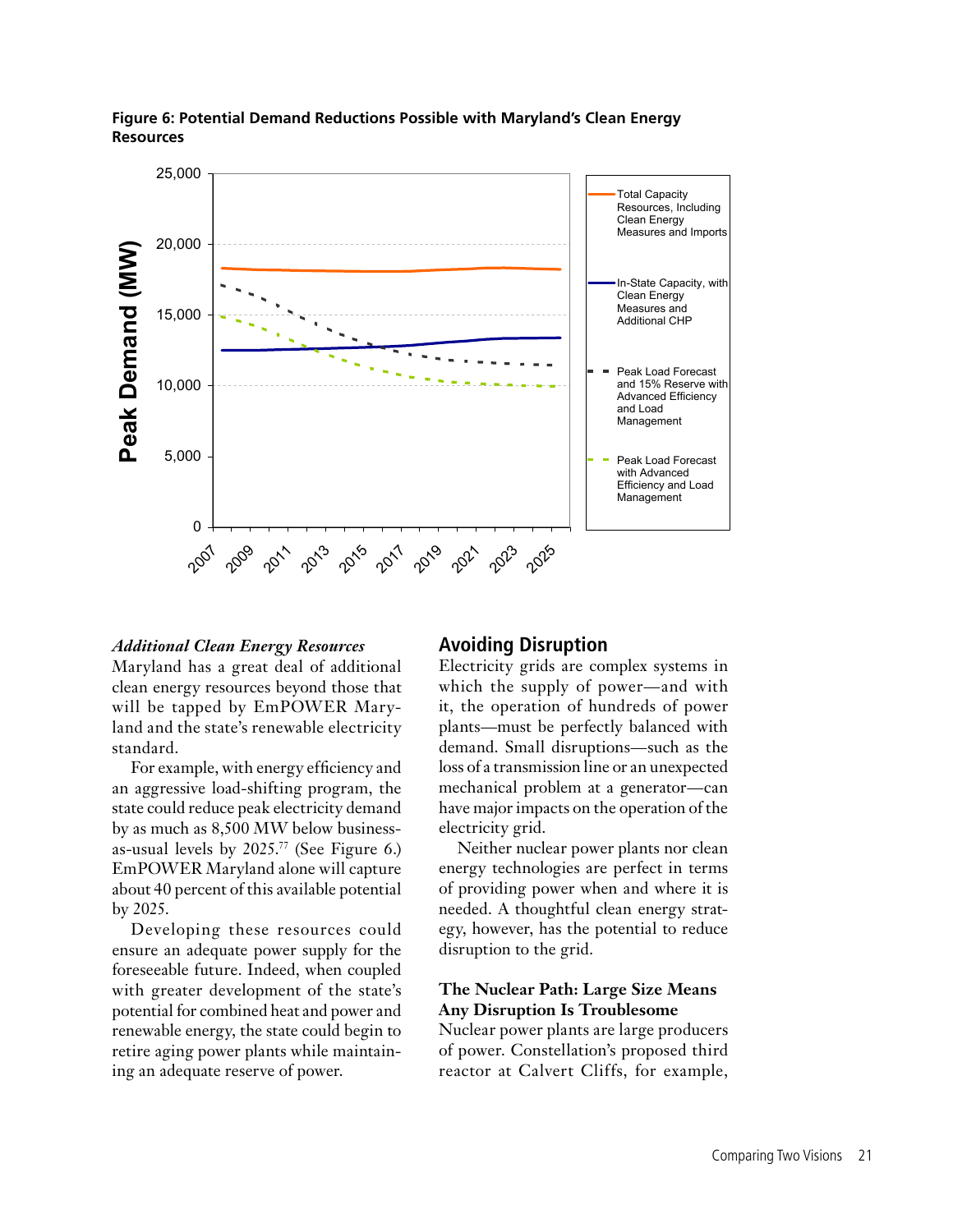### Supplying Maryland's Annual Energy Needs

Power planners often refer to nuclear as a "baseload" resource. By this, they mean that nuclear reactors generate power at relatively consistent levels over long periods of time, supplying power both during peak and non-peak periods.

Constellation predicts that the new reactor at Calvert Cliffs could operate at full output 95.3 percent of the time.78 Should this aggressive assumption prove correct, the Calvert Cliffs nuclear reactor would generate about 13,360 GWh of electricity per year.79

Clean energy resources would be equally effective in supplying this level of power.

Energy efficiency measures reduce demand for electricity both during peak and non-peak hours, and thus can effectively function as a "baseload" resource. The EmPOWER Maryland energy efficiency initiative alone will deliver about 10,000 GWh of electricity savings per year by 2015. And according to the American Council for an Energy Efficient Economy, extending the goals of this program out to 2025 and adding additional measures—including appliance efficiency standards, improved building energy codes, research and development support for efficiency technology, and slightly increased incentives for combined heat and power—could reduce annual electricity consumption by 22,160 GWh by 2025.

In other words, energy efficiency alone will deliver 80 percent of the power output of the new Calvert Cliffs reactor by the earliest date the new reactor could be online. Extending the state's energy efficiency targets to 2025 and adding additional policies would deliver the same energy resource as building nearly two new reactors at Calvert Cliffs.

In addition to energy efficiency, Maryland will also obtain electricity from renewable sources of electricity. Under the state's renewable electricity standard of 20 percent by 2022, renewable resources will yield about 7,600 GWh of renewable electricity in 2015 and more than 12,000 GWh of electricity per year by 2025.<sup>80</sup> Moreover, an optimized portfolio of wind and solar resources can provide significant energy supplies, making it possible to rely less on traditional "baseload" sources of power such as coal and nuclear.<sup>81</sup>

Altogether, energy efficiency and renewable energy resources—already part of Maryland state policy—can effectively meet the state's annual need for electricity.

would have a capacity of 1,600 MW, approximately 12 percent of the current capacity of all of Maryland's existing power plants.

Nuclear power plants, particularly in recent years, have had a decent record of reliability. But when a nuclear reactor does shut down—even if such an event happens relatively infrequently—it can wreak havoc on the electric grid. For example, when two reactors at Turkey Point in southern Florida shut down in February 2008 because of a power line failure, the resulting power outage cut off electricity to more than 3 million customers in the Miami area for up to 5 hours—causing traffic jams, stranding people in elevators, and widely disrupting business.<sup>82</sup>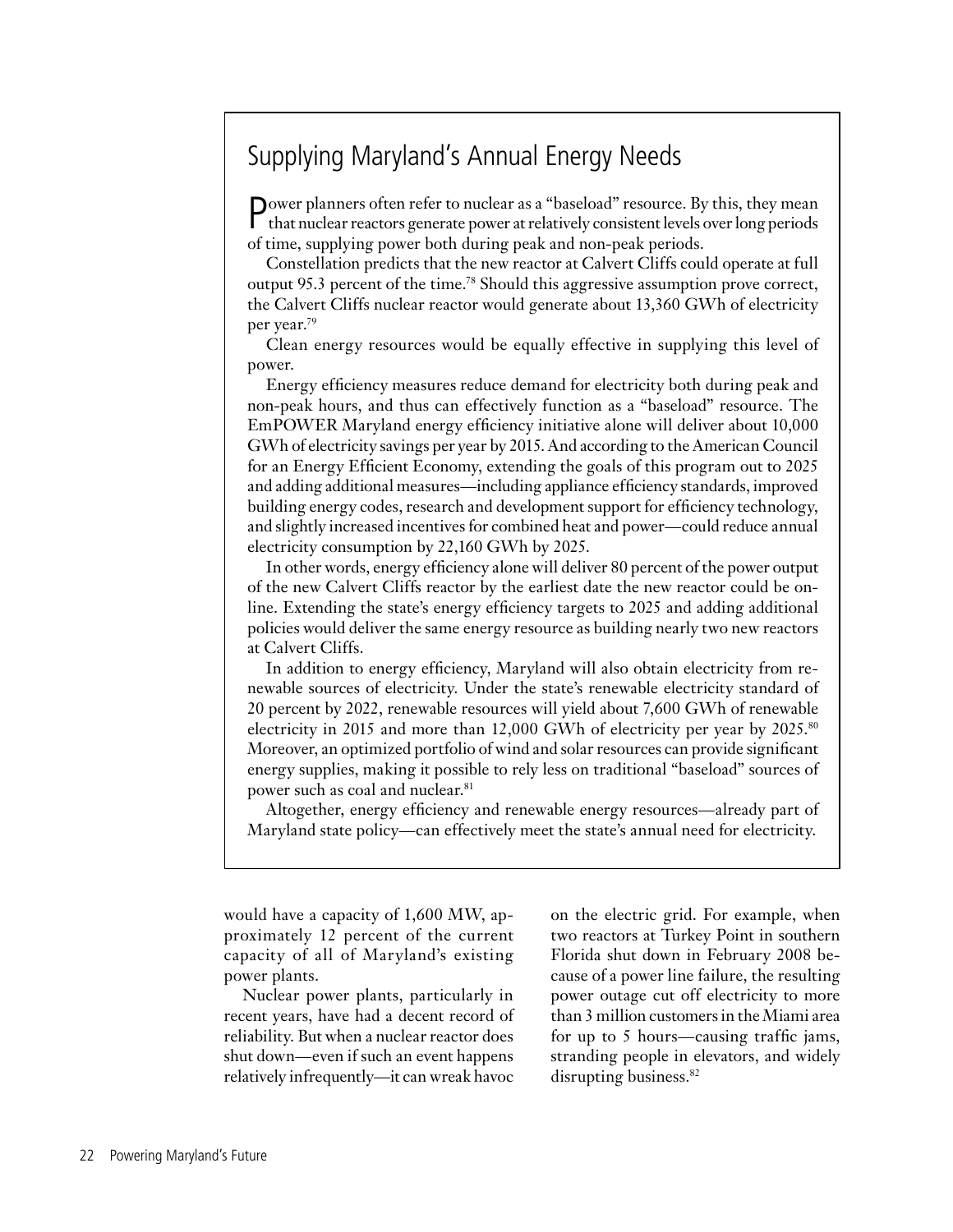Nuclear plants have a history of unanticipated failures, which sometimes lead to sustained outages. Of all 132 nuclear reactors ever built in the United States, 28 shut down prematurely because of cost or reliability problems, or in the case of Three Mile Island Unit 2, a near-meltdown.<sup>83</sup> Problems at another 35 reactors resulted in one or more outages of at least one year.84

Worldwide, a typical nuclear power plant is available to generate electricity about 83 percent of the time. $94$  Constellation has claimed that its new reactor at Calvert Cliffs could be available as much as 95 percent of the time.<sup>95</sup> However, even nuclear plants that function well most of the time have reliability issues. For example:

### The Existing Reactors at Calvert Cliffs Have a History of Reliability Problems

"Baltimore Gas & Electric Co.'s generating plant at Calvert Cliffs stands idle these days—mute but powerful testimony to just how costly and uncertain the operation of a nuclear power plant can be, even in the absence of a disaster."

— Rudolph A. Pryatt, Jr., financial reporter for the *Washington Post*, April 19, 199085

Although the existing reactors at Calvert Cliffs have operated with relatively few problems in recent years, the facility has a history of unplanned shutdowns and unreliable operation.

The most serious of these incidents began in May 1989. Baltimore Gas & Electric Co. (then owners of the Calvert Cliffs facility) discovered leaks in the equipment that regulates water pressure, which forced the shutdown of Unit 2.86 BGE shut down Unit 1 several days later. The reactors remained idle for nearly two years.<sup>87</sup> The company lost \$458 million buying replacement power—passing \$340 million of the extra costs onto Maryland ratepayers.<sup>88</sup>

The shutdown led to a regional summer power shortage, and utility officials warned of periodic "brownouts"—or voltage reductions—in the Baltimore-Washington area.89 The shutdown also prompted Wall Street analysts to downgrade the utility's credit rating—an action that likely resulted in increased finance costs, also passed on to Maryland ratepayers.<sup>90</sup>

A legal battle raged at the Public Service Commission over who was responsible for covering BGE's losses. After more than six years and 1 million pages of paperwork, the two sides settled—agreeing to let stand the \$340 million charge to ratepayers, but preventing BGE from passing on an additional \$118 million, plus interest.<sup>91</sup>

In addition to the prolonged outage that began in 1989, the Calvert Cliffs reactors have suffered a number of other unplanned shutdowns, caused by events as varied as a rag left behind in a cooling system, leaks in steam pipes, malfunctioning of emergency systems, and a lightning strike.<sup>92</sup> During one period when a reactor was shut down for repairs, a cold snap happened, forcing Baltimore Gas & Electric to impose rolling blackouts on its customers.<sup>93</sup>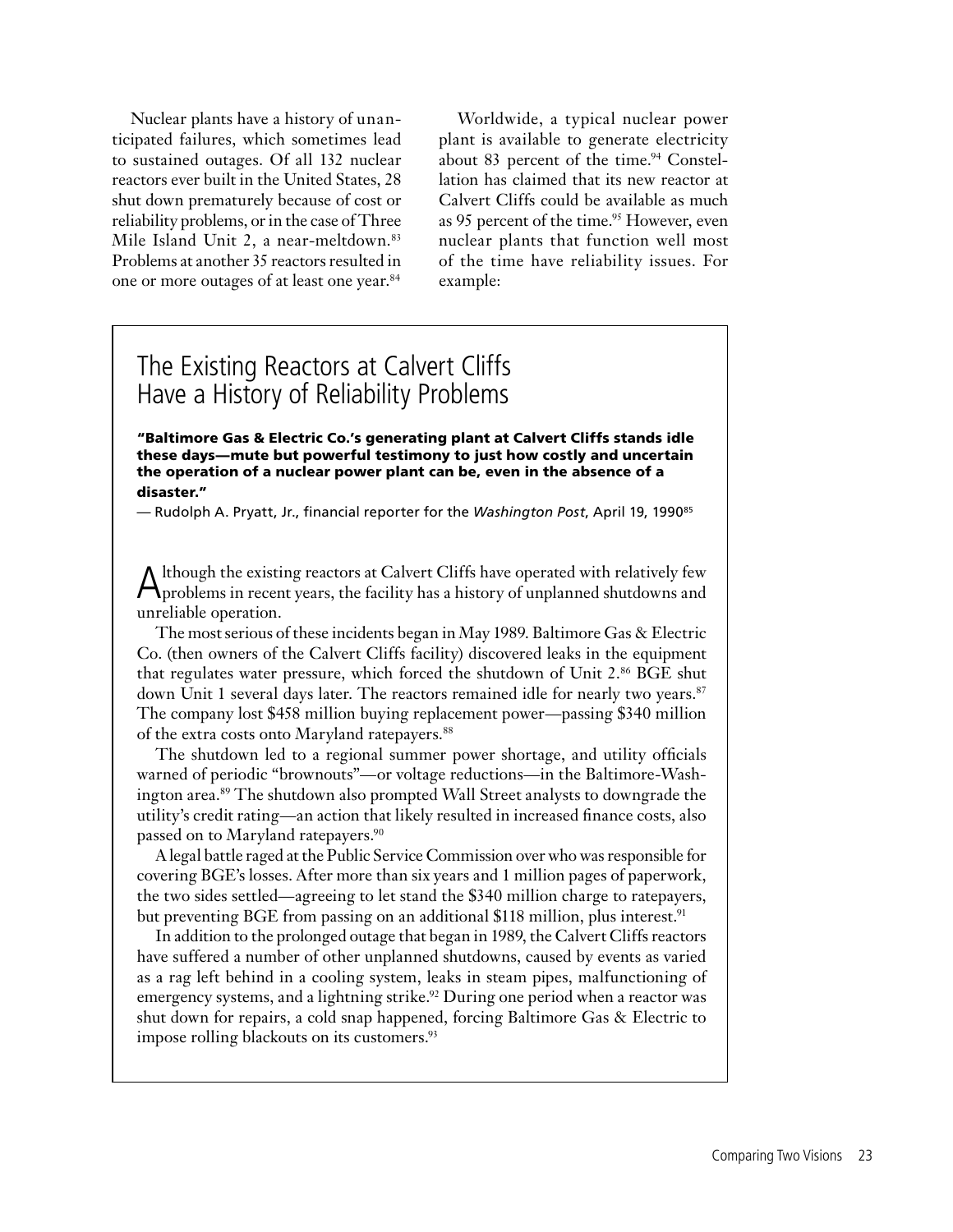- Even without a disaster, equipment or management failures can result in extended reactor outages. The existing reactors at Calvert Cliffs have a history of these types of reliability problems. (See Page 23.)
- It can take days or weeks for a nuclear reactor to return to full output after an emergency shutdown. For example, nine nuclear reactors shut down automatically during the wide-ranging Northeast electric blackout that occurred on August 14, 2003. Nearly two weeks elapsed before these reactors regained full generation capacity.<sup>96</sup> (See Figure 7.) Prolonged deactivation of nuclear

reactors in Canada threatened to cause another blackout in the days after the event. Government officials asked Ontario citizens to cut their electricity consumption in half to keep the system online.<sup>97</sup> A large amount of backup generation capacity had to be mobilized at high prices to restore electric service in the absence of the nuclear reactors.

Finally, Constellation's proposed third reactor uses a very new design. If built, it will be only the second of its type in the world. New plant designs tend to experience greater problems as engineers work out the "bugs" of a design as they gain practical experience in operating the plant.

**Figure 7: Available Capacity of Nine Affected Nuclear Power Plants after the Northeast Electric Blackout in August 200398**

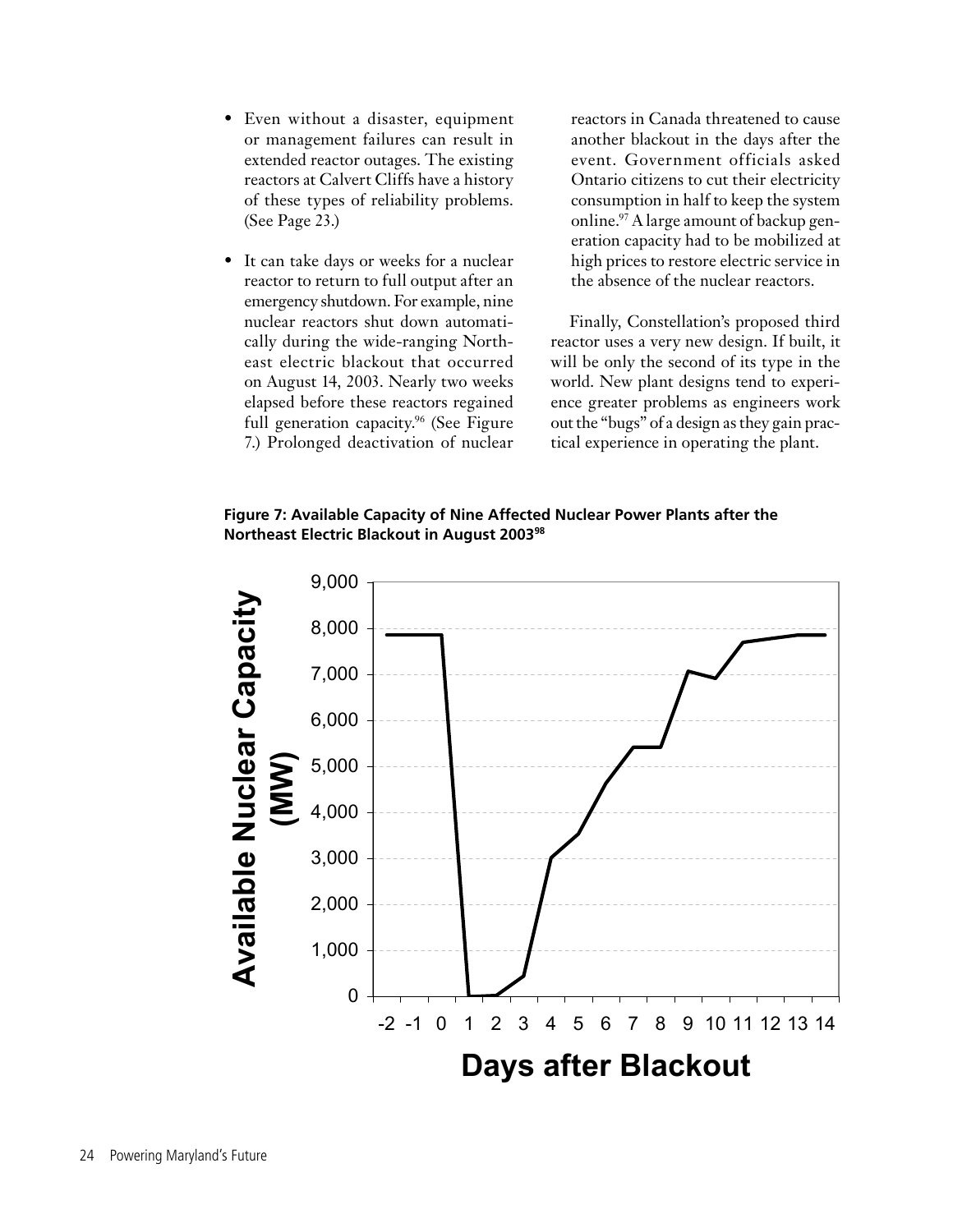#### **The Clean Energy Path: Reliable Distributed Power**

"There is no silver bullet that will solve all of Maryland's energy problems. However, this 'silver buckshot' of measures will lower household bills, address Maryland's looming electricity shortage, and promote a cleaner, more sustainable energy supply."

– Malcolm Woolf, Director of the Maryland Energy Administration, April 8, 200899

By producing more power locally and reducing the strain on the centralized electricity grid, a clean energy strategy can help avoid the sort of catastrophic blackouts and supply disruptions that have sometimes accompanied grids that are too reliant on nuclear power. Instead of building one, extremely large power plant, a clean energy path for Maryland would involve thousands of demand and supply changes all across the state—or "silver buckshot"—which should add up to a more reliable grid.

In contrast to a single large power generating station, it is unlikely that all of the pieces of a diverse portfolio of clean energy resources will fail all at the same time. The transient failure of any single small, clean generation unit or even group of units has little to no effect on the overall system.

A properly diversified portfolio of renewable energy resources—across technologies and geography—can provide reliable electricity service. For example, nations such as Denmark have shown that it is possible to obtain as much as 20 percent of their electricity supplies from wind (and even more at certain times and places). And a recent study undertaken in Minnesota found that utilities can obtain up to onequarter of their electricity from wind while maintaining grid reliability.100

Moreover, clean energy technologies such as energy efficiency, rooftop solar panels and combined heat and power systems—are often located where the energy will be used, reducing the need for power to travel over transmission lines. These resources insulate individual customers from wider electricity disruptions. And since nearly all power failures originate in the transmission and distribution system, energy resources that bypass power lines can reduce the opportunity for grid failures in the first place.<sup>101</sup>

All of this is not to say that a clean energy path will not be without its share of challenges. Grid operators will need to account for the larger number of small generators that will be connected to the grid. And it will take accurate planning to ensure that a temporary reduction in production from any one resource does not disrupt the operation of the grid. Utilities are already employing weather forecasting tools that can make accurate planning possible by providing an accurate picture of demand levels and the availability of wind or hydropower (for example).

### Providing Safe and Secure Electricity Service with Minimal Impacts

Marylanders value electricity supply choices with minimal impacts. In this regard, clean energy technologies offer a safer and more secure supply of electricity than expanding the nuclear facility at Calvert Cliffs.

While both clean energy and nuclear power can deliver results with little of the pollution that drives global warming, nuclear power comes with serious risks involving the use and storage of highly radioactive material.

While an accident at a nuclear power plant could conceivably result in airborne radioactive material, an accident involving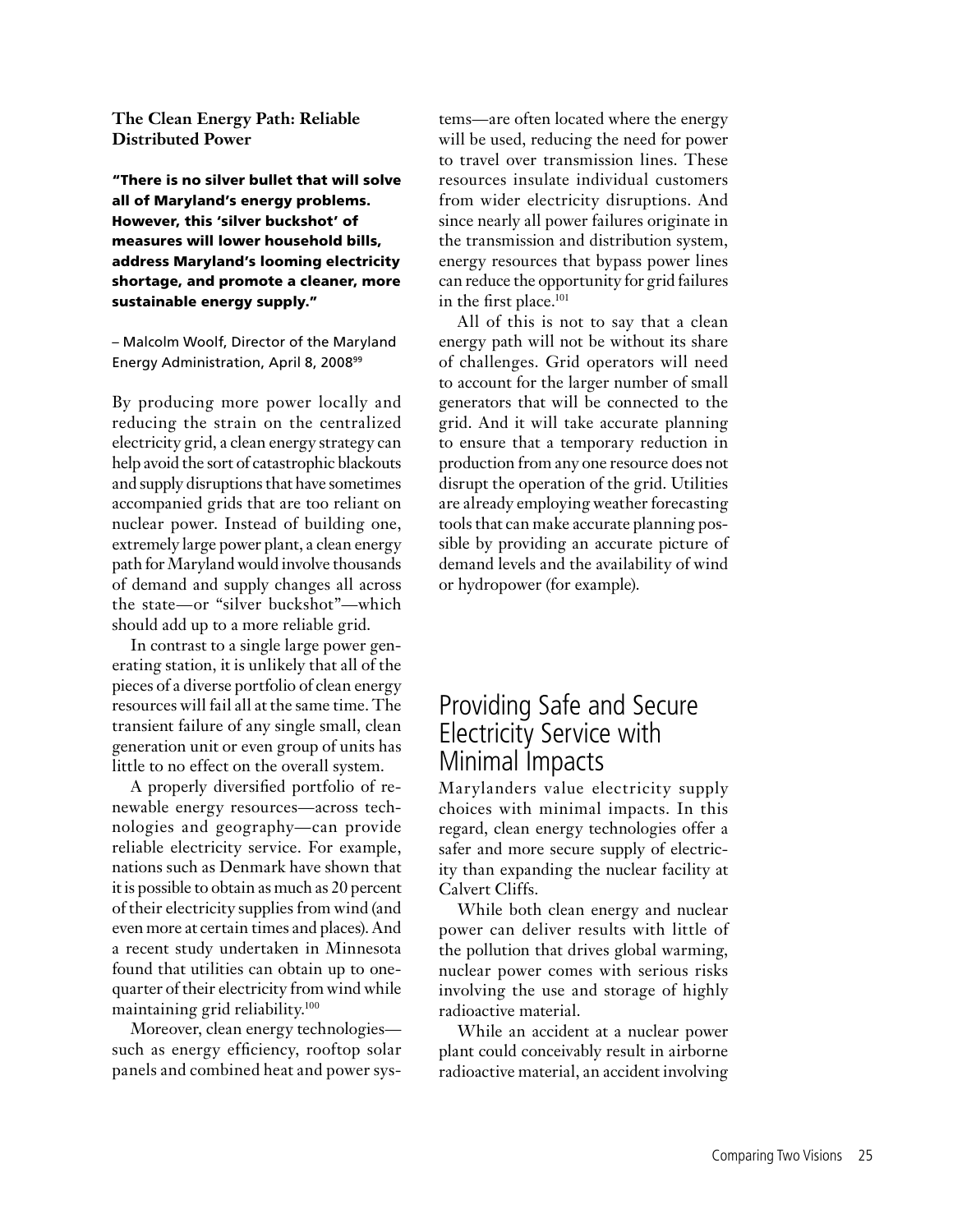a solar panel or an efficient appliance could result in little worse than a few customers losing power. And while a terrorist might consider a nuclear power plant a good target—because of the potential to severely disrupt electricity supply or to drive an evacuation—a terrorist would likely find little value in attacking a smart thermostat, an efficient air conditioner, a solar panel or a windmill.

### **Reducing Maryland's Contribution to Global Warming**

Compared to traditional coal-fired power plants and simple natural gas-fired turbines, both nuclear power and clean energy resources emit relatively little of the pollution that causes global warming.

On a life-cycle basis—taking into

account the energy used to mine and enrich uranium, build and dismantle the nuclear plant and dispose of radioactive waste—a nuclear reactor in the U.S. emits about 16-55 grams of carbon dioxide per kWh.102 In comparison, the life-cycle emissions of solar photovoltaic panels installed at an average location in the U.S. fall in the range of 27-49 grams of carbon dioxide per kWh.103 For further comparison, wind energy emits 11-37 grams of carbon dioxide per kWh and biomass emits 29-62 grams of carbon dioxide per kWh.104 (Energy efficiency likely approaches zero in its contribution to global warming—since there should be little to no excess energy expenditure in manufacturing an appliance or motor that uses electricity efficiently compared to inefficient models.)



**Figure 8: Estimated Life-Cycle Carbon Intensity of Fossil, Renewable and Nuclear Electricity Generation<sup>105</sup>**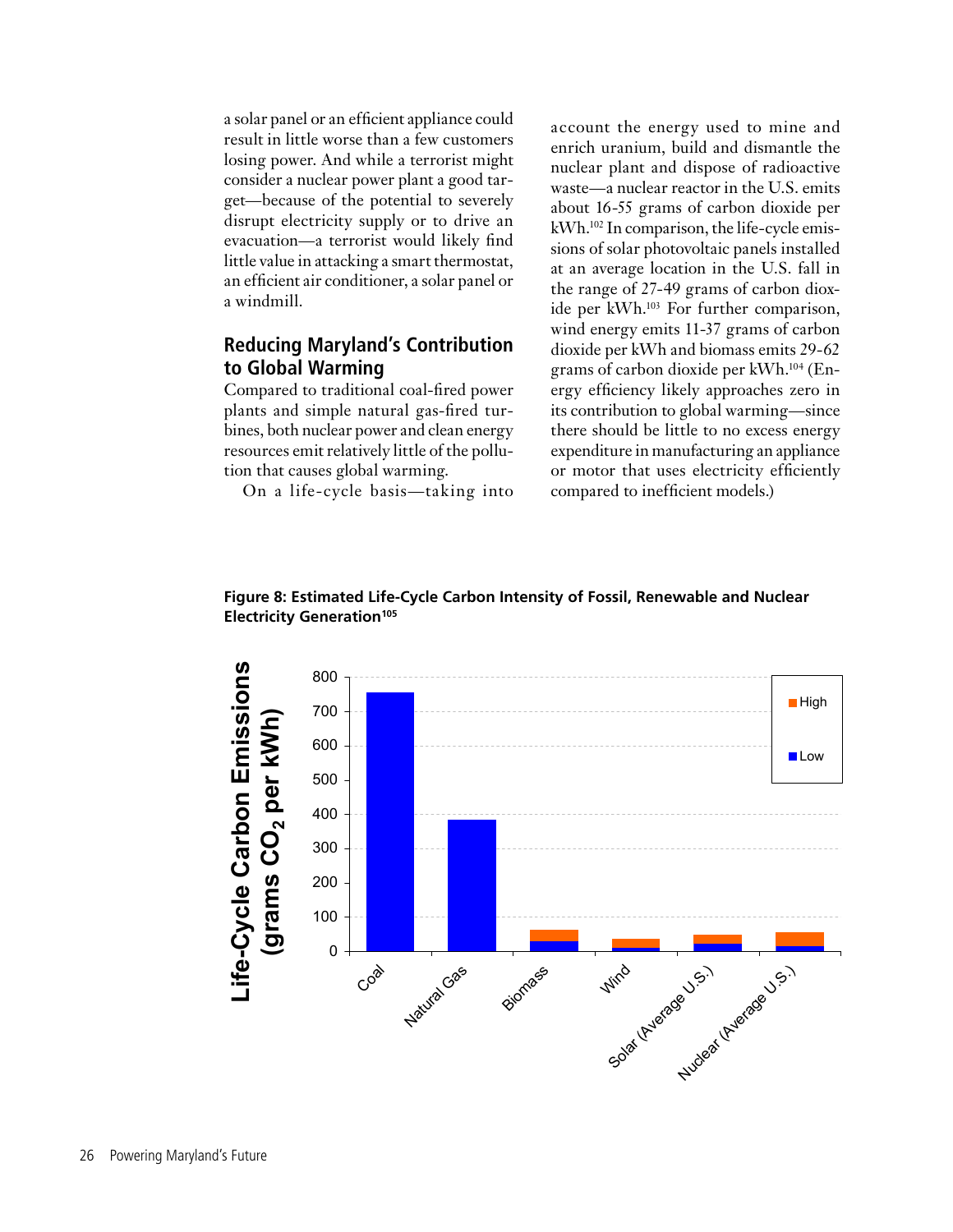### Phasing Out Coal-Fired Generation

Nuclear power is sometimes viewed as a means of enabling the phase-out of old, coal-fired power plants—the largest source of global warming pollution from electricity generation in Maryland. However, nuclear reactors are not sufficient or required for a transition away from carbon-intensive electricity generation.

Coal-fired power plants will only be shut down as a result of new policy regulating or taxing emissions of carbon dioxide—not through the addition of new generating capacity of any kind.

Moreover, a clean energy strategy coupled with limits on global warming pollution can serve as a more effective strategy to displace old coal-fired power plants. As described in this report, Maryland's energy efficiency and renewable energy resources can produce plentiful energy faster and more nimbly than a nuclear reactor. In addition, a clean energy strategy could displace far more carbon dioxide pollution per dollar of investment than building new nuclear reactors. (See page 36.)

According to this simple comparison, all of these technologies would be relatively effective in preventing global warming emissions if they were used in place of a traditional fossil-fired plant. (See Figure 8.)

However, there are a few caveats to this analysis. Wind and solar energy technologies are becoming more effective and efficient at generating electricity, reducing their potential global warming emissions.

In contrast, the global warming potential of nuclear power depends in part on the quality of uranium fuel used to power the reactor. According to the Oxford Research Group in the United Kingdom, supplies of high-quality uranium ore are limited, and future uranium supplies will have to come from lower-quality ores that require more processing—and thus produce more global warming pollution. If worldwide nuclear generating capacity remained constant, a nuclear plant could have the same lifetime carbon dioxide emissions as a natural gasfired power plant by 2070.106

### **Minimizing the Risk of Accidents, Terrorism and Weapons Proliferation**

While nuclear power and clean energy technologies are similar in their raw performance in terms of emissions of global warming and health-threatening air pollution, clean energy is safer than nuclear power when it comes to the production of nuclear waste; risks associated with accidents, natural disasters or terrorism; and the proliferation of nuclear weapons.

Energy efficiency, renewable energy and combined heat and power facilities do not produce any radioactive waste and have no associated problems with radioactive waste storage or transport. Clean energy technologies are much smaller and more widely distributed, making them far less vulnerable and attractive to terrorist attack. Moreover, clean energy technologies do not facilitate the proliferation of nuclear weapons.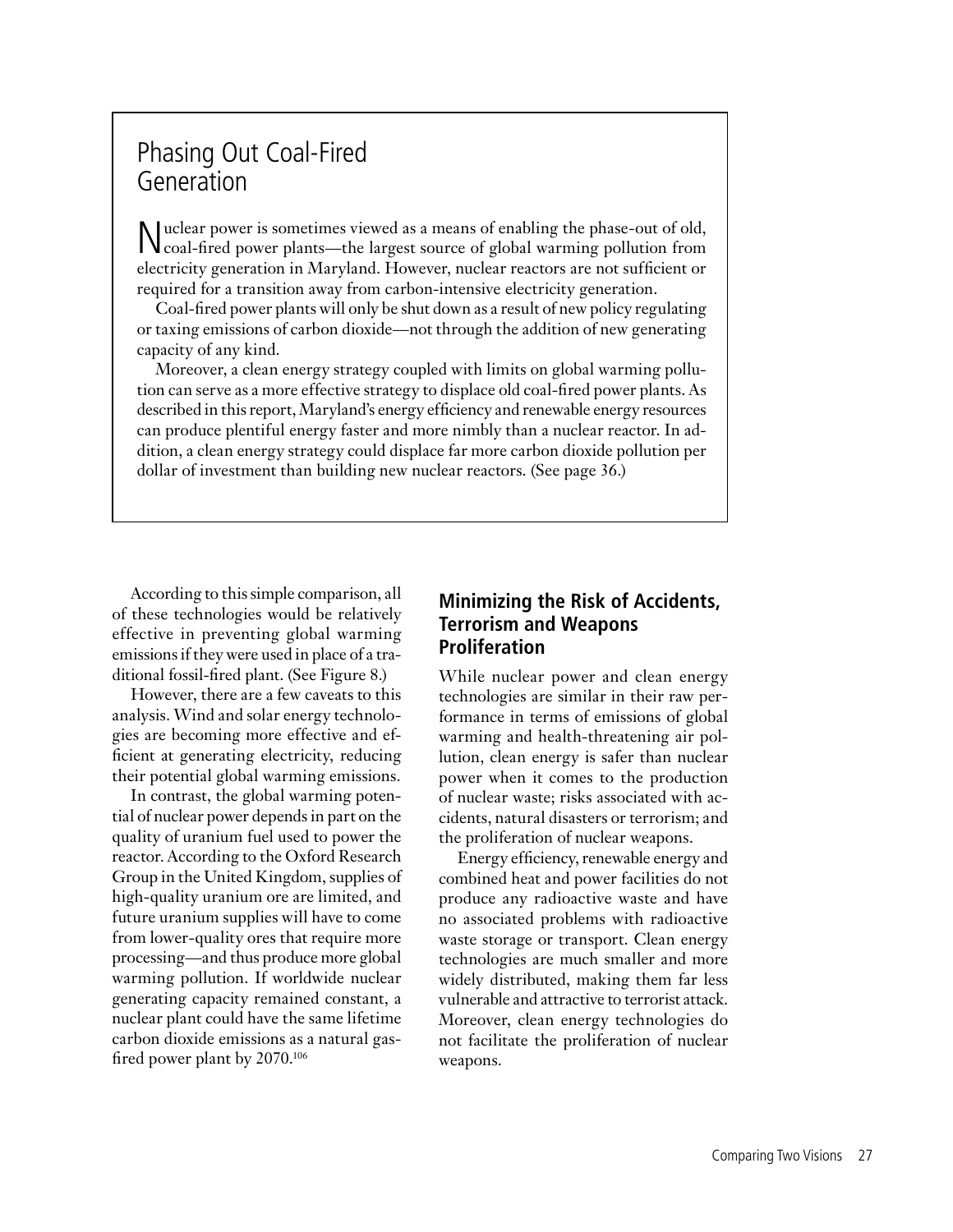#### **Nuclear Waste**

Nuclear reactors produce dangerous highlevel radioactive waste. Nuclear waste is one of the most dangerous substances ever created by humans, remaining hazardous for at least a quarter of a million years.107 No country in the world has developed an effective, safe and permanent way to dispose of this waste.

A new nuclear reactor at Calvert Cliffs would produce about 1,380 tons of highlevel radioactive waste during its operational lifetime.108

The government has proposed storing nuclear waste for the long term at Yucca Mountain, Nevada, despite the fact that analyses showed it would not be able to meet standards for waste containment. Today, the prospects for the opening of this facility appear dim.

In the absence of a safe, long-term storage solution for nuclear waste, spent fuel is stored on-site at Calvert Cliffs, which is located on the shore of Chesapeake Bay. High-level radioactive spent fuel rods are placed in reactor cooling ponds that were never designed for the long-term storage of nuclear waste.109 After 10 years or so, the fuel is removed and placed in dry storage casks, also stored on site.

This dry storage approach was initiated in 1992, when the cooling pond reached capacity.110 Calvert County and plant officials have always considered this a temporary solution, but it has taken on an air of permanence. As of 2004, 1,015 tons of waste was stored at Calvert Cliffs. The two reactors currently operating will produce another 690 tons of highly radioactive waste by the mid 2030s.<sup>111</sup>

However, should a national repository for nuclear waste ever open, more than 118,000 tons of spent nuclear fuel and highlevel radioactive waste could be shipped to the site from across the country.112 The waste would be shipped in casks that would each contain as much as 240 times the amount of radioactive material released by the Hiroshima bomb.<sup>113</sup>

Maryland residents would face risks associated with transport of nuclear waste from Calvert Cliffs. Radioactive material could be shipped by barge across the Chesapeake Bay, or by truck or rail through densely populated areas. If the waste is shipped by truck, the Department of Energy proposes that waste be moved along Route 2, along I-495 around Washington, D.C. and then on I-70 toward Frederick.<sup>114</sup> If waste were shipped by rail, it would travel through Washington, D.C.115

A mapping project by the Environmental Working Group found that more than 900,000 Marylanders live within one mile of a proposed nuclear transportation route and 3.1 million live within five miles. The project also found that 163 schools and five hospitals are located within one mile of the routes.<sup>116</sup>

Even if Yucca Mountain ever opens, the problem of nuclear waste will not be solved. The site will not be able to hold all of the waste from existing reactors, much less new waste from an expanded operation at Calvert Cliffs.117

#### **Accidents, Natural Disasters and Terrorism**

While an accident, natural disaster or terrorist attack at Calvert Cliffs is unlikely to occur, such an event could have severe consequences, and thus must be taken seriously.

Because nuclear plants are critical to the regional electricity supply and the economy—and because a successful attack holds the potential to cause widespread fear—nuclear power plants make attractive potential targets for terrorists. The general security record of nuclear power plants is far from reassuring. In March 2006, for example, the GAO was unable to conclude that all nuclear power plants were capable of defending themselves against a plausible terrorist attack, since only about one-third of the plants had conducted the necessary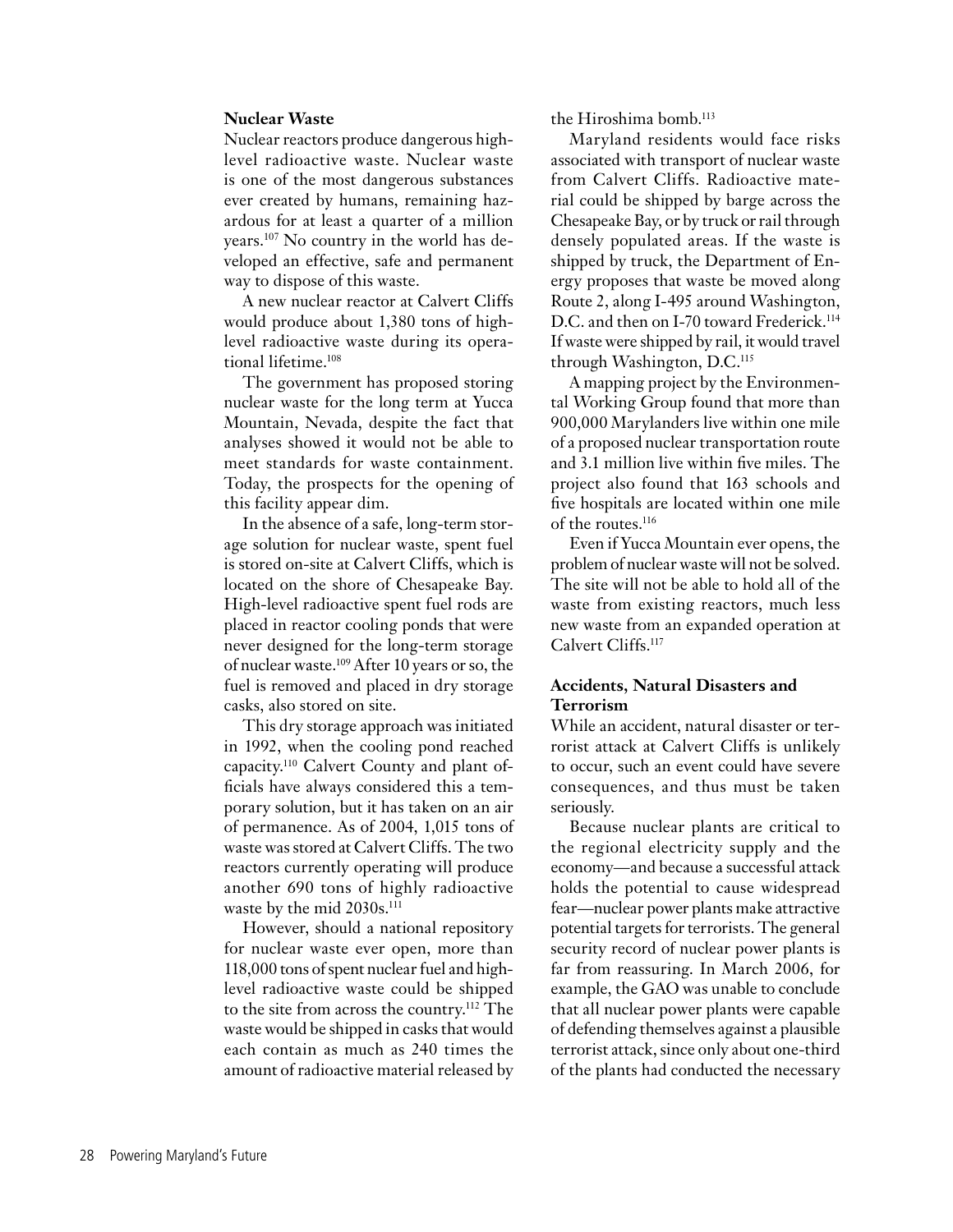inspections through simulated attacks.<sup>118</sup>

Should the unthinkable occur—an incident causing a core meltdown at the existing Calvert Cliffs reactors—it could cause 5,600 immediate deaths, 15,000 injuries and 23,000 deaths from cancer.<sup>119</sup> These statistics assume 1970 population levels near the reactors. The impacts would be magnified today, given the wide expansion of residential development across southern Marlyand over the last 40 years.<sup>120</sup>

The cooling pond at Calvert Cliffs poses another hazard. If an accident, disaster or attack ever resulted in water draining from the pool, it could catch fire and release radioactive material.121

Were an incident requiring an evacuation to occur at Calvert Cliffs, area residents could find available roads insufficient to remove everyone from harm's way in a timely fashion. The Calvert Cliffs reactors are in the far southern tip of Calvert County where the county tapers to a point between the Chesapeake Bay and the Patuxent River. The only major road serving the area is Route 2, which runs north/south. In case of an evacuation order, people living south of Calvert Cliffs in Calvert County would need to drive south on Route 2 to the Governor Thomas Johnson Bridge over the Patuxent River to St. Mary's County.

In normal traffic conditions, roads leading to the bridge are frequently congested, especially given the rapid population growth of southern Maryland.122 40,000 to 55,000 vehicles per day travel the south side of the bridge. The traffic signal there "operates at failing levels in the morning and evening rush hours."123 During an evacuation, the road could become a bottleneck, preventing residents from escaping radiation released from the plant.

Local officials are investigating the possibility of expanding the bridge, or building a new span over the river. However, such a project is not likely to be completed until 2020 at the earliest.<sup>124</sup>

#### **Nuclear Proliferation**

"There are serious problems that have to be solved, and they are not limited to the long-term waste-storage issue and the vulnerability-to-terrorist-attack issue. Let's assume for the sake of argument that both of those problems can be solved.

We still have other issues. For eight years in the White House, every weapons-proliferation problem we dealt with was connected to a civilian reactor program. And if we ever got to the point where we wanted to use nuclear reactors to back out a lot of coal which is the real issue: coal—then we'd have to put them in so many places we'd run that proliferation risk right off the reasonability scale. And we'd run short of uranium, unless they went to a breeder cycle or something like it, which would increase the risk of weapons-grade material being available."

– Al Gore, 2006125

Turning to nuclear power as a solution for the world's power needs in the 21<sup>st</sup> century would increase the risk of nuclear weapons proliferation. There is not enough sufficiently high-grade uranium available to fuel nuclear power plants beyond the next 40 to 60 years.126 In order to fuel a new generation of nuclear reactors, the nuclear industry would likely have to begin reprocessing spent reactor fuel, which produces plutonium.

Plutonium is the material of choice for nuclear weapons. All reactors produce it, but it must be separated from highly radioactive irradiated fuel before it can be used in weapons. This separation process is known as "reprocessing." For more than two decades, the United States has had a policy against reprocessing waste from commercial nuclear reactors and not allow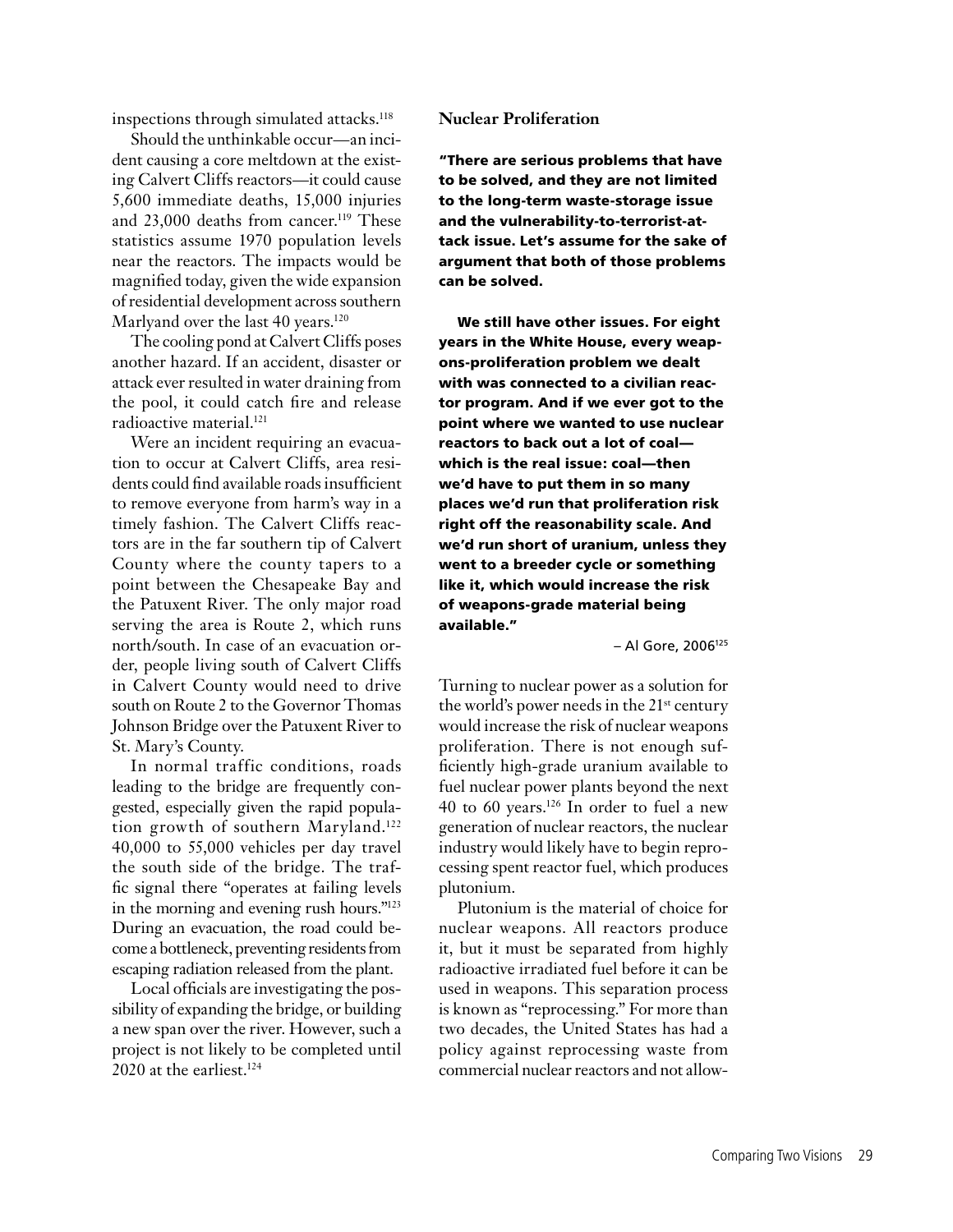ing plutonium to be used as fuel in nuclear reactors to prevent the proliferation of weapons-usable material.

Currently, reprocessing only happens in three countries: England, France and Japan.<sup>127</sup> Were the technology to spread in order to provide fuel to civilian reactors, it would increase the availability of plutonium, which is ideal for nuclear weapons construction.

Accounting for all of the plutonium produced by a reprocessing plant would be extremely difficult for plant managers or weapons inspectors. For example, at a reprocessing plant in England, a leak that diverted 160 kg of plutonium into a cement chamber went undetected for eight months.128 Expanding reprocessing capability would increase the opportunities for states or terrorist organizations to acquire weapons-grade nuclear material undetected.

In short, both a clean energy strategy and nuclear power plants can reduce emissions of global warming pollution. But clean energy technologies create virtually no other risks to the environment or public safety, while the risks created by nuclear power plants are significant and potentially devastating.

### Containing the Rising Cost of Electricity

Clean energy can provide electricity for Marlyand consumers at a more reasonable cost than a new nuclear reactor at Calvert Cliffs.

The addition of a third reactor to Calvert Cliffs, on the other hand, does not make economic sense without massive public subsidies—subsidies that far exceed those enjoyed by clean energy alternatives such as renewable energy and energy efficiency.

Nuclear power is far more expensive than many alternative power options. Even the most optimistic estimates for the cost of power from a new nuclear reactor are 300 percent higher than energy efficiency. Nuclear power is more than 200 percent costlier than combined heat and power technologies. And nuclear power is more than 50 percent more expensive than new onshore wind power, and—at best—comparable to new offshore wind power.

Nuclear subsidies could be more profitably directed into more cost-effective energy efficiency and renewable energy programs.

### **The Nuclear Path: High and Rising Costs**

In Maryland's deregulated electricity market, the power plants with the highest operating costs running at a given time set the price for power. In terms of operating costs, nuclear power tends to be one of the cheapest resources available on the market.<sup>129</sup>

However, focusing too closely on operating costs can be misleading. A full evaluation of the price of power from any given technology should account for all costs incurred during the lifetime of the facility. That includes up-front capital costs incurred during planning and construction of a facility, finance costs, plus decommissioning costs—in addition to ongoing operation and maintenance.

Taking into account the full range of expenses, new nuclear reactors look to be the most expensive kind of power plant being built today. And costs estimates have only been rising.

#### **Capital Costs for Nuclear Reactors are Rising Rapidly**

Constellation estimated in mid-2005 that designing and building a new nuclear reactor at Calvert Cliffs would cost \$2.5 to \$3.0 billion (equivalent to \$1,660 to \$1,990 per kW in 2007 dollars).<sup>130</sup> Due to a variety of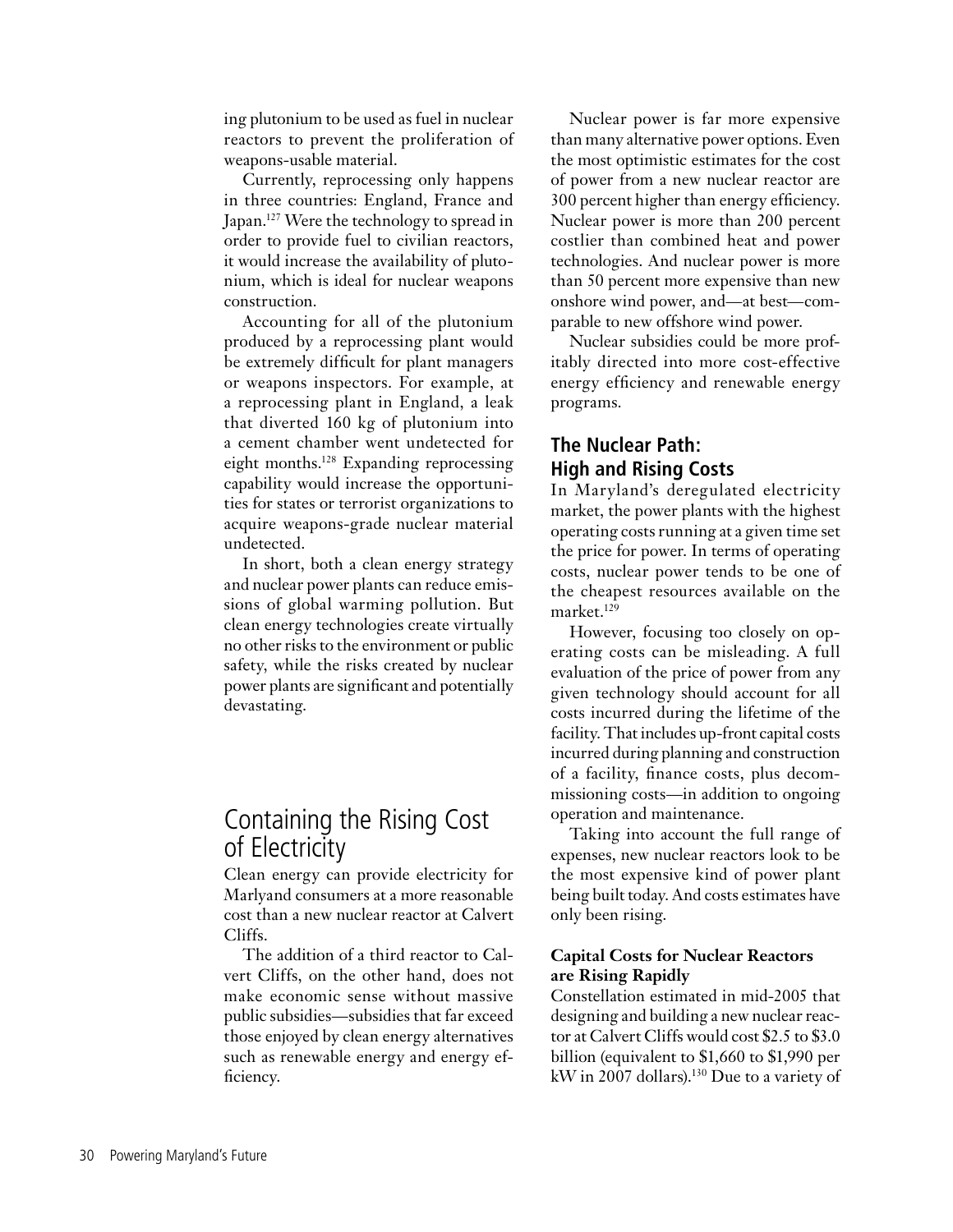factors, however, the plant will likely cost several times that amount.

From 2000 to October 2007, the anticipated cost of building a nuclear power plant nearly tripled, rising by 185 percent.<sup>131</sup> The cost of building a nuclear reactor has risen much more quickly than the cost of building coal, gas or wind generators, which have become 79 percent more costly since 2000.132 According to Cambridge Energy Research Associates, nuclear costs began to surge at a faster rate than other generation technologies in 2005.133Analysts see little chance that costs will ease in 2008, given trends toward rising demand, limited supply, rising fuel prices and the lower value of the dollar.134

Nuclear power costs are likely increasing so dramatically because of increased worldwide demand for nuclear reactors, coupled with limited capacity to manufacture reactor parts—in addition to the likelihood that early guesses for the cost of a new nuclear plant were underestimates from the start.<sup>135</sup> No nuclear plants have been built in the United States in 30 years. National capacity to manufacture components has withered, and trained personnel are scarce.136 For example, only

two companies in the world—one in Japan, one in France—are capable of forging some heavy reactor parts.<sup>137</sup>

The costs of concrete, steel, copper, labor, and turbine technology have dramatically increased, driving up the cost of building all power plants—but no other technology has the same component supply bottleneck as nuclear power.138

"These costs are beginning to act as a drag on the power industry's ability to expand to meet growing North American demand, and leading to delays and postponements in the building of new power plants."

> – Candida Scott, Cambridge Energy Research Associates<sup>139</sup>

**Industry Cost Estimates Have Tripled** In June 2007, 11 organizations (nine of which are players in the nuclear industry) brought together a group of experts at the Keystone Center in Colorado to reevaluate the cost of building a new nuclear reactor over the next 10 years.<sup>143</sup> The study group pegged the cost of power from a

### Delays and Cost Overruns

Areva, a French government-owned company and Constellation's partner in the proposed third reactor, has fallen about two years behind on the construction of the prototype for the new Calvert Cliffs reactor, located in Finland. Delays have mounted due to "flawed welds for the reactor's steel liner, unusable water-coolant pipes and suspect concrete in the foundation […]."140 Analysts estimated in September 2007 that the delays added \$2.2 billion to the cost of the plant (or 1.5 million Euros)—which is 50 percent above original estimates.141 The total cost of the reactor could now exceed \$6 billion.<sup>142</sup>

It is unlikely that Constellation could avoid these types of problems while building a nuclear reactor in Maryland. Nuclear reactors are extremely complex and have exacting construction specifications. These factors, plus the lack of experienced engineers and contractors, make similar mistakes likely.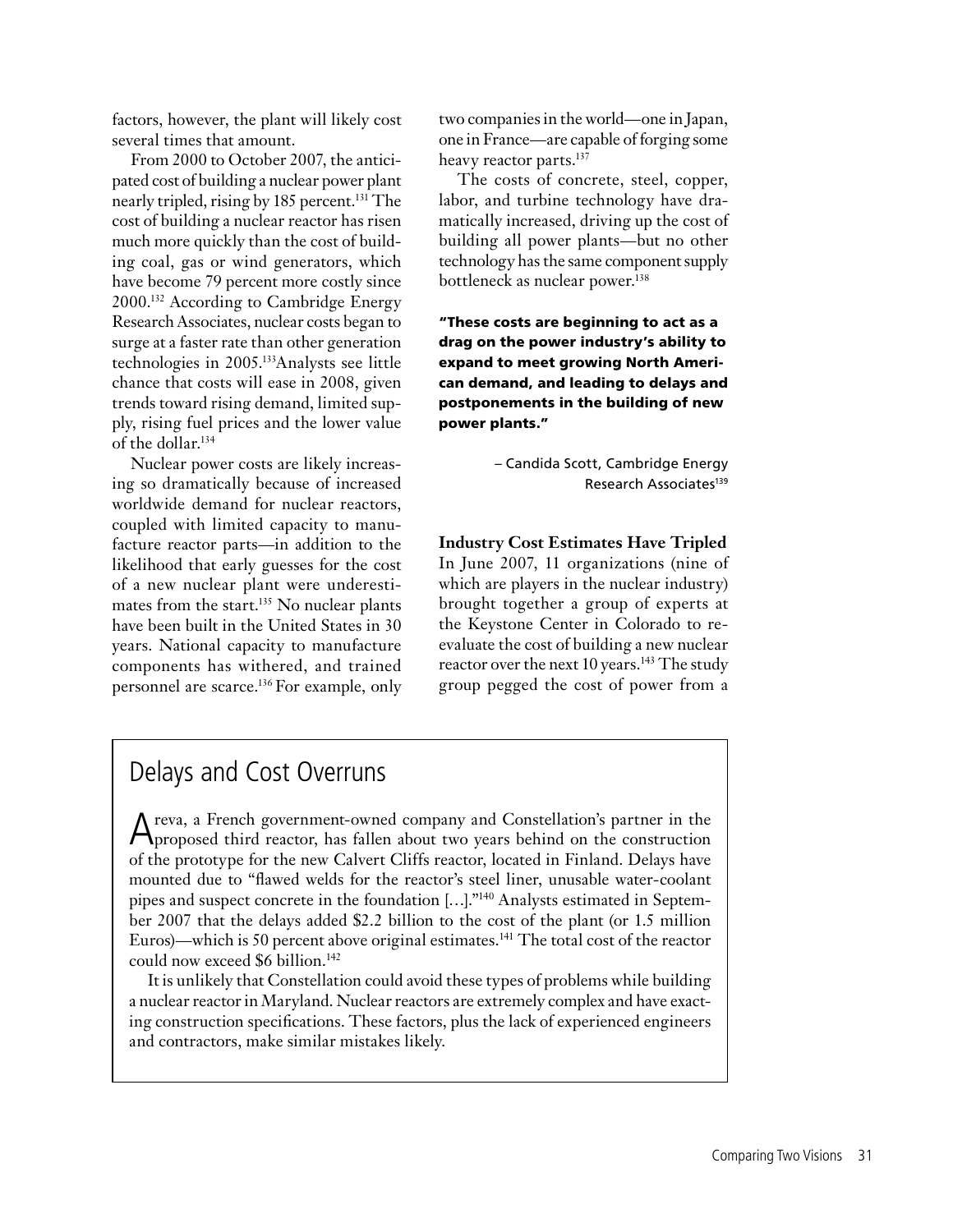nuclear reactor at 8.3 to 11.1 cents per kWh (in 2007 terms, excluding transmission and distribution costs). The group found that capital costs had risen to more than double Constellation's 2005 estimate—reaching \$3,600 to \$4,000 per kW (2007 dollars).<sup>144</sup> The study group also projected 200 to 300 percent higher costs for uranium fuel.<sup>145</sup>

A mid-2007 estimate for expanding Calvert Cliffs from Constellation itself exceeded the high end of the Keystone figure. In a report to the Nuclear Regulatory Commission filed in July 2007, Constellation suggested that expanding Calvert Cliffs would have a capital cost of about \$6.9 billion—equivalent to about \$4,300 per kW.<sup>146</sup> (However Constellation redacted the filing, making this figure no longer publicly available).

As 2007 continued, cost estimates increased further. For example, Moody's Investor Service estimated in October that reactors could cost as much as \$6,000 per kW of capacity to build; at this price, Constellation's reactor would cost \$9.6 billion.147 Moody's called this estimate "only marginally better than a guess," and an attempt to provide a more conservative perspective to the market. Moody's noted that any company choosing to take on the construction of a new power plant would face the risk of lower credit ratings, given the huge size, complexity, extended construction time, and uncertainties around final cost and ability to recover the investment. Nuclear Engineering International notes that "faced with a lower credit rating, there aren't many company boards that would give the go-ahead to a new nuclear plant."148

Cost estimates have continued to climb since then. In early 2008, Moody's high figures began to look like underestimates. In February 2008, FPL Group submitted cost estimates for an expanded reactor system at Turkey Point in Florida, projecting that the effort could cost up to \$24 billion.<sup>149</sup> This translates to about \$4,200 to \$6,100 per kW (in 2007 dollars).150

In March 2008, Progress Energy Florida applied to the Florida Public Service commission for a certificate of need for two nuclear reactors in Levy County. The company estimated the project would cost \$14 billion—roughly equivalent to \$6,300 per kW—plus \$3 billion for upgraded transmission lines.151

Florida regulators are allowing Progress Energy to start billing customers for construction and development costs

### Rising Costs Are Leading to Reactor Cancellations

ligh costs are driving power companies to cancel plans to build nuclear reactors. **T**For example:

- In January 2008, Mid-American Nuclear Energy Co. dropped plans to build a nuclear reactor in Idaho. Bill Ferhman, president of the company, wrote in a letter: "Consumers expect reasonably priced energy, and … it does not make economic sense to pursue the project at this time. <sup>163</sup>
- In February 2008, the City of Austin withdrew from participation in a planned NRG Energy project to build nuclear reactors in Texas, citing "too much financial risk."164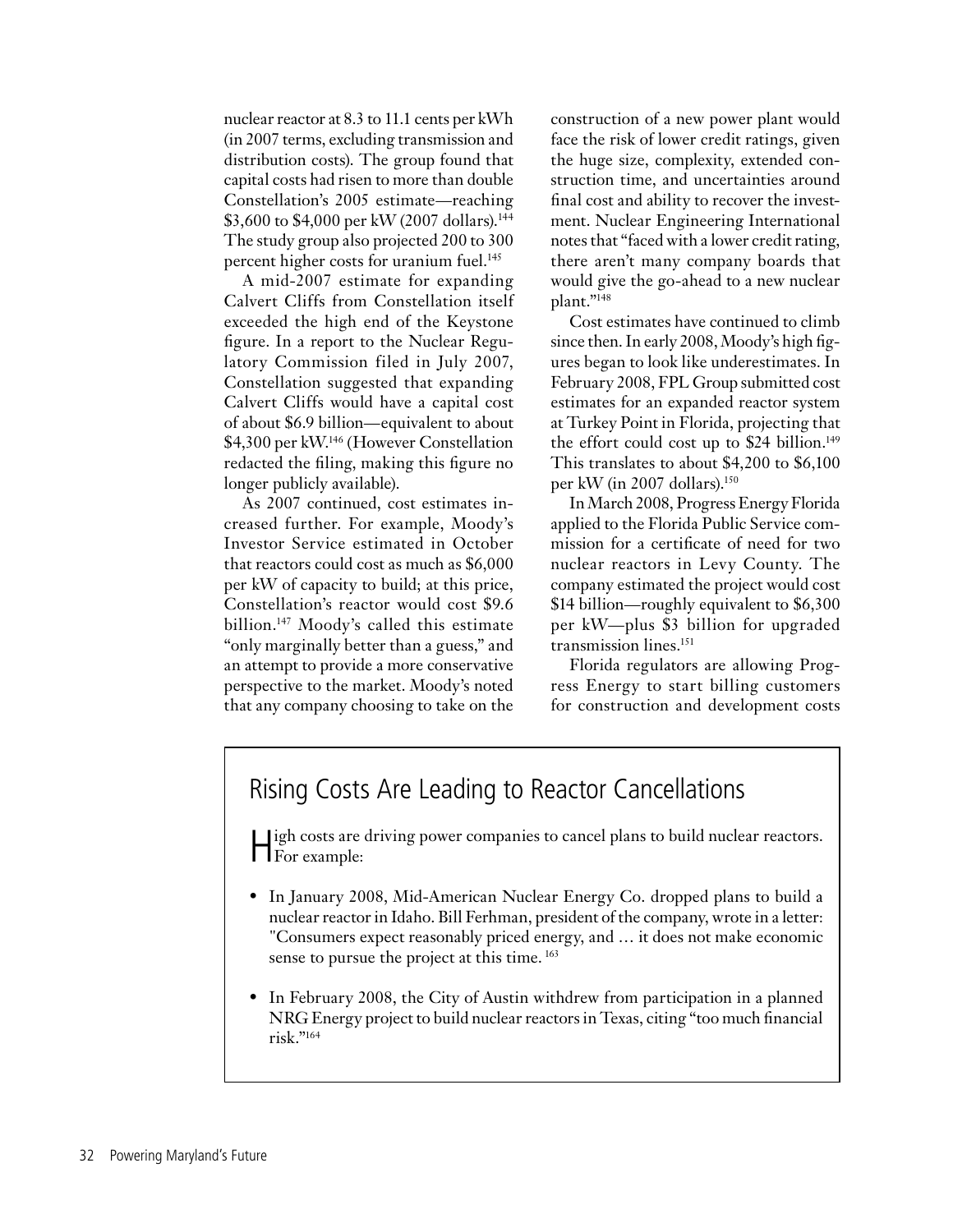### The Cost of Indefinite Storage of High-Level Nuclear Waste

New nuclear plants have an additional, often unacknowledged, cost. The first generation of nuclear operators crafted an agreement with the Department of Energy placing responsibility for long-term disposal of nuclear waste with the federal government. However, new nuclear reactors have no such agreement.165

As a result, any waste generated by a new nuclear reactor will be the responsibility of Constellation and its partners. The company will have to ensure the safe storage and isolation of this waste for thousands of years. Such a situation is unprecedented in the history of human civilization, and the cost of indefinite storage of high-level nuclear waste is difficult to predict.

up-front—while in the past, companies typically had to bear the costs themselves until the plant was finished. As a result, Florida customers could begin paying more than \$100 per year in higher electricity bills starting in 2009, even though the plant will not begin delivering electricity until 2016 at the earliest. Progress Energy CEO Jeff Lyash estimated that customers' monthly bills could increase 3 to 4 percent a year beyond that, with a potential spike as plant construction intensifies.152 Residential customers could end up paying as much as \$25 more a month to finance the nuclear reactors—equivalent to \$300 a year.153

In April 2008, Duke Energy in North and South Carolina began to withhold cost estimates for its new nuclear projects, claiming that they were proprietary.154 News reports suggest that the escalating price figures were becoming a liability for companies with an interest in building new nuclear reactors.155

As of May 2008, costs show no sign of declining. The *Wall Street Journal* reports:

**Estimates released in recent weeks by experienced nuclear operators—NRG Energy Inc., Progress Energy Inc., Exelon Corp., Southern Co. and FPL** 

**Group Inc.—"have blown by our highest estimate" of costs computed just eight months ago, said Jim Hempstead, a senior credit officer at Moody's Investors Service credit-rating agency in New York. Moody's worries that continued cost increases, even if partially offset by billions of dollars worth of federal subsidies, could weaken companies and expose consumers to high energy costs.156**

Estimates of plant cost have climbed to as high as \$12 billon per reactor, well above Moody's pessimistic estimates made in October 2007.157

In May 2008, Moody's issued another estimate, placing the capital cost of a new reactor at \$7,500 per kW.158 Analysts calculated that at this price, the reactor would have to sell power into the market at 15 cents per kWh (without transmission and distribution costs) in order to achieve a 10 percent return on its investment.<sup>159</sup>

One estimate, from Puget Sound Energy in Washington, even pegs the cost of a new nuclear reactor at \$10,000 per kW. This would translate to a levelized cost of electricity on the order of 22.8 cents per kWh.160

The recent underestimates of plant costs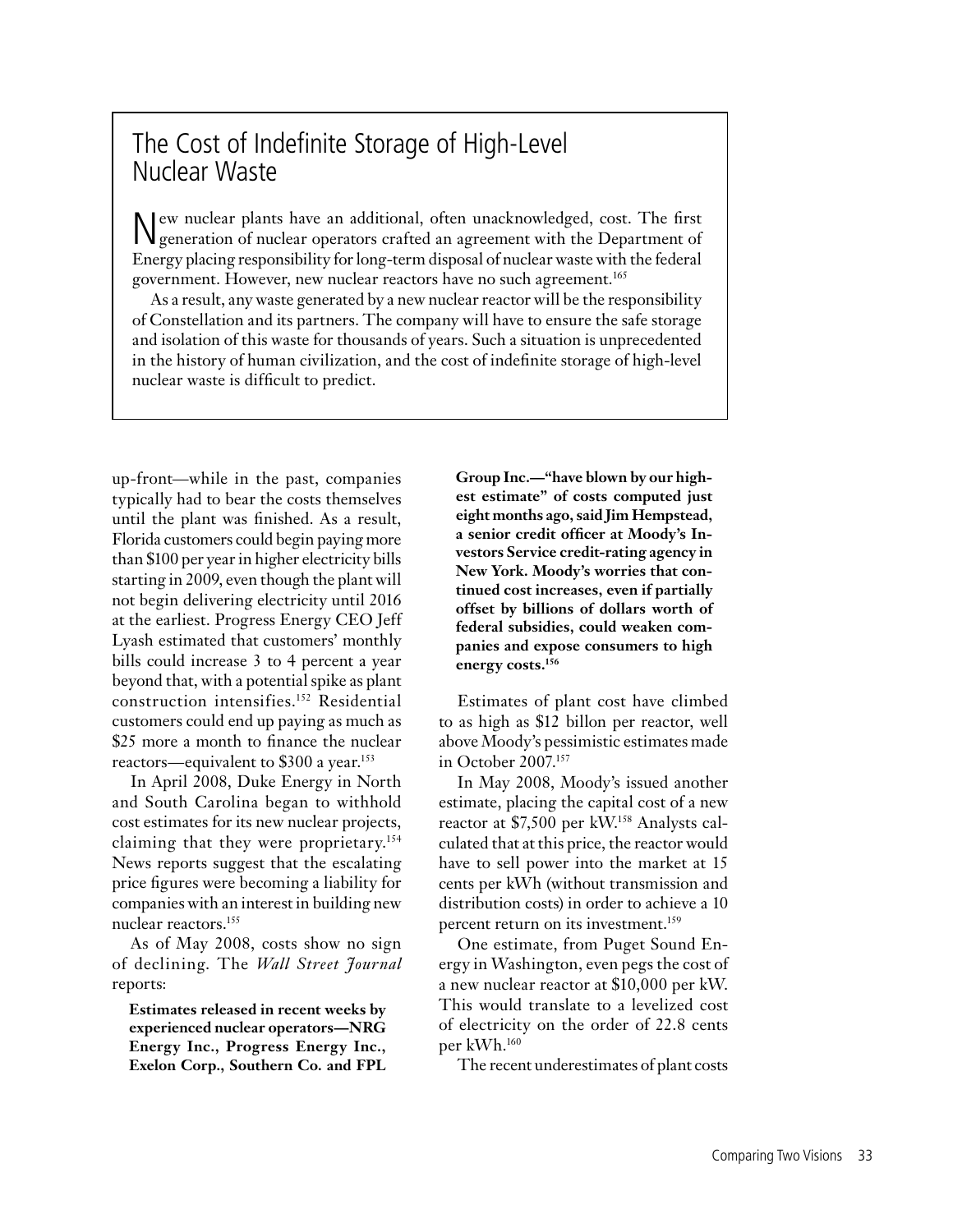are something of a tradition for the nuclear industry, with roots going back to the first round of nuclear power plant construction. Of 75 nuclear power plants operating in the United States in 1986, the U.S. Energy Information Administration found that actual costs exceeded budgets by 209 to 381 percent.<sup>161</sup> Forbes called the nuclear era "the largest managerial disaster in U.S. business history … exceeded in magnitude only by the Vietnam War and the Savings and Loan Crisis."162

**Constellation Can Expand Calvert Cliffs Only with Massive Federal Subsidies**

"We aren't going to build a nuclear plant anytime soon. Standard & Poor's and Moody's would have a heart attack. And my chief financial officer would, too."

> – Thomas E. Capps, chairman and chief executive of Dominion, in May 2005, before the passage of the 2005 Energy Policy Act.<sup>166</sup>

"Electricity customers 'spent tens of billions of dollars saving nuclear power plant owners from large losses, even bankruptcy' during the 1990s. 'The loan guarantees arrange the next multibillion-dollar rescue before the fact and charge it to taxpayers instead of customers.'"

– Peter Bradford, former Nuclear Regulatory Commissioner, quoted in the *Washington Post*, 18 December 2007.167

Constellation can only expand Calvert Cliffs by shifting risks onto taxpayers and customers through massive government subsidies and possibly long-term power purchase agreements.

Nuclear power has historically received large amounts of financial support from the federal government. From 1950 to 1999, the federal government subsidized nuclear

power to the tune of \$145 billion. In contrast, solar energy received \$4.4 billion, and wind energy received \$1.3 billion.<sup>168</sup> And from 1950 to 1993, federal research and development spending for nuclear exceeded that for efficiency by 10 times.<sup>213</sup>

Some types of financial support are difficult to place a value on. For example, taxpayers assume the risk of a major nuclear accident. The Price-Anderson Act limits the liability of the nuclear industry to \$10 billion in the event of a catastrophe.<sup>169</sup> By one estimate, power plant operators would be responsible for only 2 percent of the cost of a worst-case accident.170 With this hugely valuable contribution from taxpayers, nuclear operators do not have to carry the full cost of insurance.

However, even with such generous subsidies, a new generation of nuclear reactors will not be possible without historic levels of additional federal support, including recent multi-billion dollar federal subsidies offered to nuclear power.

These subsidies do not eliminate the high costs and risks of nuclear power. They merely hide those costs and shift risks that private investors are unwilling to shoulder onto customers or taxpayers.

#### *Recent Nuclear Subsidies*

#### "Without loan guarantees, we will not build nuclear plants."

– Michael J. Wallace, Executive Vice President of Constellation Energy, quoted in the *New York Times* on July 31, 2007.171

In 2005, Congress passed an energy bill containing numerous additional subsidies for a new generation of nuclear reactors. Some of the largest subsidies are:<sup>172</sup>

• \$2 billion to pay companies for any costs incurred in the licensing for six new reactors. Covered delays include those that result from action by the Nuclear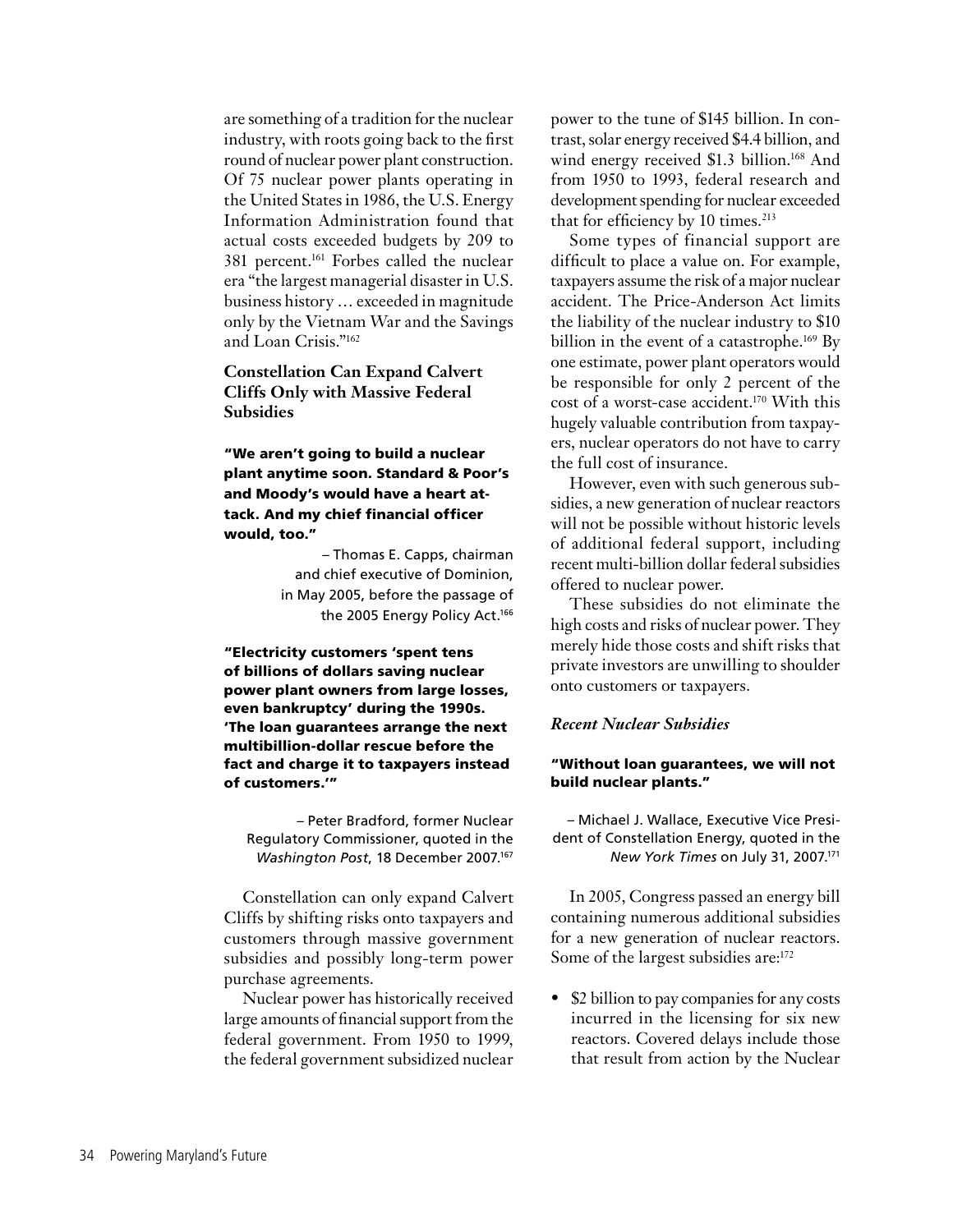### Loan Guarantees Pass Risk onto Taxpayers

Aloan guarantee would both allow Constellation to obtain cheaper financing for a new reactor at Calvert Cliffs, and pass costs onto federal taxpayers in the event of a default. And the risk is substantial. For example, when evaluating the Energy Policy Act of 2003, which proposed guaranteeing half the financing for new nuclear reactors, the Congressional Budget Office (CBO) wrote: "CBO considers the risk of default on such a loan guarantee to be very high—well above 50 percent. The key factor accounting for this risk is that we expect that the plant would be uneconomic to operate because of its high construction costs, relative to other electricity generation sources."

Regulatory Commission or litigation, even if the delay helps protect public safety.

- Loan guarantees for up to 80 percent of the cost of a nuclear plant. If loans were extended for six plants and half of the plants defaulted on their loans, as projected by the Congressional Budget Office, the cost would be \$6 billion.
- \$5.7 billion in operating subsidies, such as liability insurance in case of an accident and a 1.8 cent tax credit for each kilowatt-hour of electricity produced from a new reactor during its first eight years of operation.
- \$1.3 billion for decommissioning old plants.
- \$2.9 billion for research and development.

Altogether, federal subsidies for nuclear power after passage of the 2005 Energy Policy Act are valued at 60 to 90 percent of the levelized cost of power from a new nuclear reactor—or 4.6 to 8.9 cents per kWh.173 Applied to a third reactor at Calvert Cliffs, the value of the subsidies could total as much as \$13 billion.174

### *Other Subsidies*

However, even with a substantial fraction of the risk shifted onto taxpayers, many investors are still hesitant to take on the risk of financing such a massive project.<sup>177</sup> Constellation is seeking other means to reduce risk, including local government assistance, and could seek long-term power contracts with utilities and large electricity customers.

At the local level, Calvert County has already promised \$300 million in tax breaks to Constellation if the company builds a new reactor at Calvert Cliffs. This is equal to \$4,500 per taxpayer in Calvert County. The new plant will add 450 full-time jobs in the county, but at a cost to taxpayers of approximately \$750,000 per job.178

And at the state and regional level, Constellation could seek long-term contracts—perhaps as long as the 60-year life of the plant—to deliver electricity at a fixed price, calculated to ensure a return on investment. For example, Constellation's partner Areva secured 60-year electricity supply contracts from a series of local utilities and forestry product companies near its prototype reactor in Finland, who agreed to take on some of the investment and operation risks in exchange for a guaranteed price of power.179

The need for such contracts is apparent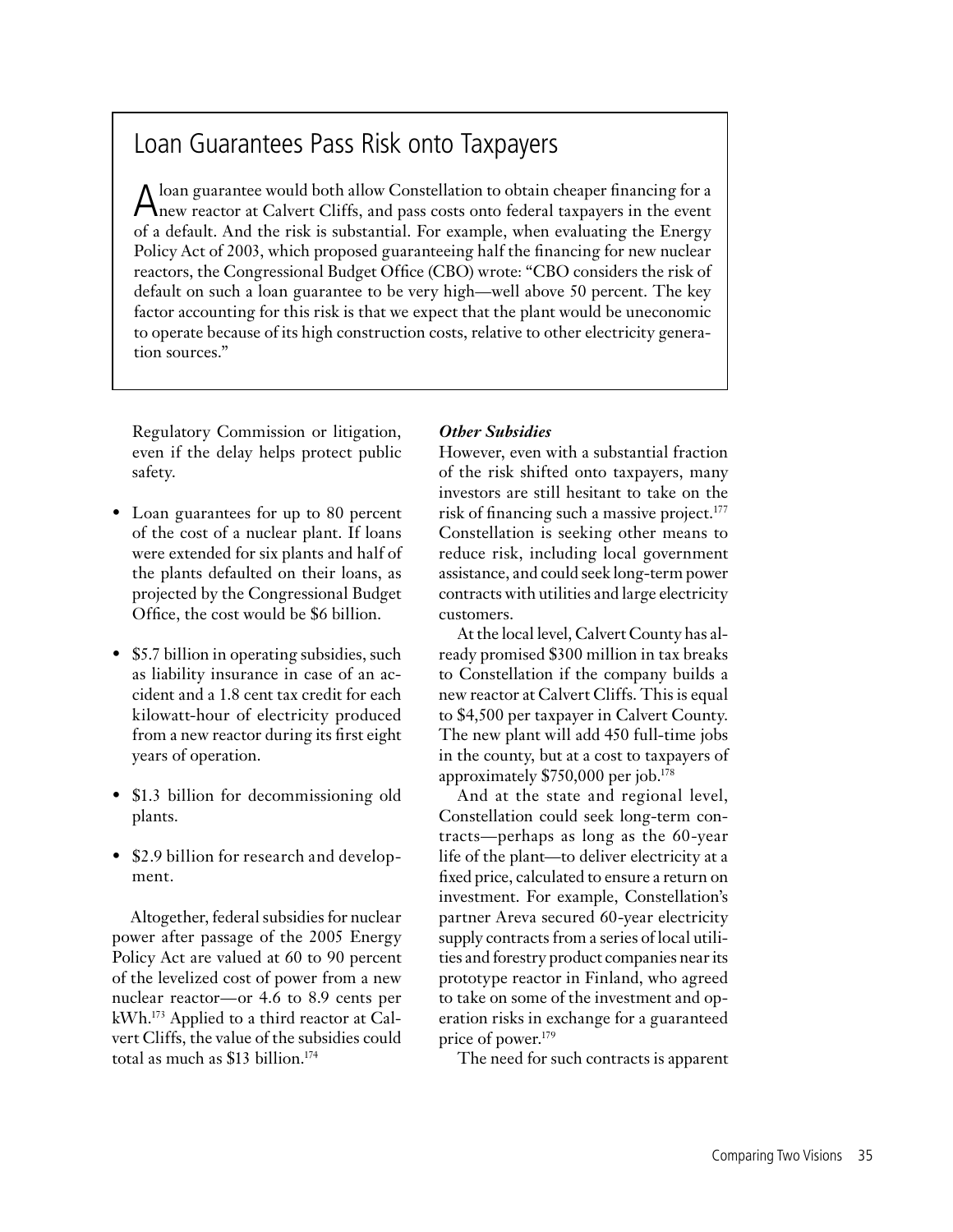### Clean Energy Technologies are Still Receiving Less Federal Support

While renewable energy and energy efficiency have received greater levels of at-tention in recent years—benefiting from a variety of federal tax credits—nuclear power is still taking a large portion of federal energy subsidy dollars. For example, in fiscal year 2007, the federal government subsidized renewable energy technologies to the tune of about \$1 billion, primarily through the production tax credit.175 Nuclear power received \$1.3 billion, including nearly nine times as much research and development support as renewable energies—and not including any of the nuclear support measures included in the 2005 Energy Policy Act.<sup>176</sup>

in a November 2007 report prepared by energy consultants for the Maryland Public Service Commission, entitled *Analysis of Options for Maryland's Energy Future*. The authors note, "There is little evidence in PJM or elsewhere in the U.S. that baseload or high intermediate resources will attract commercial investment based on merchant cash flows."180 They note that, even with the subsidies offered in the 2005 Energy Policy Act, "some form of cost recovery guarantee may be needed as well to attract capital at reasonable rates for future nuclear generation investment."181 In their cost analysis, the consultants assume that Maryland's utilities will sign contracts to purchase all of the power generated by a new nuclear unit.

Long-term contracts can shift market risks away from Constellation and onto its customers, reducing the cost of capital, but locking customers into what could turn out to be a bad deal. Moreover, credit agencies treat such contracts effectively as debt. Large contracts can lead to a credit rating penalty if it leaves a utility overexposed.182

Maryland's regulated utilities would need approval from the Public Service Commission to sign a long-term contract to purchase power from a new nuclear

reactor. Before allowing such a deal to occur, the Commission should consider that clean energy technologies cost less than nuclear power and can deliver better returns on the investment, with less risk.

#### "No nation has chosen a new nuclear plant through an open and transparent competitive procurement process."

– Peter Bradford, former Nuclear Regulatory Commissioner, April 2006183

### **The Clean Energy Path: Low-Cost Solutions**

Energy efficiency, load management and combined heat and power technology can provide power at far lower costs than any other resource in Maryland. In addition, these technologies avoid the need to invest in expensive electricity transmission and distribution infrastructure, because they reduce energy demand (and/or generate energy) on-site. Energy from a new nuclear reactor would be—at best—two to five times more expensive. And, according to Moody's Investor Service, "…nuclear generation has a fixed design where construction costs are rising rapidly, while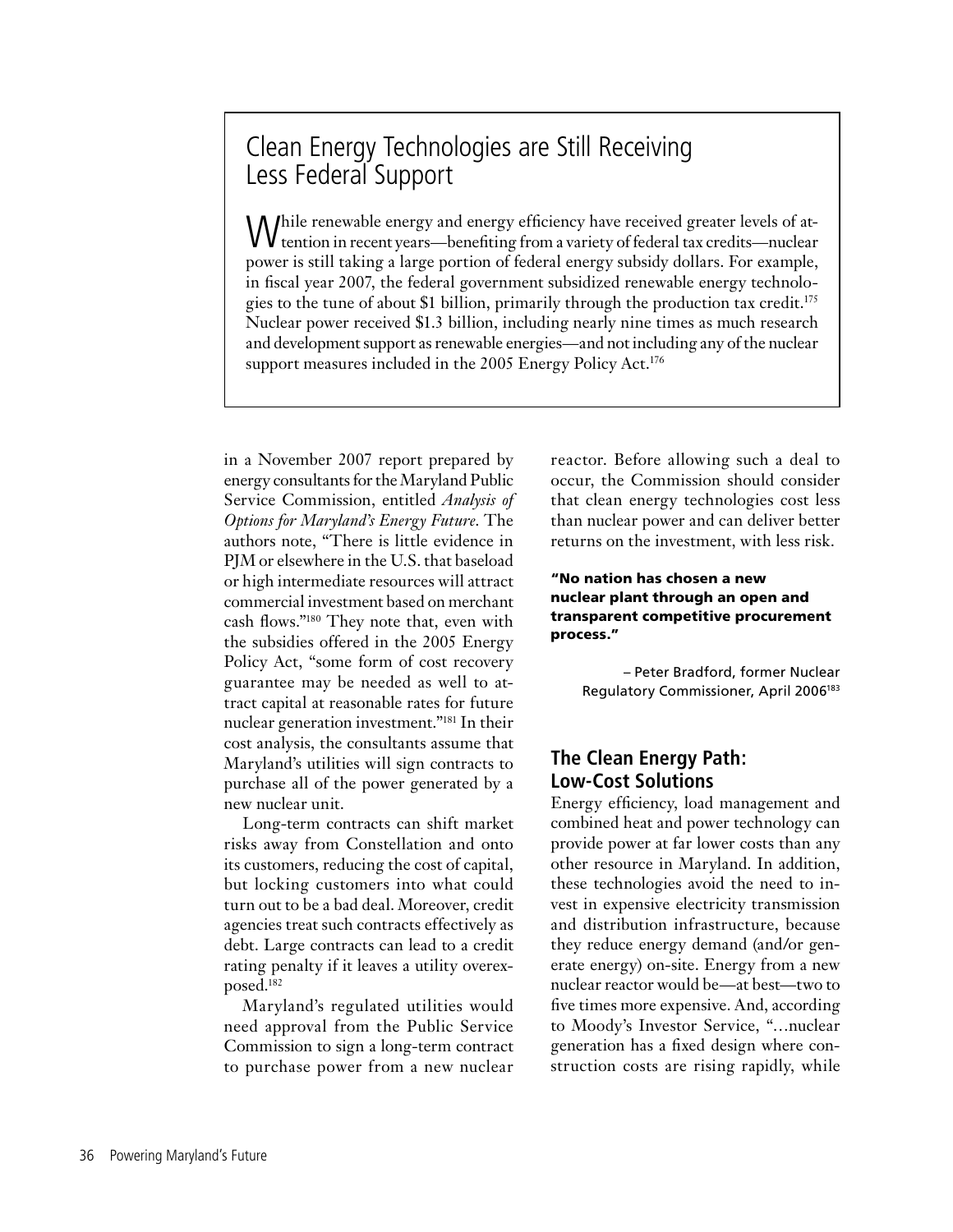other renewable technologies are still experiencing significant advancements in terms of energy conversion efficiency and cost reductions."184

Efficiency measures are much cheaper than generating and delivering electricity. In leading states, energy efficiency supplies most new electricity needs—cutting projected consumption by 1 to 2 percent each year at a cost of less than 3 cents per kWh.185 In comparison, a typical Baltimore resident pays more than 12 cents per kWh.186

In its analysis of Maryland's energy efficiency potential, the American Council for an Energy-Efficient Economy found that the state could economically reduce its electricity consumption by nearly 30 percent by 2025 at average levelized costs of 3.9 cents per kWh for residential measures and 2 cents per kWh for commercial measures.187 Moreover, the state could economically increase its combined heat and power capacity by nearly 300 MW, with a levelized electricity cost around 4.5 cents per kWh.188

Research done for the California Public Utilities Commission (CPUC) at the end of 2007 provides a relatively recent, apples-toapples comparison of different generation costs. The estimates are specific to western states, but give a useful idea of how nuclear energy stacks up against other generation technologies.

The research for the CPUC puts the levelized cost of new nuclear power at 12.1 to 15.4 cents per kWh in the western United States (2008 dollars, including interconnection and firming costs, but not distribution costs).189 These values are based on the U.S. Department of Energy's Annual Energy Outlook 2007, with upward adjustments for the declining value of the dollar and for recent commodity price increases. They are still more optimistic than many of the estimates discussed earlier in this report. Nuclear power, because it is generated centrally, would then need to

be distributed to customers. In Maryland, residential customers pay about 2.4 cents per kWh for distribution.190

Power from a new nuclear reactor would be three to five times more expensive than energy savings from a typical energy efficiency measure in a Maryland home or business. Power from a new reactor would be more than twice as expensive as combined heat and power, and 50 to 80 percent more expensive than the best biogas and small hydropower resources. (See Figure 9.)

Wind energy from recent contracts signed by Delmarva Power also compares favorably against nuclear power. The utility signed purchase agreements with a company building two wind farms in Maryland to purchase wind power at 8.1 cents per kWh, indexed to 50 percent of inflation.<sup>191</sup> In addition, the utility reached an agreement with a company building a wind farm in Pennsylvania to purchase power at 6.8 cents per kWh, plus a 2.5 cent surcharge for Renewable Energy Credits.192 CPUC's nuclear power estimates are at least 50 percent more costly than these signed contracts. Even if the wind power required 4-5 cents per kWh additional to cover transmission and distribution expenses, it would still come out ahead of nuclear.

Finally, nuclear—at best—would be comparable in price to power from an offshore wind farm. Delmarva Power signed a contract in June 2008 with a developer planning a wind farm off the coast of Delaware. Under this contract, Delmarva agreed to pay 11.7 cents per kWh for 200 MW worth of power from this facility.<sup>193</sup> However, this is a signed contract—with more cost certainty than a new reactor at Calvert Cliffs.

While solar photovoltaic power can currently only compete with simple-cycle natural gas—a resource normally only used during periods of very high demand—the technology is rapidly advancing, and cost decreases are likely in the future. For example,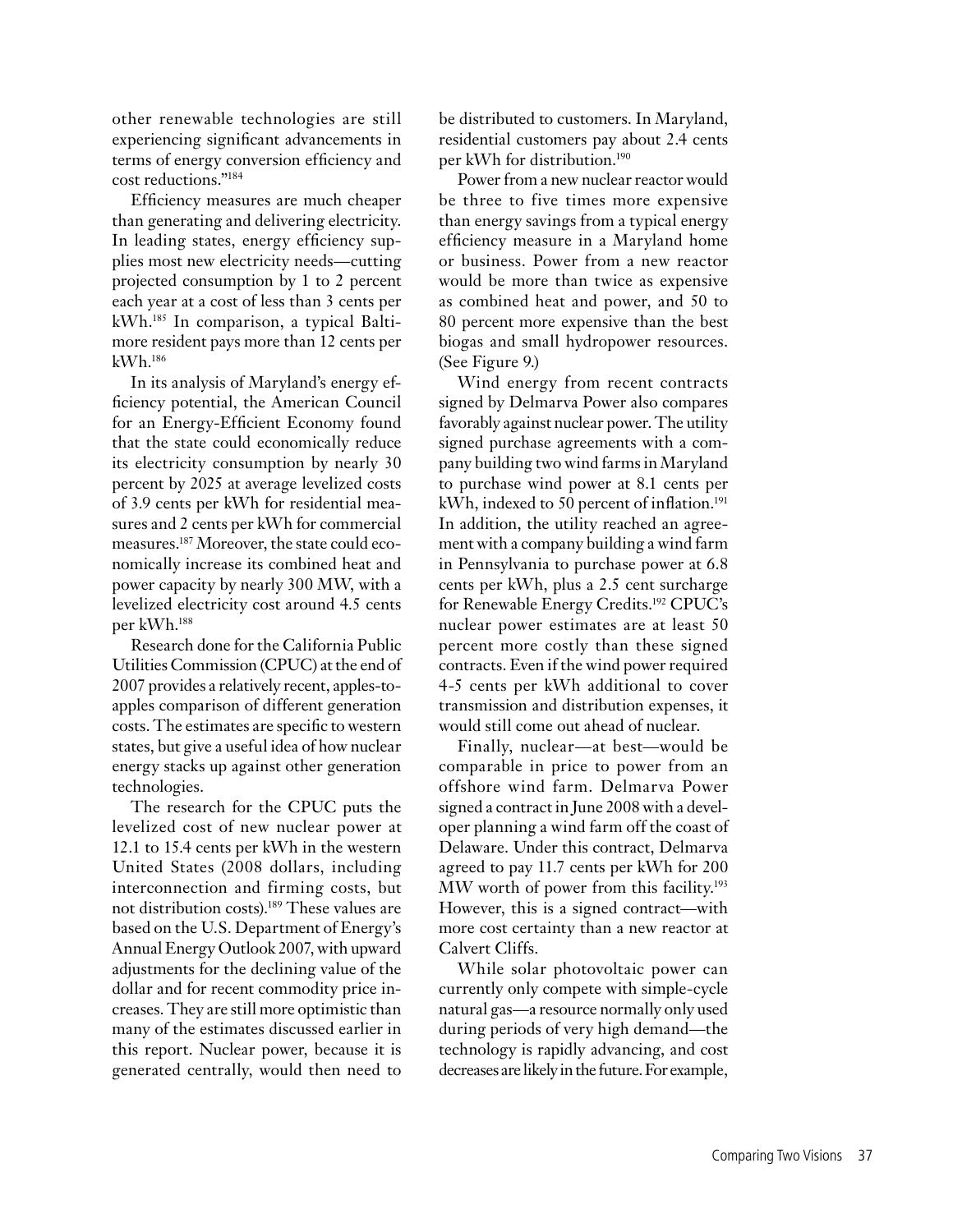Nanosolar, a firm backed by Google, has built two manufacturing facilities capable of producing 430 MW of solar capacity per year, using a process analogous to printing newspapers. Nanosolar panels cost under \$1,000 per kW to manufacture.<sup>194</sup> At that price, solar photovoltaics begin to approach current nuclear cost estimates.195 And solar technology is on course for further improvement in the future.

#### "Costs are coming down, and they're coming down more rapidly than I would have thought."

– Lew Hay, Chief Executive of FPL Group, Inc., June 25, 2008. FPL is planning to build 110 MW of solar photovoltaic and solar thermal power plants in Florida.197



### **Figure 9: Estimated Residential Delivered Cost of Electricity (Levelized) for Low-Carbon Generation Technologies196**

Efficiency can be as cheap as 2 cents per kWh in Maryland businesses and 3.9 cents per kWh in Maryland homes. Recovering currently wasted heat in industrial applications and using it to make electricity costs around 3 cents per kWh. Industrial and building-scale combined heat and power would have costs comparable to a standard natural gas combined cycle turbine—but added efficiency in using waste heat for industrial process or building needs saves money overall (represented by the white bars surrounded by dotted lines). All of these distributed generation technologies reduce the need to invest in transmission and distribution infrastructure. Many renewable energy resources outperform nuclear as well. For example, Delmarva Power has signed several contracts for wind energy delivered to the PJM transmission network, at 8.1 cents per kWh onshore and 11.7 cents per kWh offshore. In addition, the California Public Utilities Commission (PUC) estimates that both biogas and small hydropower facilities can deliver power for up to 5 cents per kWh cheaper than nuclear. According to the California PUC, the only low-carbon energy source with a higher estimated levelized cost of energy is coal with carbon capture and storage.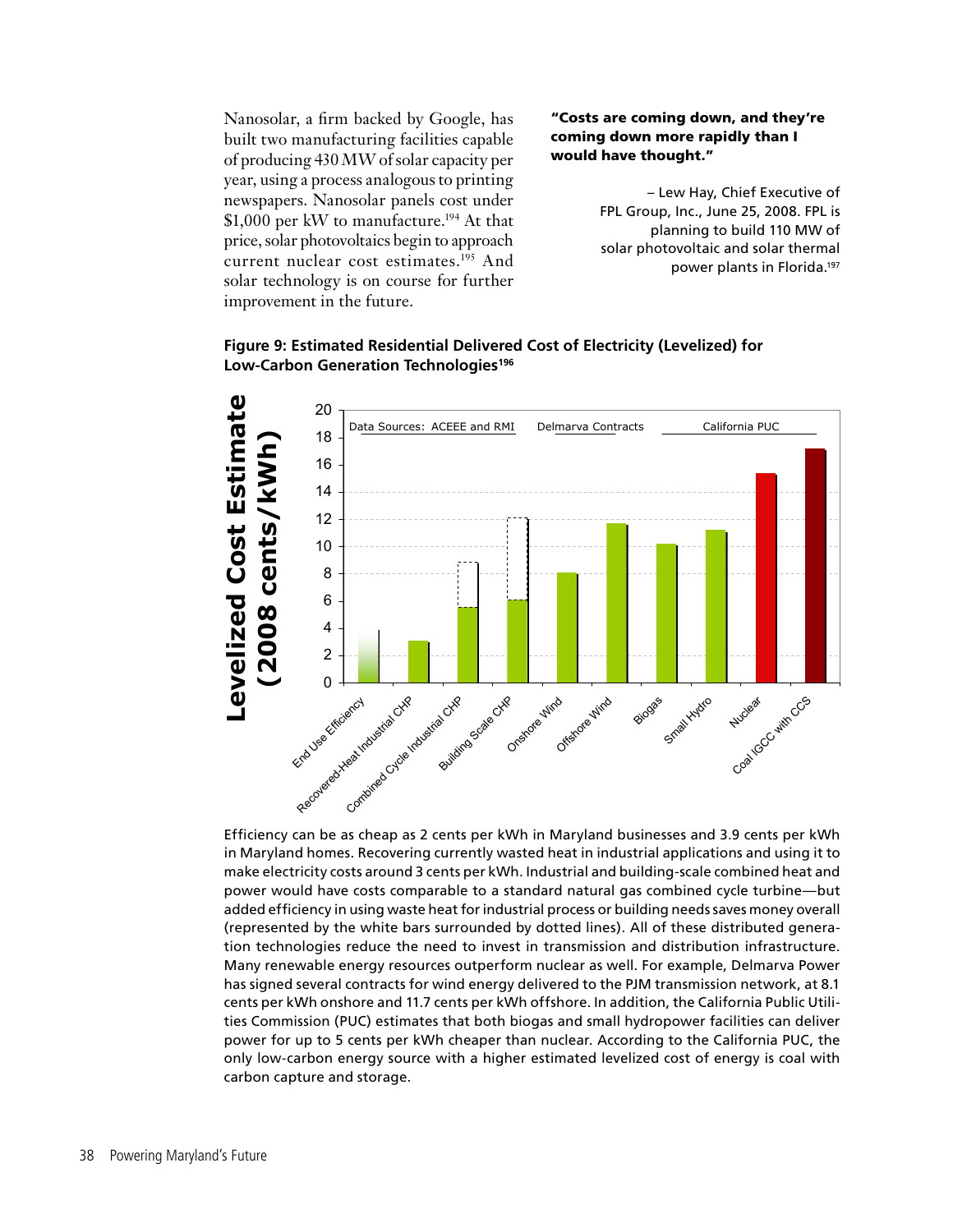### Clean Energy Technologies Are a More Cost-Effective Solution to Global Warming

verall, clean energy technologies are a more cost-effective solution to global warming than nuclear power.

Energy efficiency is at least 300 percent more cost-effective at displacing carbon emissions, and wind power and building-scale cogeneration are on the order of 150 percent more cost-effective than nuclear power.198 These technologies can help Maryland meet its global warming emission goals for much less cost.

### Fueling Maryland's Economy

### **The Nuclear Path**

While no macroeconomic analysis has evaluated the economic consequences of building a new nuclear power plant at Calvert Cliffs—perhaps because much of the underlying financial information is proprietary—Constellation has claimed that the project will have economic benefits for Maryland, including:201

- \$20 million in annual revenue for Calvert County government,
- 360 new permanent jobs in Calvert County,
- 4,000 jobs during the peak of construction, and
- Ancillary economic benefits from housing and supplying the needs of all of the new workers.

However, to the extent a new nuclear reactor increases the price of energy for Marylanders over what they would pay under a clean energy course, it could end up leading to a net job loss statewide. An authoritative analysis must wait for Constellation to disclose more specific financial details of the plant.

### **The Clean Energy Path**

Clean energy can create more jobs and expand the local economy more than building a new nuclear reactor at Calvert Cliffs.

Energy efficiency saves consumers money on their electricity and gas bills. Energy efficiency programs help consumers use less energy, which directly translates into monetary savings. Investments in efficiency can also make energy cheaper—not just for those who make the investments, but for the entire economy. By reducing demand, energy efficiency programs can put downward pressure on the price of electricity and natural gas—delivering large impacts, rapidly.<sup>202</sup>

The American Council for an Energy-Efficient Economy calculates that if Maryland tapped into its energy efficiency potential with six energy efficiency policies and an advanced load-management program, electricity customers in the state would save \$860 million on energy bills in 2015, growing to \$2.6 billion in 2025. Residents would be saving about \$10 a month on electricity by 2015—\$8 directly from efficiency and \$2 because the policies would reduce the wholesale price of electricity below business-as-usual levels.203 These policies would return an astounding \$4 in energy bill savings for every dollar invested.204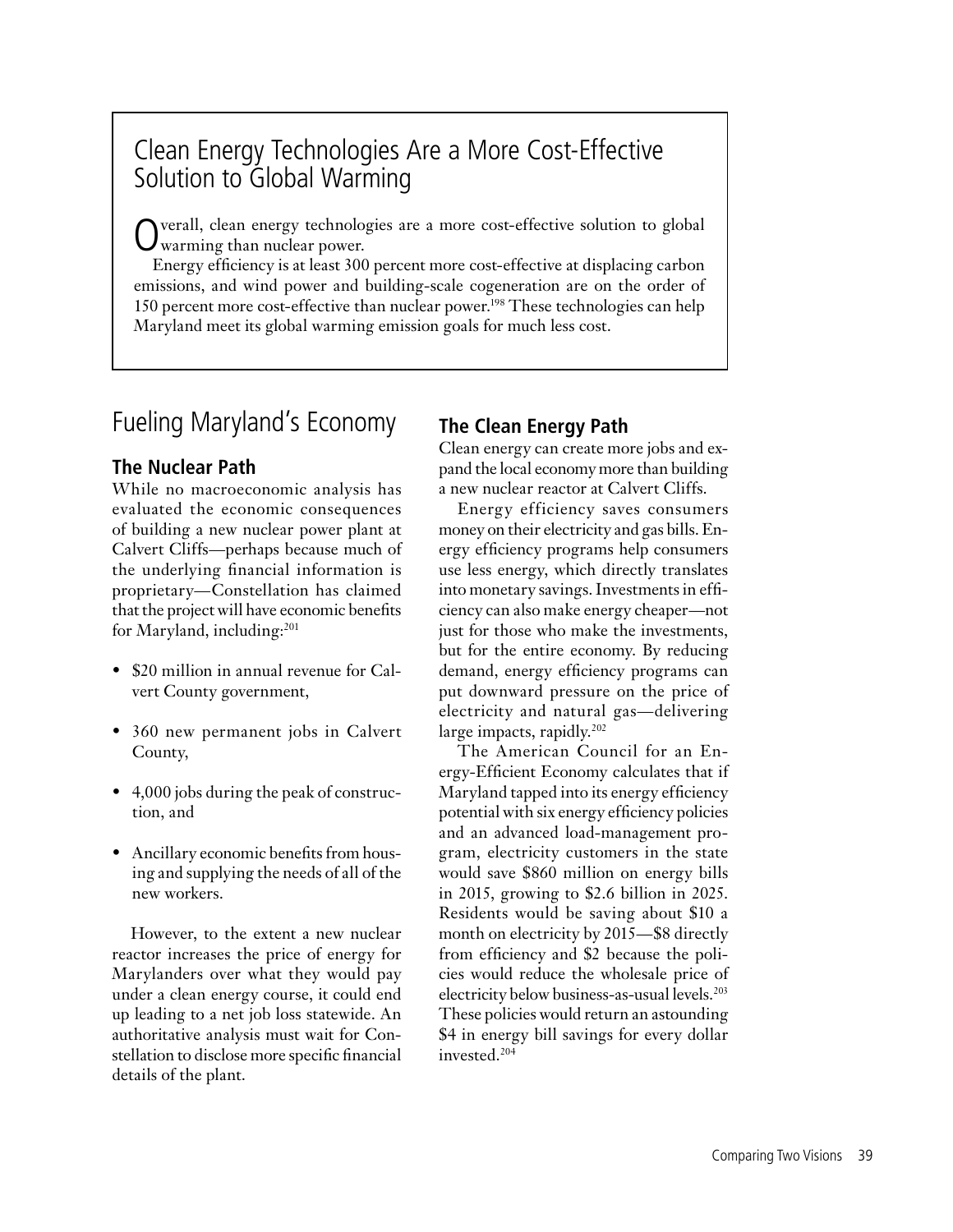### Clean Energy Can Reduce Costs for Residential Electric Consumers

Under Maryland's electricity system, utilities provide "standard offer service" to residential customers at market prices, procuring resources by signing contracts with wholesale electricity suppliers. The goal of this process is to provide consumers with the lowest-cost service over the long term, with the least risk of unexpected cost increases.199

According to an analysis carried out for the Maryland Office of People's Counsel, utilities can reduce the overall cost of residential service—and minimize the risk of unexpected cost increases—by incorporating a diverse range of clean energy resources, including energy efficiency and wind power.<sup>200</sup>

#### **Jobs and Economic Growth**

In addition to saving money on energy, investments in clean energy will generate jobs for Maryland workers and economic development for Maryland communities. The reason is simple: energy efficiency gives people extra money to spend, which can stimulate Maryland's economy and create jobs. Investments in efficiency and renewable energy also replace expenditures for fuel (much of which is imported from out of state) with expenditures for labor and materials often produced at home.

Renewable energy efficiency investments also create jobs directly. Workers are necessary to improve insulation and sealing of homes; skilled architects and builders are required to perform energy efficient new construction and remodeling; and trained manufacturing workers are needed to build

energy-efficient appliances.

The American Council for an Energy-Efficient Economy estimates that Maryland could create more than 12,000 new jobs in the state by 2025 by investing in energy efficiency, combined heat and power, and improved load management.<sup>205</sup> Moreover, workers statewide would earn \$780 million in wages more than under a business-as-usual course, and gross state product would grow by more than \$700 million.<sup>206</sup>

Renewable energy can contribute to economic growth as well. One 2005 study estimates that a national clean energy strategy, coupled with a shifting of federal energy subsidies to renewables and efficiency, could create as many as 154,000 new jobs in the United States and increase net wages by \$6.8 billion.207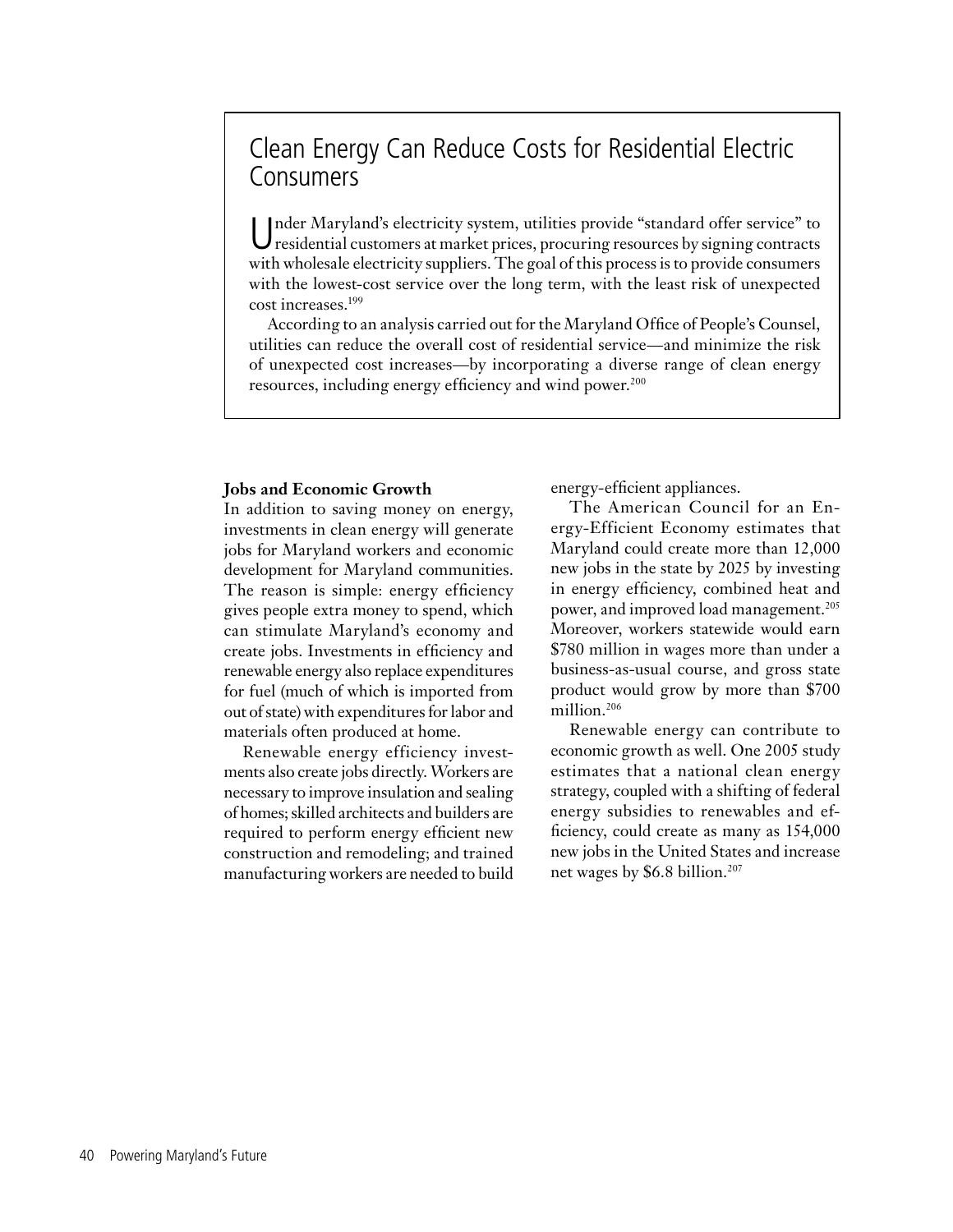# Policy Recommendations

**Marylanders deserve an electricity**<br>system that delivers a reliable sup-<br>ply of electricity, helps make our system that delivers a reliable supply of electricity, helps make our society safe and secure, and offers a strong return for our investment.

To create such a system, Constellation Energy is proposing to build a new nuclear power plant at Calvert Cliffs. Nuclear power produces large amounts of electricity for long periods at a time, while emitting relatively little global warming pollution. And it looks less expensive than building coal-fired power plants that capture and store their carbon emissions.

However, as shown in this report, energy efficiency, load management and new sources of renewable energy are likely to outperform a nuclear-based strategy for powering Maryland's future.

Clean energy technologies can meet Maryland's need for power, while also improving the resilience of the electricity system to disruption. Clean energy technologies are equal to or better than nuclear power in terms of their potential to reduce Maryland's contribution to global warming. Moreover, clean energy technologies—especially energy efficiency—are the most cost-effective power resources Maryland has available. Finally, clean energy technologies offer a safer and more secure future for Maryland. Clean energy technologies do not produce highly radioactive nuclear waste, and are less vulnerable to accidents or attack.

To power Maryland's future:

**The state should prioritize successful implementation of the EmPOWER Maryland energy efficiency program and the state's renewable electricity standard.**

- The EmPOWER Maryland program is a critical tool for maintaining the reliability of the electric system in Maryland. For instance, BGE has projected that it can cut its projected peak power needs 22 percent by 2011.<sup>208</sup> The Maryland Public Service Commission should ensure that utilities achieve such impressive results statewide, by effectively enforcing interim goals for energy savings and peak demand reduction.<sup>209</sup>
- Furthermore, the state should expand the goals of EmPOWER Maryland beyond 2015, setting visionary long-term targets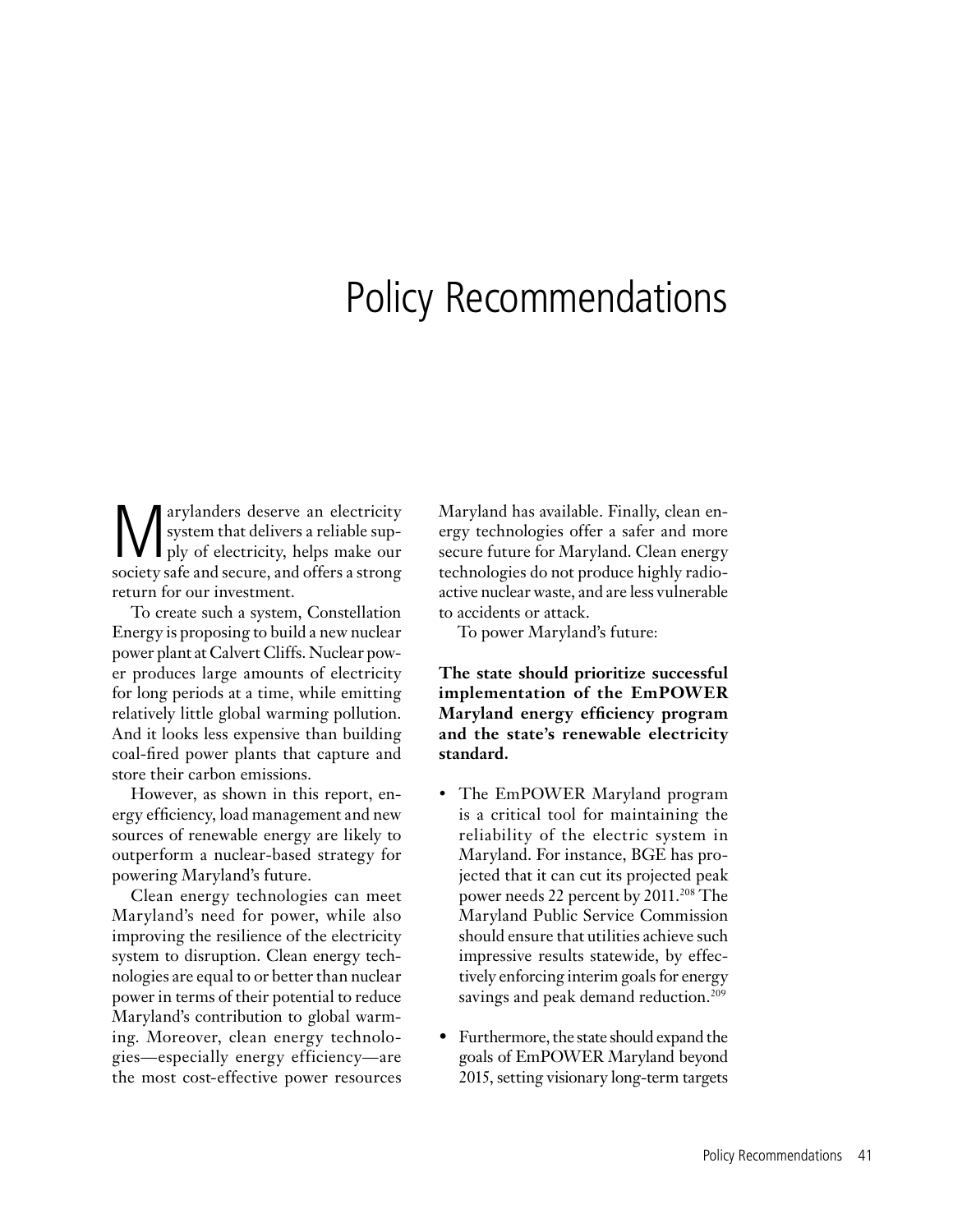for energy savings and demand reduction. Additionally, the state should remove obstacles and create incentives in support of expanded development of the state's potential for combined heat and power.

### **Given the added benefits of clean energy options, the Maryland Public Utility Commission should deny a certificate of public convenience and necessity for the proposed reactor at Calvert Cliffs**.

• The Maryland Public Service Commission has the authority to issue or deny a certificate to the builder of a proposed power plant based on consideration of issues including the stability and reliability of the electric system and economics. On these grounds, clean energy measures already underway would provide superior performance.

### **Maryland should not offer any subsidies to support building a new nuclear reactor.**

• Maryland should not authorize the use of state funds to help finance expansion of the Calvert Cliffs nuclear plant, whether through tax breaks or other approaches that transfer the risk of building a new nuclear reactor onto Maryland citizens.

**Moreover, to ensure the safety and security of Maryland's energy supply, state leaders should enact a conditional ban on the construction of any new nuclear power plants.**

• Such a ban should apply until a satisfactory national solution for storage of high-level radioactive waste is developed. The on-site storage of nuclear waste poses one of the greatest safety threats resulting from the operation of nuclear power plants—and current plans for the transport of nuclear waste in close proximity to populated areas

are no more reassuring.

• Illinois, Kentucky, Wisconsin, Montana, Maine and California have adopted moratoriums on the construction of new nuclear power plants unless certain conditions are met. The primary condition is a permanent solution for spent fuel.210 The Kentucky and Maine laws also require that a high-level nuclear waste storage facility be in operation at the time that disposal of nuclear waste must occur. The Wisconsin law requires that a nuclear power plant be judged to be economically advantageous to ratepayers compared with other feasible alternatives. The Montana law goes several steps further, requiring that there be "no reasonable chance" of the discharge of harmful radioactivity, that the safety systems of the plant be demonstrated as effective, and that nuclear facility owners post a bond equal to 30 percent of the capital cost of the plant to cover decommissioning expenses.<sup>211</sup> Maryland should consider its own version of such a policy.

**The federal government should redirect loan guarantees, production tax credits and other financial subsidies currently on offer to the nuclear industry, and instead steer them toward more effective clean energy solutions.**

• The federal government has already spent more than \$100 billion taxpayer dollars on expanding the nuclear industry in the latter half of the 20<sup>th</sup> century. Further expenditures on nuclear power represent a significant opportunity cost: investing the same amount of money in clean energy technologies would prevent the emission of much greater amounts of global warming and healththreatening pollution—on the order of 400 to 500 percent more in the case of energy efficiency.<sup>212</sup>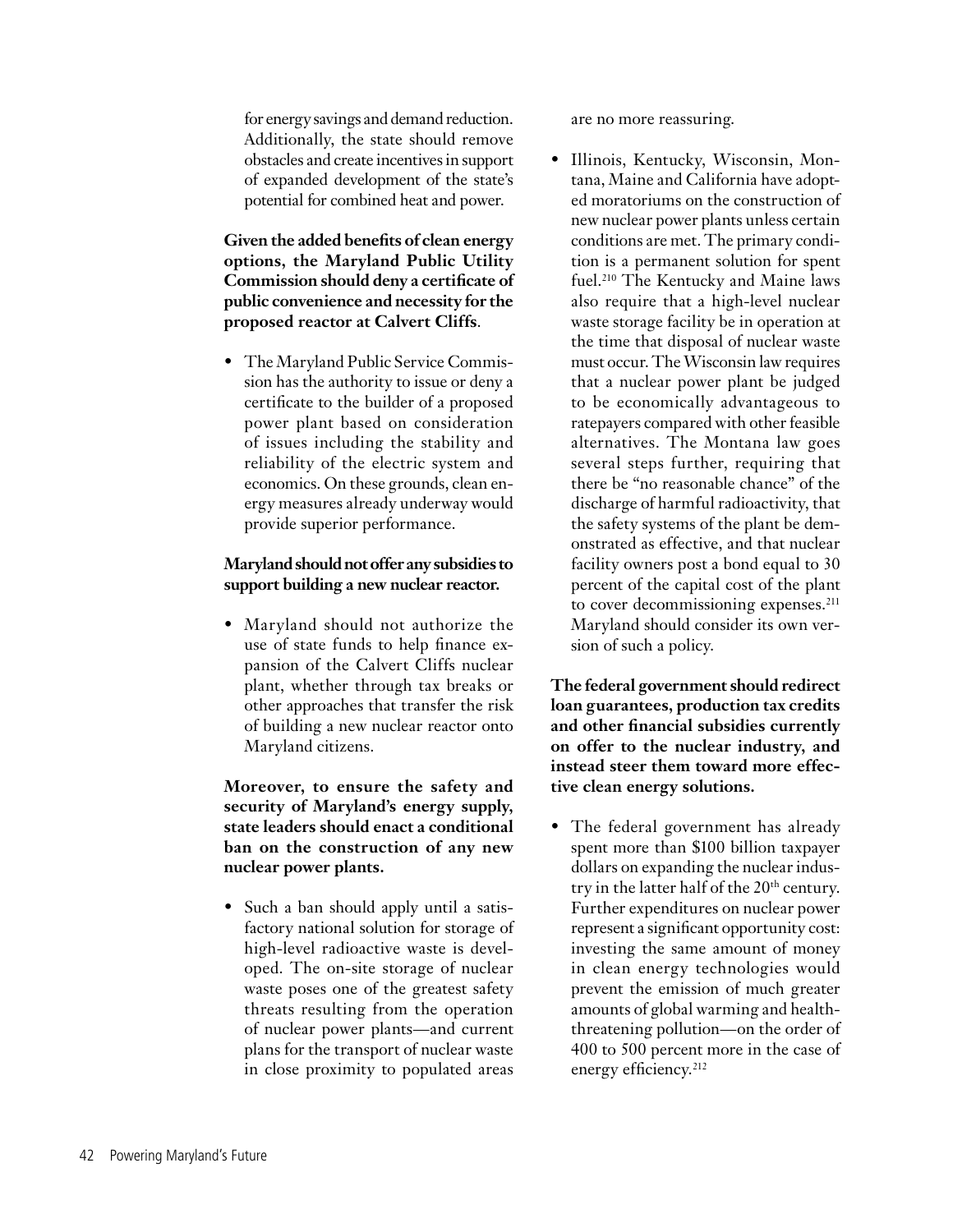## **Notes**

1. "Relieve power shortages in central Maryland while reducing the state's contribution to global warming:" Constellation Energy, *Power Generation: Calvert Cliffs 3* (factsheet), downloaded from www.constellation. com on 10 June 2008; "Produce power cheaper than natural gas:" Areva, *Press Kit: Areva in the United States*, December 2007.

2. Malcolm Wolfe, Director, Maryland Energy Administration, Letter to Governor Martin O'Malley, *Re: State of Affairs in Maryland Regarding Electricity*, 17 December 2007.

3. Average retail electricity price, all sectors. Data through 2006: U.S. Department of Energy, Energy Information Administration, *Maryland Electricity Profile*, March 2007; Data for 2007: U.S. Department of Energy, Energy Information Administration, *Electric Power Monthly with Data for December 2007*, Table 5.4.B, End-Use Sector, by State, Year-to-Date, May 2008.

4. Paul Adams, "Blackouts Feared for Maryland: Shortages by 2011 a Risk if New Lines Aren't Built, PSC Is Told," *Baltimore Sun*, 22 May 2008.

5. Maryland sends more than \$3 billion annually to other states and countries to purchase natural gas and fuels for power plants alone: U.S. Department of Energy, Energy Information Administration, *State Energy Consumption, Price and Expenditure Estimates*, Table 1: Energy Price and Expenditure Estimates by Source, Selected Years 1970-2004, Maryland, 1 June 2007; Additionally, Maryland imports about 30 percent of its electricity from out of state, sending additional money out of the local economy: See note 2.

6. Estimates from Patrick L. Anderson, and Ilhan K. Gekhil, Anderson Economic Group, *Northeast Blackout Likely to Reduce U.S. Earnings by \$6 Billion*, 19 August 2003; ICF Consulting, *The Economic Costs of the Blackout*, [undated]. GDP figure from U.S. Department of Energy, Energy Information Administration, *Annual Energy Review 2002*, 24 October 2003.

7. See note 2.

8. 14,299 MW: Power Plant Research Program, Maryland Department of Natural Resources, *Forecasted Energy Consumption and Peak Demand in Maryland*, Presentation to the Maryland Public Service Commission, 15 May 2007.

9. Based on U.S. Department of Energy, Energy Information Administration, *Form 860 Database* for year 2006, downloaded from www.eia.doe.gov, 1 May 2008. Estimate of generating capacity excludes generators listed as having retired in the Form 860 database.

10. This estimate is based on EIA Form 860 data for generation capacity in Maryland, adjusted to remove generating units not listed in PJM Interconnection, *2007 PJM Load, Capacity and Transmission Report*, 25 July 2007. The units removed from this estimate are generally small combined-heat-and-power and cogeneration facilities whose existence is noted in Form 860, but which apparently are not considered capacity resources by PJM. Consistent with our treatment of CHP throughout this analysis, we assume that these units contribute to the electric system by reducing peak demand for power and not by providing additional capacity to meet peak demand.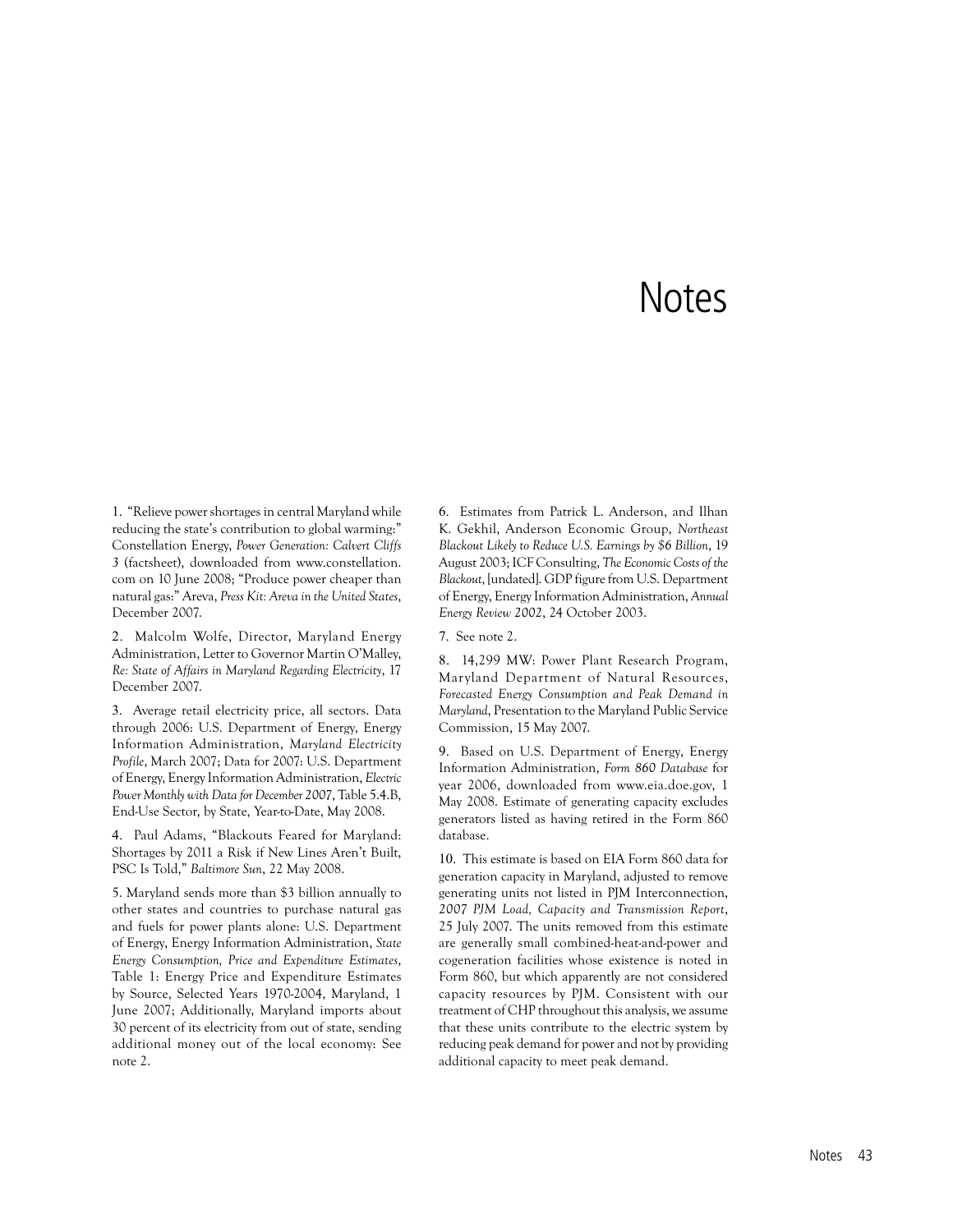11. Public Service Commission of Maryland, *Electric Supply Adequacy Report of 2007*, January 2007.

12. Ibid.

13. See note 11 and: Philip Rucker, "Proposed High-Voltage Line Would Stretch Across Maryland," *Washington Post*, 26 August 2007.

14. See notes 4 and 11.

15. "December 2007" – see note 2. 1,000 MW is an estimate by the authors – see Figure 1.

16. Public Service Commission of Maryland, *Ten Year Plan (2007-2016) of Electric Companies in Maryland*, 2 June 2008.

17. Ibid.

18. Over the next 25 years, electricity consumption in the Mid-Atlantic region is expected to grow by only 0.5 percent per year, and electricity imports into the region by only 0.3 percent per year. Thus, assuming a decrease in import capacity of 1 percent per year is likely conservative. Consumption and import projections: U.S. Department of Energy, Energy Information Administration, *Annual Energy Outlook 2007*, Table 2, Energy Consumption by Sector and Source, Mid-Atlantic, April 2008.

19. See note 9.

20. The magnitude of RGGI's impact on the electricity market remains uncertain. See notes 11, 16 and: Kaye Shcoler LLP, Levitan & Associates, Inc., and Semcas Consulting Associates, Prepared for the Maryland Public Service Commision, *Analysis of Options for Maryland's Energy Future*, in Response to Task #3, Request for Proposals PSC #01-01-08, 30 November 2007.

21. The peak demand forecast was produced by: Maggie Eldridge et al., American Council for an Energy-Efficient Economy, *Energy Efficiency: The First Fuel for a Clean Energy Future*, Report #E082, February 2008; adapting a state forecast with more widely accepted demand growth rates from PJM Interconnection. The reserve margin simply adds 15 percent to this forecast. In-state capacity resources represent currently available capacity with no planned shutdowns, per note 16. Total capacity resources represent in-state resources, plus an estimated capacity to import electricity from out of state of 5,800 MW in 2007, declining at a rate of 1 percent per year to conservatively simulate increasing electricity demand in other states.

22. C. Pope et al., "Lung Cancer, Cardiopulmonary Mortality, and Long-Term Exposure to Fine Particulate Air Pollution," *Journal of the American Medical Association* 287: 1132-1141, 2002; American Lung Association, *State of the Air 2008*, May 2008.

23. American Lung Association, *State of the Air 2008*, May 2008.

24. Supriya Ray, U.S. PIRG Education Fund, *Plagued by Pollution: Unsafe Levels of Soot Pollution in 2004*, January 2006.

25. See note 23.

26. Maryland Commission on Climate Change, *Climate Action Plan: Interim Report to the Governor and the Maryland General Assembly*, 14 January 2008.

27. Ibid.

28. Ibid.

29. Ibid.

30. Ibid.

31. Ibid.

32. Martin Weil, "Electricity Bills in Maryland May Rise: Legislators Attack Plans for Increases of up to 72 Percent," *Washington Post*, 8 March 2006.

33. See note 3.

34. See note 11.

35. U.S Department of Energy, Energy Information Administration, *Natural Gas Summary: Maryland*, 31 October 2007.

36. Constellation Energy, *Constellation Energy Announces Plans to Submit for Combined Construction and Operating License; Nuclear Regulatory Commission Filing Brings Next Generation Nuclear Power One Step Closer to Reality* (press release), 27 October 2005; "Constellation Plans New Nuke," *Electricity Daily*, 2 November 2005.

37. Constellation Energy, *Constellation Energy Announces Plans to Submit for Combined Construction and Operating License; Nuclear Regulatory Commission Filing Brings Next Generation Nuclear Power One Step Closer to Reality* (press release), 27 October 2005.

38. Need for loan guarantees: "Constellation Nuke CEO Says Loan Guarantees Essential to Buildout," *Platts.com*, 5 February 2008.

39. Ben Meyerson, "Nuclear Renaissance Moving Forward at Calvert Cliffs," *Calvert News.info*, 24 April 2008.

40. Annotated Code of Maryland, Public Utility Companies Article, §2-121 and 7-205 – 7-208.

41. UniStar Nuclear Energy, LLC and UniStar Nuclear Operating Services, LLC, *An Application for a Certificate of Public Convenience and Necessity to Construct a Nuclear Power Plant at Calvert Cliffs in Calvert County, Maryland,* Maryland Public Service Commission Case No. 9127, 13 November 2007*.*

42. Maryland Public Service Commission, *Notice of Revised Procedural Schedule*, Case No. 9127, 2 June 2008.

43. UniStar (a partnership of Constellation and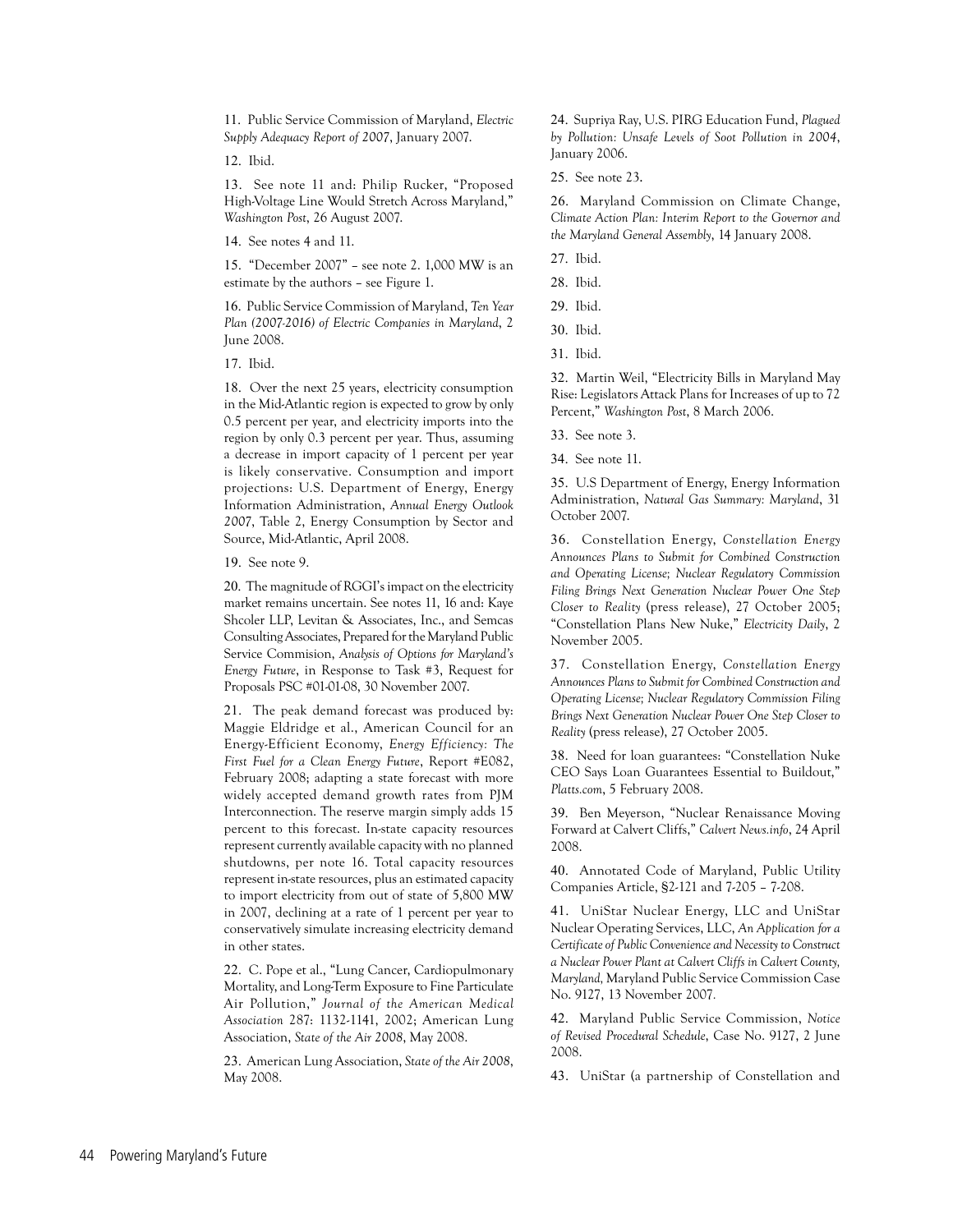Areva), *Calvert Cliffs Combined Operating License Application, Part I,* 13-16 July 2007; available at www. nrc.gov/reactors/new-licensing/.

44. U.S. Nuclear Regulatory Commission, *New Reactor Licensing Applications (Site and Technology Selected): An Estimated Schedule by Fiscal Year (October through September)*, 29 May 2008; available at www.nrc.gov/ reactors/new-reactor-licensing.html.

45. Ibid.

46. See note 43.

47. For examples, see: Travis Madsen et al., Maryland PIRG Foundation, *Energy Saved, Dollars Earned: Real-World Examples of How Energy Efficiency Can Benefit Maryland Consumers*, February 2008.

48. New Jersey Board of Public Utilities, Office of Clean Energy, *New Jersey's Clean Energy Program: 2005 Annual Report*, 2006, 9.

49. Efficiency Vermont, *Efficiency Vermont 2007Annual Report, Preliminary Executive Summary*, March 2008; available at www.efficiencyvermont.com.

50. Energy Conservation Management Board, *Energy Efficiency: Investing in Connecticut's Future*, 1 March 2007, 22.

51. North Carolina State University, Database of State Incentives for Renewables and Efficiency, *Maryland Incentives for Renewables and Efficiency: Renewable Energy Portfolio Standard*, 22 May 2008.

52. Sara Parker, "Maryland Expands RPS: 1,500 MW Solar by 2022," *Renewable Energy World*, 12 April 2007.

53. Maggie Eldridge et al., American Council for an Energy-Efficient Economy, *Energy Efficiency: The First Fuel for a Clean Energy Future*, Report #E082, February 2008.

54. Ibid.

55. Ibid.

56. Summit Blue Consulting for Baltimore Gas & Electric, *Report to Baltimore Gas & Electric: Demand Side Management Program Revised Benefit/Cost Analysis,*  2008, as cited in note 53.

57. InterMountain CHP Center, *What Is CHP?* downloaded from www.intermountainchp.org/whatis. htm, 9 March 2006.

58. U.S. Department of Energy, Energy Information Administration, *Electric Power Monthly*, 2008, as cited in note 53.

59. See note 53.

60. Ibid.

61. Assuming a solar panel is about 12 Watts per square foot, and comparing to Maryland's 2003 developed land area per: U.S. Department of Agriculture, Natural Resources Conservation Service, *Natural Resources Inventory: Maryland*, March 2006. (Excluding area required for balance of system components.)

62. Randall Luthi, United States Minerals Management Service, *Renewable Energy on the United States Outer Continental Shelf*, presented at the Global Marine Renewable Energy Conference, New York, New York, 17 April 2008.

63. Delmarva Power, *Delmarva Power Agrees to Offshore Wind Power Contract* (press release), 23 June 2008.

64. Ibid.

65. Calculated assuming capture of 15 percent of total wave energy, and 80 percent efficient conversion to electricity: see note 62.

66. See note 43.

67. Alan Katz, "Nuclear Bid to Rival Coal Chilled by Flaws, Delay in Finland," *Bloomberg.com*, 5 September 2007.

68. Ibid.

69. Ibid.

70. More than half: Amory B. Lovins, Imran Sheikh, and Alex Markevich, Rocky Mountain Institute, *Forget Nuclear*, 28 April 2008, available at www.rmi.org; Amory B. Lovins and Imran Sheikh, Rocky Mountain Institute, *The Nuclear Illusion*, draft dated 27 May 2008, for publication in *Ambio*, November 2008.

71. Richard Perez, Clean Power Research, *Determination of Photovoltaic Effective Capacity for New Jersey*, undated.

72. Ibid.

73. PJM Interconnection, *PJM Rule Change Supports Wind Power* (press release), 24 April 2003.

74. Energy and Environmental Economics, Inc., *CPUC Greenhouse Gas Modeling: New Generation Cost Summary*, Table 1, 1 November 2007.

75. Bryan Palmintier, Lena Hansen and Jonah Levine, Rocky Mountain Institute and University of Colorado at Boulder, *Spatial and Temporal Interactions of Solar and Wind Resources in the Next Generation Utility*, presented at the Solar 2008 Conference, 3-8 May 2008.

76. See note 18.

77. See note 53.

78. Joe Turnage, UniStar Nuclear, *New Nuclear Development: Part of the Path toward a Lower Carbon Energy Future*, Presentation at the Energy Facility Contractors Group Annual Meeting, 19 March 2008.

79. Achieving this level of output will be difficult. A group of nuclear industry experts reviewing obstacles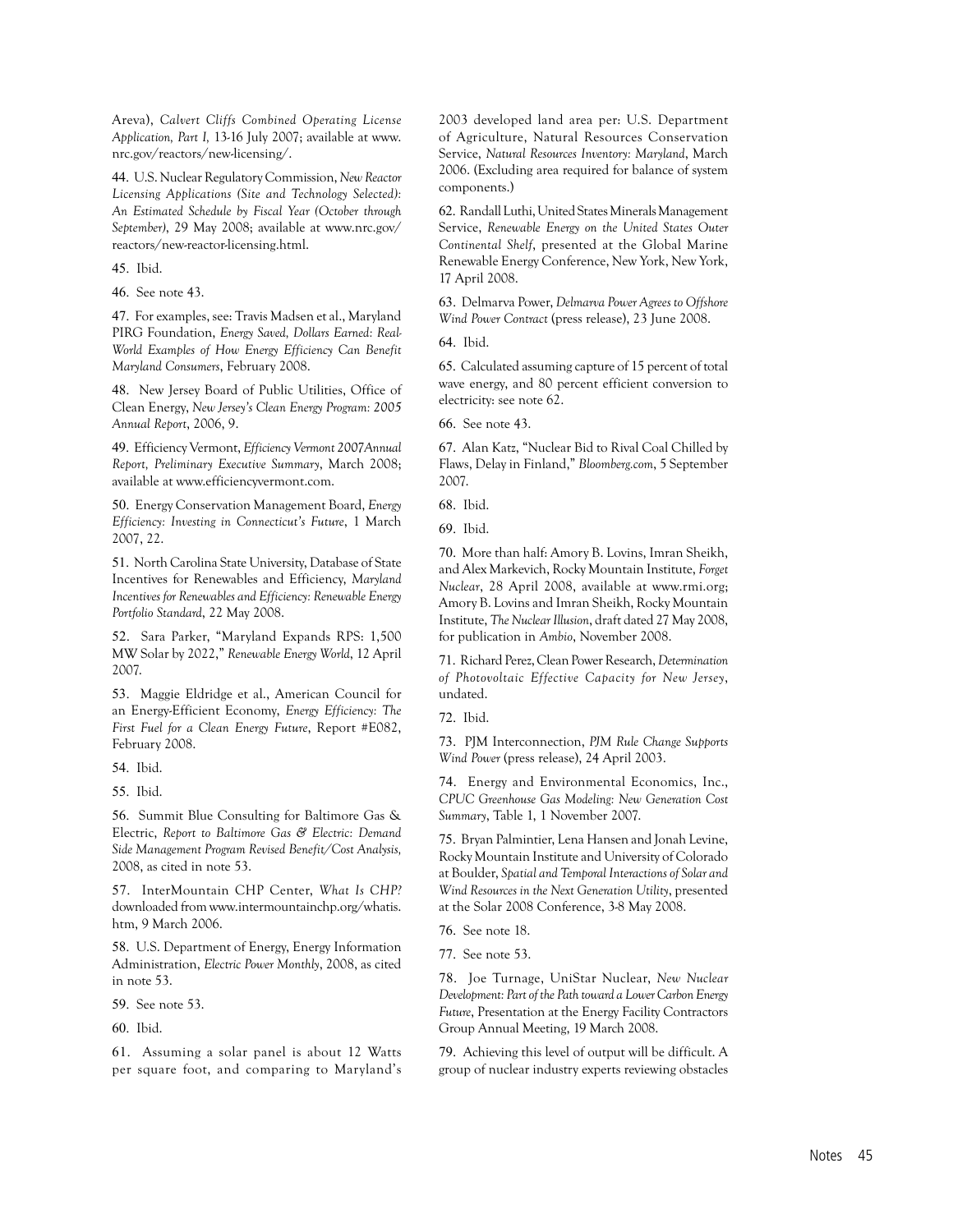for new nuclear generation at the Keystone Center in 2007 found that a 90 percent capacity factor was a more reasonable assumption: Catherine Morris et al., The Keystone Center, *Nuclear Power Joint Fact-Finding*, June 2007; available at www.keystone.org.

80. Based on Maryland's renewable electricity standard yearly targets per note 51 and projected electricity consumption from note 53; with achievement of the EmPOWER Maryland target of a 15 percent reduction in per-capita energy consumption by 2015, followed by an assumed constant level of per-capita energy consumption through 2025.

81. See note 75.

82. Alan Gomez, "Answers Sought in Florida Power Outage," *USA Today*, 27 February 2008.

83. David Lochbaum, Union of Concerned Scientists, *Testimony to the U.S. House of Representatives, Select Committee on Energy Independence and Global Warming*, 12 March 2008.

84. Ibid.

85. Rudolph A. Pryatt, Jr., "With the Calvert Cliffs Plant, It's the Customers Who Bear the Burden," *The Washington Post*, 19 April 1990.

86. Ross Hetrick, "Calvert Cliffs Row Has BGE Asking for More Time," *Baltimore Sun*, 15 May 1994.

87. Ibid.

88. Greg Schneider, "BGE Settles Rate Case; Firm, State Reach Deal on Expenses from Plant's Shutdown; PSC has 30 Days to Review: Utility Won't Charge Customers for Rest of Calvert Cliffs' Costs," *Baltimore Sun*, 31 December 1996; Kevin L. McQuaid, "Papers and Pride Clog Case; Calvert Cliffs: After More than Six Years of Legal Battles, Lawyers Find It Hard to See When or if the Case of the Power Plant Shutdown Will End," *Baltimore Sun*, 12 August 1996.

89. Ed Bruske, "Top Managers Replaced at Troubled Nuclear Plant; Critical Government Report Is Latest Bad News for Operators of Calvert Cliffs," *The Washington Post,* 19 June 1989.

90. Credit rating downgrade: ibid.

91. See note 88.

92. Rag, emergency systems: see note 86; Pipe: "Pipe Leak Shuts Reactor at Calvert Cliffs," *Baltimore Sun*, 25 July 1998; Lightning: Lyndsey Layton, "Lightning Hit Shuts Reactor For 10 Days," *Washington Post*, 5 August 1999.

93. Robert A. Erlandson, "BG&E Ends Blackouts, but Still Is Wary," *Baltimore Sun*, 20 January 1994.

94. European Nuclear Society, *Nuclear Power Plants, World-Wide* (factsheet), undated, downloaded from www.euronuclear.org on 25 May 2008.

95. See note 78.

96. Amory Lovins, Rocky Mountain Institute, "Surprises and Resilience: Mishap or Malice Regularly Crash the Electricity System," *RMI Solutions*, Spring 2006.

97. Ibid.

98. Ibid.

99. State of Maryland, Office of the Governor, *Maryland Energy Administration Applauds Adoption of Governor's Energy Package* (press release), 8 April 2008.

100. American Wind Energy Association, *Groundbreaking Minnesota Wind Integration Study Finds up to 25 Percent Wind Can Be Incorporated into Electric Power System* (press release), 13 December 2006. Wind industry analysts suggest it is possible to have up to 40 percent wind power as part of a smoothly functioning electricity grid. See, for example, Randall S. Swisher, "Bringing Wind Energy Up to 'Code,'" *Public Utilities Fortnightly*, June 2004. Swisher, executive director of the American Wind Energy Association, a wind industry trade group, contends that the technical limits to the integration of wind into electricity grids is approximately 40 percent of annual energy use.

101. According to Amory Lovins, "98 to 99 percent of U.S. power failures originate in the grid." See note 70, *The Nuclear Illusion*.

102. F. Fthenakis and H.C. Kim, "Greenhouse-Gas Emissions from Solar Electric- and Nuclear Power: A Life-Cycle Study," *Energy Policy* 35:4, 2007.

103. Ibid.

104. Frank Barnaby and James Kemp, eds., Oxford Research Group, *Secure Energy? Civil Nuclear Power, Security, and Global Warming*, March 2007, 41. Available at www.oxfordresearchgroup.org.uk.

105. Coal, Natural Gas, Biomass and Wind data: See note 104; Solar and Nuclear data for the U.S.: See note 102.

106. J.W. Storm van Leeuwen, Ceedata Consultancy, *Nuclear Power – The Energy Balance*, February 2008, downloaded from www.stormsmith.nl; See also note 104.

107. Based on the decay of Plutonium 239.

108. Assuming that the new reactor produces the same amount of waste each year as the two current reactors combined. The current reactors have a combined capacity of 1,650 MW, per Nuclear Regulatory Commission, *Calvert Cliffs I* and *Calvert Cliffs 2*, downloaded from www.nrc.gov/info-finder/reactor/ calv1.html and www.nrc.gov/info-finder/reactor/ calv2.html, 28 December 2006. Their 20-year license extension will produce an additional 626 metric tons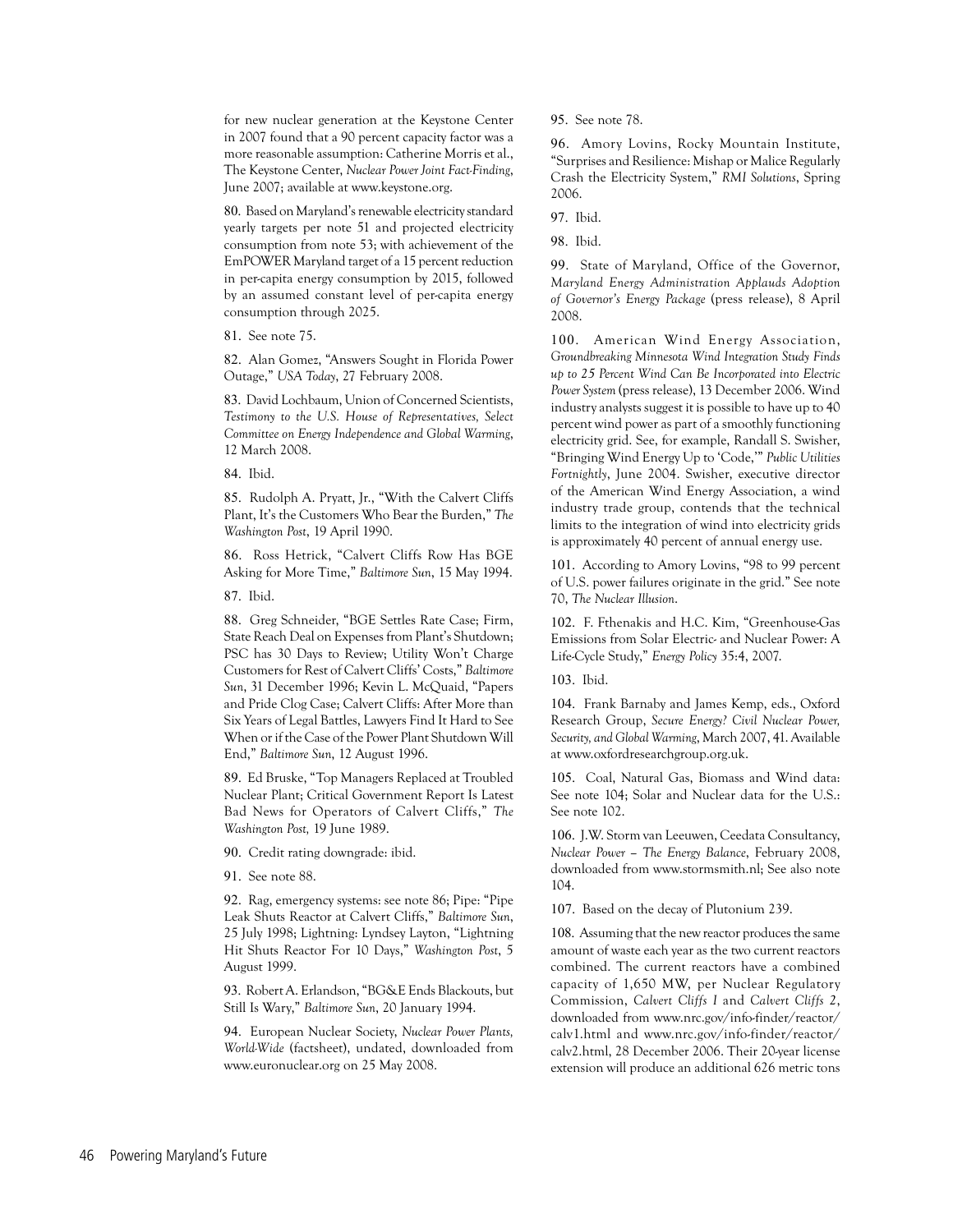of nuclear waste, per Environmental Working Group, *X Marks the Spot*, October 2004. The new reactor will be licensed for 40 years.

109. Arjun Makhijani, "A Bad Approach to Nuclear Waste," *Washington Post*, 13 February 2002.

110. Paul W. Valentine, "Md. County Comes to Terms With Nuclear Waste; Calvert Hopes Plan To Store Spent Fuel Will Be Temporary," *Washington Post*, 15 November 1992.

111. Environmental Working Group, *X Marks the Spot*, October 2004.

112. 118,000 tons and 22,280 canisters: Robert J. Halstead, Transportation Advisor, Agency for Nuclear Projects, State of Nevada, *Testimony before U.S. House of Representatives Committee on Transportation and Infrastructure, Subcommittee on Highway and Trust, Subcommittee on Railroads, Joint Hearing on Transportation of Spent Rods to the Proposed Yucca Mountain Storage Facility*, 25 April 2002. One cubic meter per canister: State of Nevada, Nuclear Waste Project Office, *Transportation of Spent Nuclear Fuel and High-Level Radioactive Waste to a Repository* (factsheet), 20 May 1999.

113. Marvin Resnikoff, Radioactive Waste Management Associates, *Testimony before U.S. House of Representatives Committee on Transportation and Infrastructure, Subcommittee on Highway and Trust, Subcommittee on Railroads, Joint Hearing on Transportation of Spent Rods to the Proposed Yucca Mountain Storage Facility*, 25 April 2002.

114. Department of Energy proposed truck route, as cited in State of Nevada Agency for Nuclear Projects, *Highway, Rail and Barge Routes to Yucca Mountain*, May 2002.

115. See note 111.

116. Ibid.

117. Congress has approved storing approximately 84,700 tons of waste at the Yucca Mountain repository. The nation's reactors have already generated 59,400 tons of used nuclear fuel, along with 13,200 tons of defense-related high-level waste. Assuming that commercial reactors continue to generate an additional 2,200 tons of waste annually, by 2011 the 84,700 ton-capacity of Yucca Mountain will have been exceeded. Even before the earliest date at which Yucca Mountain might begin accepting waste, there will be enough waste around at sites around the country to fill the repository. Per: Nuclear Energy Institute*, Nuclear Waste Disposal: Common Objections to the Yucca Mountain Project*, and *What the Science Really Says*, downloaded from www.nei.org, 26 December 2006.

118. U.S. Government Accountability Office, *Nuclear* 

*Power Plants: Efforts Made to Upgrade Security, but the Nuclear Regulatory Commission's Design Basis Threat Process Should Be Improved*, March 2006.

119. U.S. House of Representatives, Committee on Interior and Insular Affairs Subcommittee on Oversight & Investigations, *Calculation of Reactor Accident Consequences (CRAC2) for US Nuclear Power Plants (Health Effects and Costs) Conditional on an 'SST1' Release*, 1 November 1982, as cited in David Lochbaum, Union of Concerned Scientists, *Nuclear Plant Risk Studies: Failing the Grade*, August 2000.

120. These estimates are very low for other reasons, also. The study assumed that everyone within a 10 mile radius would be evacuated within six hours, that medical staff would aggressively treat victims of radiation exposure, and relied on a now-outdated assumption about cancer rates from different radiation doses.

121. *Principles for Safeguarding Nuclear Waste at Reactors*, endorsed by several dozen organizations, available at www.citizen.org/documents/ PrinciplesSafeguardingIrradiatedFuel.pdf.

122. Joshua Partlow, "Dyson Again Calls for New Thomas Johnson Bridge," *Washington Post,* 19 February 2006.

123. Jason Babcock, "Options Expand for Path to New Bridge Span over Patuxent: Could Go Near Myrtle Point," *Southern Maryland Newspapers Online*, 4 June 2008.

124. Ibid.

125. David Roberts, "Al Revere: An Interview with Accidental Movie Star Al Gore," *Grist Magazine*, 9 May 2006.

126. See notes 104 and 106.

127. See note 104.

128. Ibid.

129. For example, see the power curve for the state of New Jersey on page 41 of: State of New Jersey, Office of the Governor, *Draft New Jersey Energy Master Plan*, April 2008.

130. Comments by Executive Vice President Michael Wallace in: Tom Pelton, "An Energy Boom in Calvert," *Baltimore Sun*, 21 August 2005. Adjusted to 2007 terms using the Consumer Price Index Inflation Calculator at data.bls.gov.

131. Braden Reddall, "RPT – U.S. Power Plant Costs Up 130 Pct Since 2000 – CERA," *Reuters*, 14 February 2008.

132. Cambridge Energy Research Associates, *Construction Costs for New Power Plants Continue to Escalate: IHS CERA Power Capital Costs Index* (press release), 27 May 2008.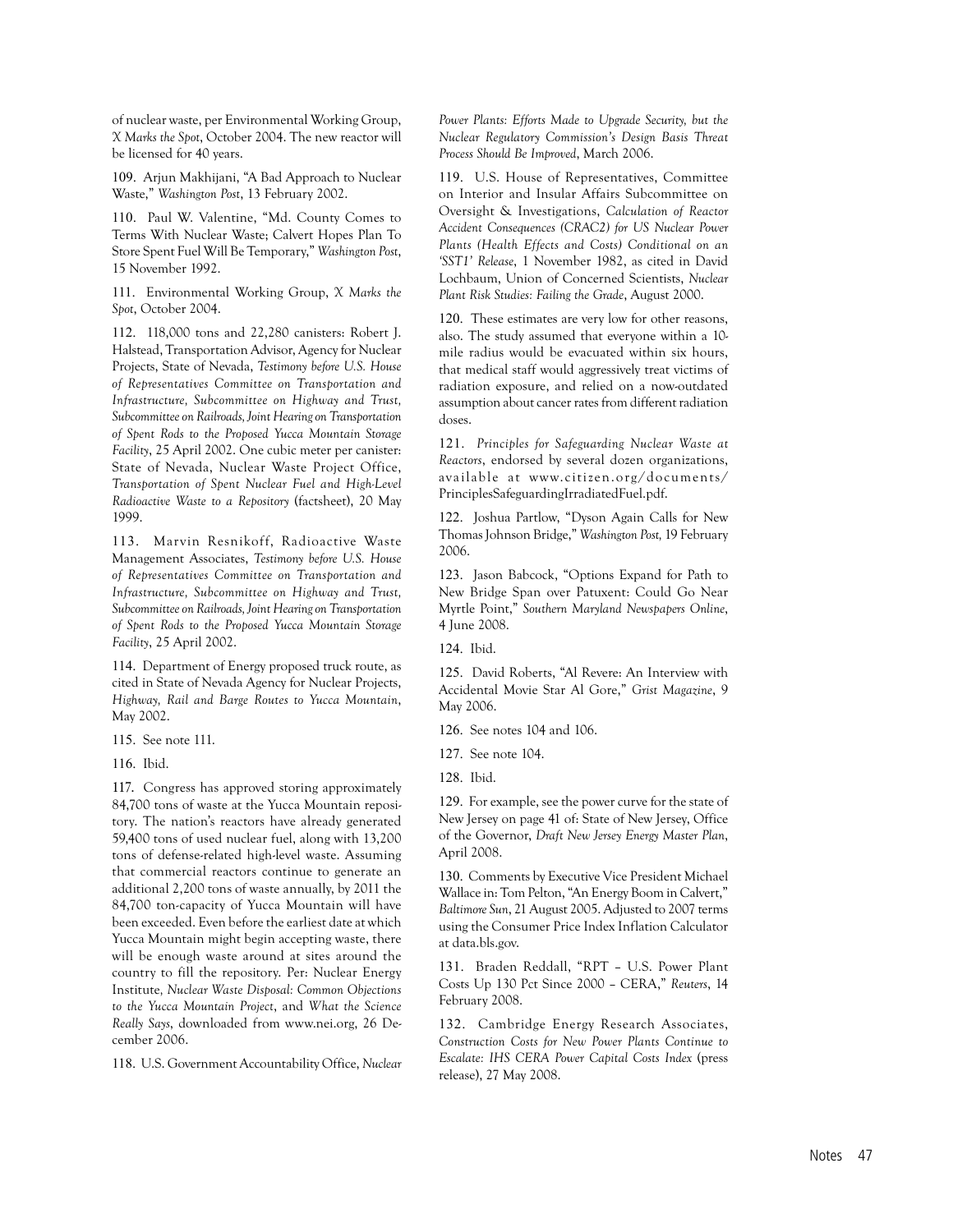133. Cambridge Energy Research Associates, *North American Power Generation Construction Costs Rise 27 Percent in 12 Months to New High: IHS/CERA Power Capital Costs Index* (press release), 14 February 2008.

134. See note 132.

135. 30: Russel Ray, "Nuclear Costs Explode," *Tampa Tribune*, 15 January 2008; Limited manufacturing capacity: Catherine Morris et al., The Keystone Center, *Nuclear Power Joint Fact-Finding*, June 2007. Available at www.keystone.org; See also note 70, *The Nuclear Illusion*.

136. See note 132 and: Jim Harding, *Economics of Nuclear Power and Proliferation Risks in a Carbon-Constrained World*, Presented to the California Senate Energy, Utilities and Communication Committee, June 2007 and published in *The Electricity Journal* 30: 1-12, November 2007.

137. See note 70, *The Nuclear Illusion*.

138. Commodity prices: See note 135, Russel Ray; Role of manufacturing capacity: See note 70, *The Nuclear Illusion*, 7.

139. See note 133.

140. See note 67.

141. 1.5 million Euros: "Areva-Siemens Sees Olkiluoto 3 Reactor Operational in Summer 2011," *Thomson Financial News,* 31 December 2007, downloaded from money.cnn.com; 50 percent: See note 67.

142. Ibid.

143. Catherine Morris et al., The Keystone Center, *Nuclear Power Joint Fact-Finding*, June 2007.

144. Ibid.

145. Ibid.

146. "How Much?" *Nuclear Engineering International*, 20 November 2007.

147. Moody's Investors Service, *New Nuclear Generation in the United States: Keeping Options Open vs. Addressing an Inevitable Necessity*, 2 October 2007.

148. See note 146.

149. Pam Radtke, "FPL Says Cost of New Reactors at Turkey Point Could Top \$24 Billion," *Nucleonics Week*, 21 February 2008.

150. Cost estimate per kW converted to 2007 dollars by Jim Harding as described in note 70, *The Nuclear Illusion*.

151. Asjylyn Loder, "Price Triples for Progress Energy's Proposed Nuclear Plant in Levy," *St. Petersburg Times*, 11 March 2008.

152. Ibid.

153. John Murawski, "Cost of Nuclear Plant Fuels

Battle," *The News & Observer*, 24 April 2008.

154. Ibid.

155. Ibid.

156. Rebecca Smith, "New Wave of Nuclear Plants Faces High Costs," *Wall Street Journal*, 12 May 2008.

157. Ibid.

158. Jim Hempstead et al., Moody's Corporate Finance, *New Nuclear Generating Capacity: Potential Credit Implications for U.S. Investor Owned Utilities*, May 2008.

159. Ibid.

160. As cited in: Jim Harding, *Climate Change and Nuclear Power* (power point presentation), presented at the California Science Center Debate, Los Angeles, CA, February 2008; available at www. californiasciencecenter.org.

161. M. Gielecki and J. Hewlett, U.S. Department of Energy, Energy Information Administration, *Commercial Nuclear Power in the United States: Problems and Prospects*, 1994.

162. J. Cook, "Nuclear Follies," *Forbes*, 11 February 1985, as cited in note 70, *The Nuclear Illusion*.

163. "MidAmerican Drops Idaho Nuclear Project Due to Cost," *Reuters*, 29 January 2008.

164. Kate Alexander, "City Out of Nuclear Deal Plant: Investment in Second Reactor at South Texas Project Carries Too Much Risk, Officials Say," *Austin American-Statesman*, 9 February 2008.

165. Peter Bradford, Bradford Brook Associates for Friends of the Earth, *Direct Testimony and Exhibit of Peter A. Bradford for Friends of the Earth, RE: Application of Duke Energy Carolinas, LLC for Approval of Decision to Incur Nuclear Generator Pre-Construction Costs*, Docket No 2007-440-E before the Public Service Commission of South Carolina, 20 March 2008, available at www. nirs.org/neconomics/; as observed in Joseph Romm, Center for American Progress Action Fund, *The Self-Limiting Future of Nuclear Power*, June 2008.

166. Matthew L. Wald, "Interest in Building Reactors, but Industry Is Still Cautious," *New York Times*, 2 May 2005.

167. Steven Mufson, "Another Push for Nuclear Power," *Washington Post*, 18 December 2007.

168. Marshall Goldberg, Renewable Energy Policy Project, *Federal Energy Subsidies: Not All Technologies Are Created Equal*, July 2000.

169. U.S. Government Accountability Office, *NRC's Liability Insurance Requirements for Nuclear Power Plants Owned by Limited Liability Companies*, May 2004.

170. Public Citizen, *Price-Anderson Act: The Billion*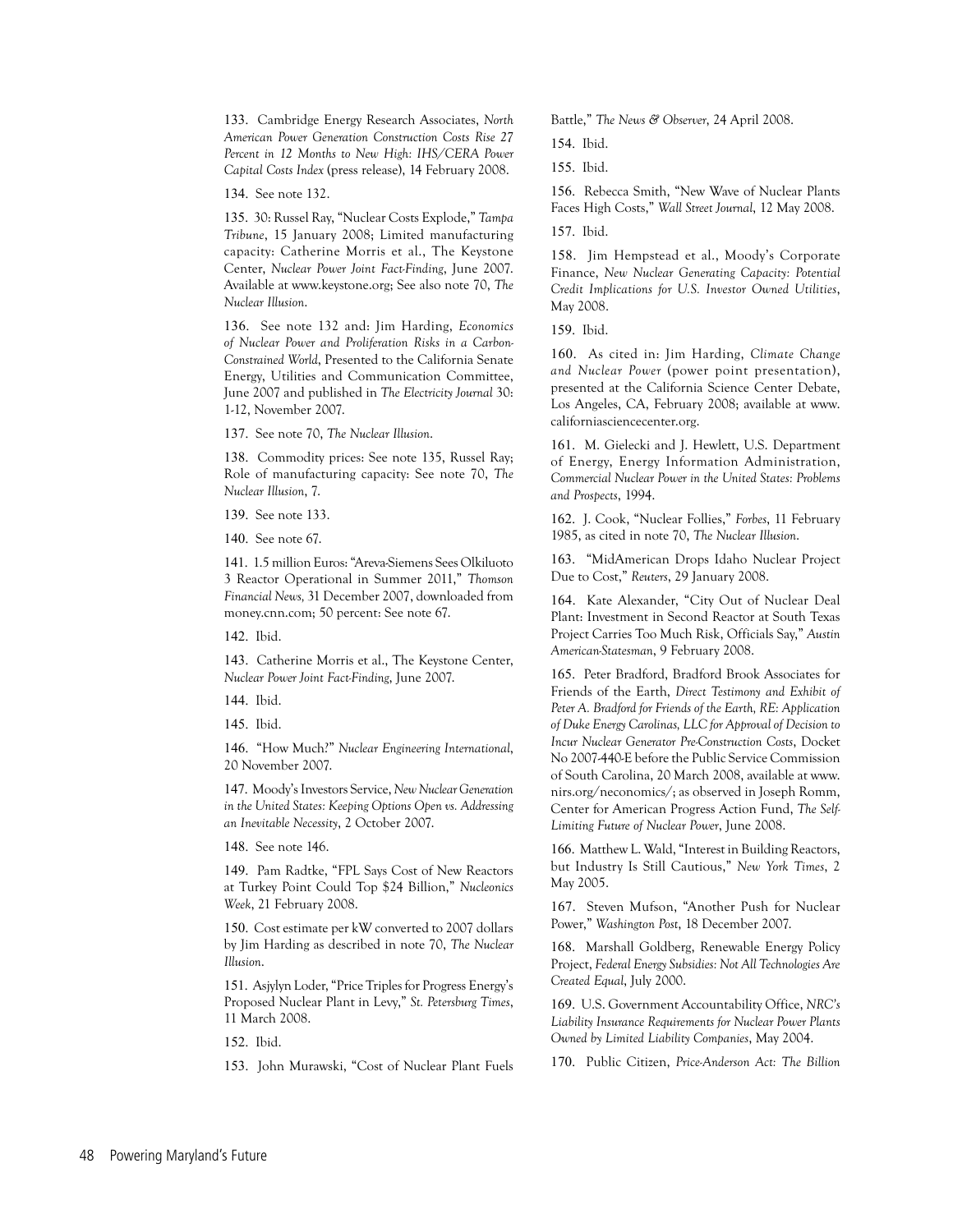*Dollar Bailout for Nuclear Power Mishaps*, updated September 2004.

171. Edmund L. Andrews and Matthew L. Wald, "Energy Bill Aids Expansion of Atomic Power," *New York Times*, 31 July 2007.

172. Public Citizen, *Nuclear Giveaways in the Energy Bill Conference Report*, downloaded from www.citizen. org/documents/energybillnukeconfreport.pdf, 22 February 2007.

173. Doug Koplow, Earth Track, Inc., *Nuclear Power in the U.S.: Still Not Viable Without Subsidy* (power point presentation), Nuclear Power and Global Warming Symposium, Nuclear Policy Research Institute, Warrenton, VA, 7-8 November 2005.

174. Doug Koplow, Earth Track, Inc., *The Future of Nuclear Energy in a Carbon Constrained World* (power point presentation), Carnegie Corporation, New York, NY, 5 November 2007.

175. U.S. Department of Energy, Energy Information Administration, *Federal Financial Interventions and Subsidies in Energy Markets 2007*, 9 April 2008.

176. Ibid.

177. For example, see: "Energy Policy Act of 2005 Has Limited Credit Implications: S&P," *Nuclear Engineering International*, 18 August 2005; Citigroup et al., *Loan Guarantees for Advanced Nuclear Energy Facilities*, Letter to Howard Borgstrom, U.S. Department of Energy, 2 July 2007; available at www.lgprogram.energy.gov/ nopr-comments/.

178. Tom Pelton, "An Energy Boom in Calvert," *Baltimore Sun*, 21 August 2005.

179. Fabien Roques et al., University of Cambridge and MIT, *Nuclear Power: A Hedge Against Uncertain Gas Prices?*, May 2006; available at ardent.mit.edu.

180. Kaye Shcoler LLP, Levitan & Associates, Inc., and Semcas Consulting Associates, Prepared for the Maryland Public Service Commision, *Analysis of Options for Maryland's Energy Future*, in Response to Task #3, Request for Proposals PSC #01-01-08, 30 November 2007, 79.

181. Ibid.

182. Ibid.

183. Peter A. Bradford, *Revival or CPR: Nuclear Power, Climate Change and Public Policy*, power point presentation to National Conference of State Legislatures, 7 April 2006.

184. See note 158.

185. Marty Kushler et al., American Council for an Energy-Efficient Economy, *Five Years In: An Examination of the First Half-Decade of Public Benefits Energy Efficiency Policies*, Report Number U041, 2004; Dan York et al.,

American Council for an Energy-Efficient Economy, *Compendium of Champions: Chronicling Exemplary Energy Efficiency Programs from Across the U.S.*, Report Number U081, 2008.

186. Jay Hancock, "Welcome BGE Number Crunchers," (Jay Hancock's Blog), *Baltimore Sun*, 8 June 2007.

187. See note 53.

188. Ibid.

189. Energy and Environmental Economics, Inc. for the California Public Utility Commission, *Generation Costs* (Microsoft Word document), 16 November 2007; available at www.ethree.com/cpuc\_ghg\_model.html.

190. See note 186.

191. Delmarva Power, *Renewable Wind Energy Power Purchase Agreement Between Delmarva Power & Light Company (Buyer) and Synergix Roth Rock Wind Energy, LLC (Seller)*, 30 May 2008.

192. Delmarva Power, *Renewable Wind Energy Power Purchase Agreement Between Delmarva Power & Light Company (Buyer) and AES Armenia Mountain Wind, LLC (Seller)*, 6 June 2008.

193. Delmarva Power, *Renewable Wind Energy Power Purchase Agreement Between Delmarva Power & Light Company (Buyer) and Bluewater Wind Delaware, LLC (Seller)*, 23 June 2008.

194. For details, see www.nanosolar.com.

195. As judged by Jim Harding, former director of external affairs for Seattle City Light, in: Jim Harding, "Myths of the Nuclear Renaissance," *Ecology Law Currents* 35(1), 10 April 2008.

196. Biogas, Small Hydro, Nuclear, and Coal IGCC costs including interconnection, bulk transmission and firming costs, but not distribution costs: See note 189; Energy efficiency range from note 53; CHP delivered cost from note 70, Rocky Mountain Institute; Wind power from recently signed contracts for onshore and offshore wind by Delmarva Power (see notes 191 and 193) at busbar costs of 8.1 and 11.7 cents per kWh.

197. Quoted in: Jim Loney, "FPL Unveils Plans for Three Florida Solar Plants," *Reuters News Service*, 25 June 2008.

198. See note 70.

199. Code of Maryland Regulations, Public Utility Companies Article, §7-510(c)(4)(ii).

200. Jonathan Wallach et al., Resource Insight, Inc. and Synapse Energy Economics, Inc., *Risk Analysis of Procurement Strategies for Residential Standard Offer Service: A Report to the Maryland Office of People's Counsel*, 25 March 2008.